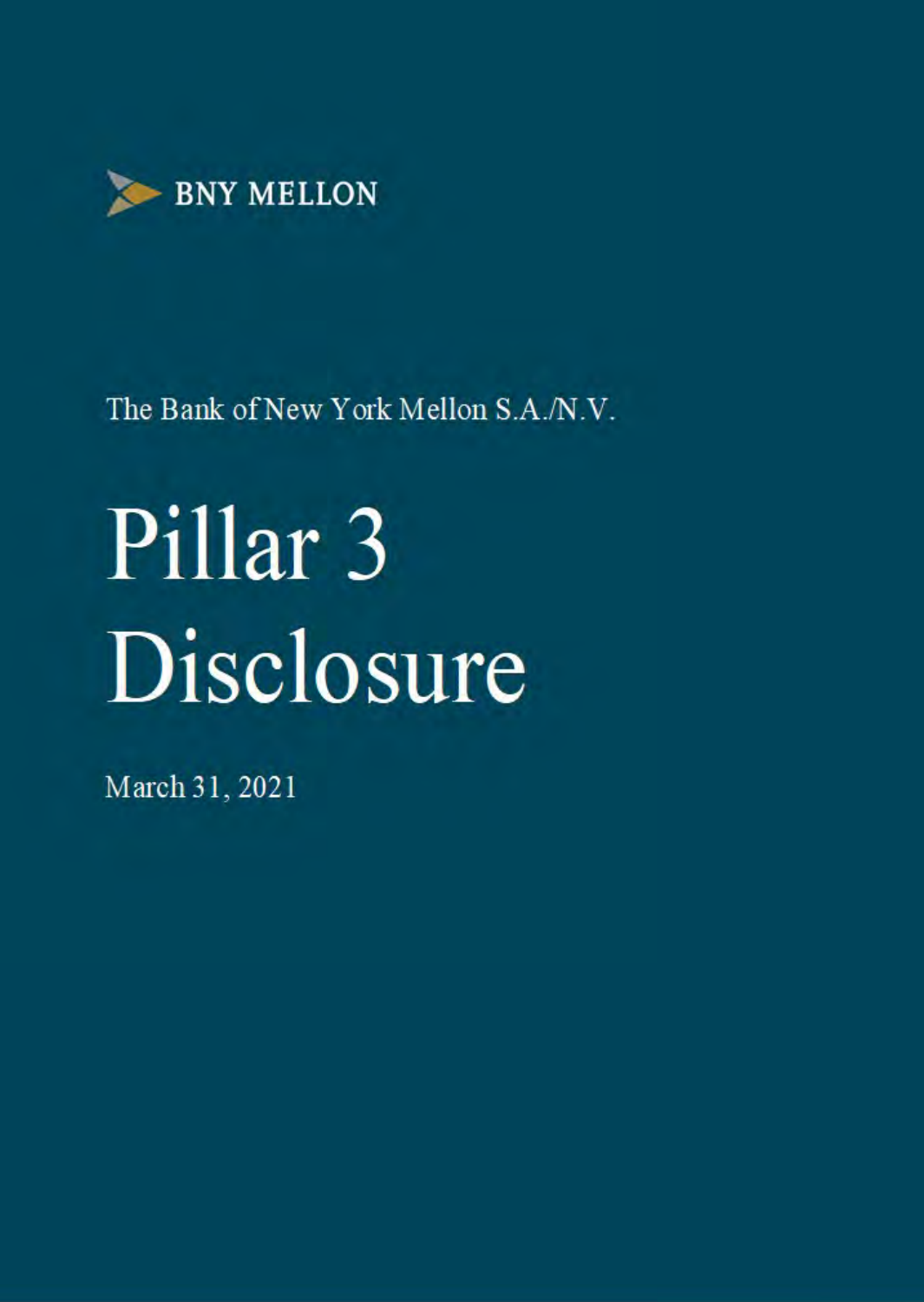# **Executive summary**

| $\mathbf 1$ |                 |
|-------------|-----------------|
| 1.1         | 5               |
| 1.2         | $6\overline{6}$ |
|             |                 |
| 1.4         |                 |
|             | $\overline{7}$  |
| 1.6         | $\overline{7}$  |
| 1.7         | 10              |
| 1.8         | 11              |
| 1.9         | 12              |
|             | 13              |

# **Capital**

|     | Article 437 CRR - Own funds                       | 16 |
|-----|---------------------------------------------------|----|
|     | Table 1: CC1 - Composition of regulatory capital. | 17 |
|     | Table 2: TLAC1 - Transitional own funds.          | 18 |
| 3   | Article 438 CRR - Capital requirements.           | 20 |
| 3.1 | Calculating capital requirements.                 | 21 |
|     | Table 4: EU OV1 - Overview of RWAs.               |    |
|     |                                                   |    |

# **Risk**

| 4   | 23 |
|-----|----|
| 4.1 | 25 |
| 4.2 | 26 |
| 4.3 | 32 |
| 4.4 | 33 |
| 4.5 | 34 |
| 4.6 | 34 |
| 4.7 | 36 |
| 4.8 | 37 |
| 4.9 | 37 |
| 5   | 39 |
|     | 40 |
|     | 40 |

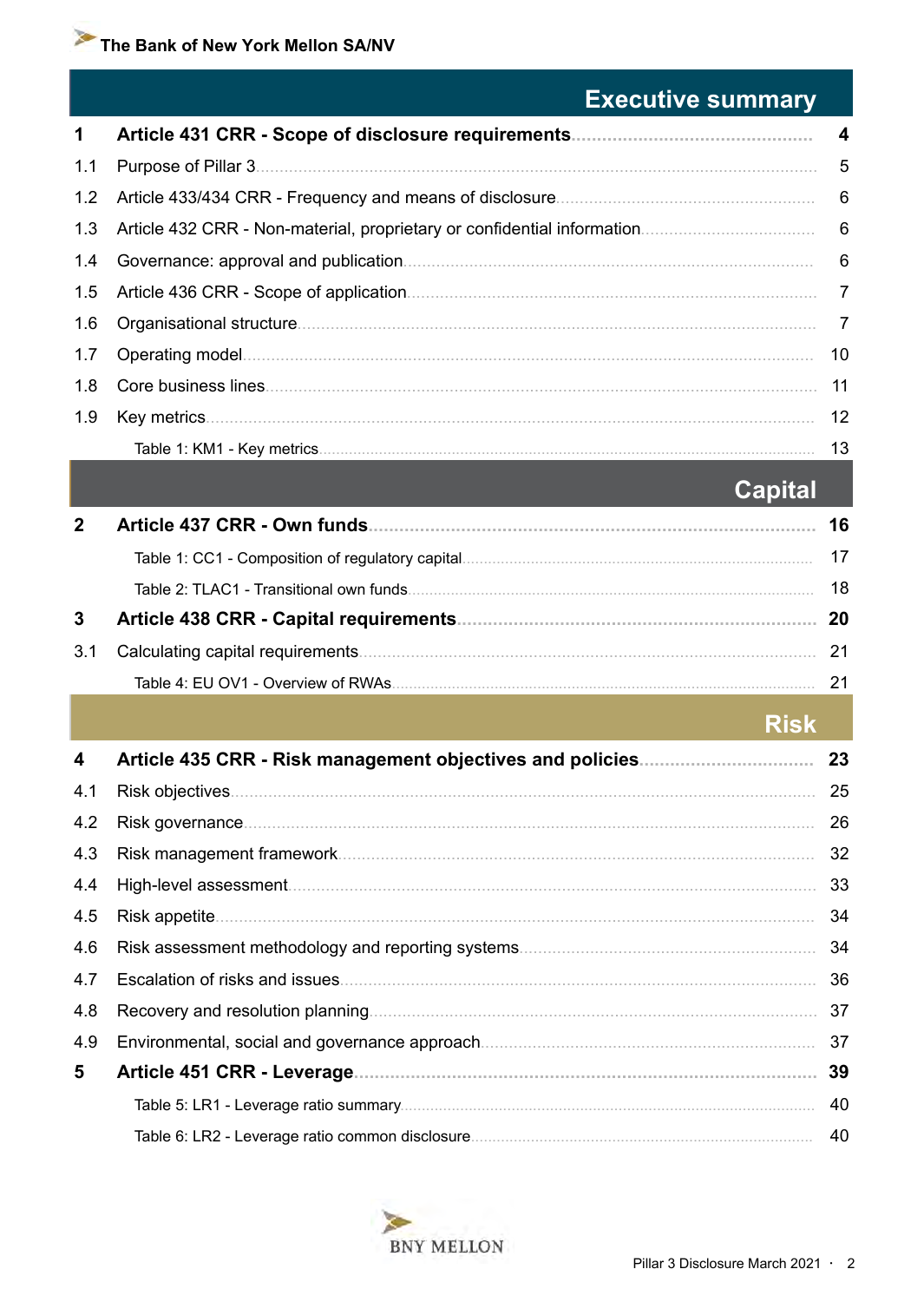# **Appendices**

| <b>Appendix 1 - Other risks.</b>       | 42 |
|----------------------------------------|----|
|                                        | 42 |
| Restitution risk.                      | 42 |
| Group risk.                            | 42 |
| Model risk.                            | 43 |
|                                        | 43 |
| <b>Appendix 2 - Glossary of terms.</b> | 45 |
| <b>Appendix 3 - CRD IV reference.</b>  | 49 |



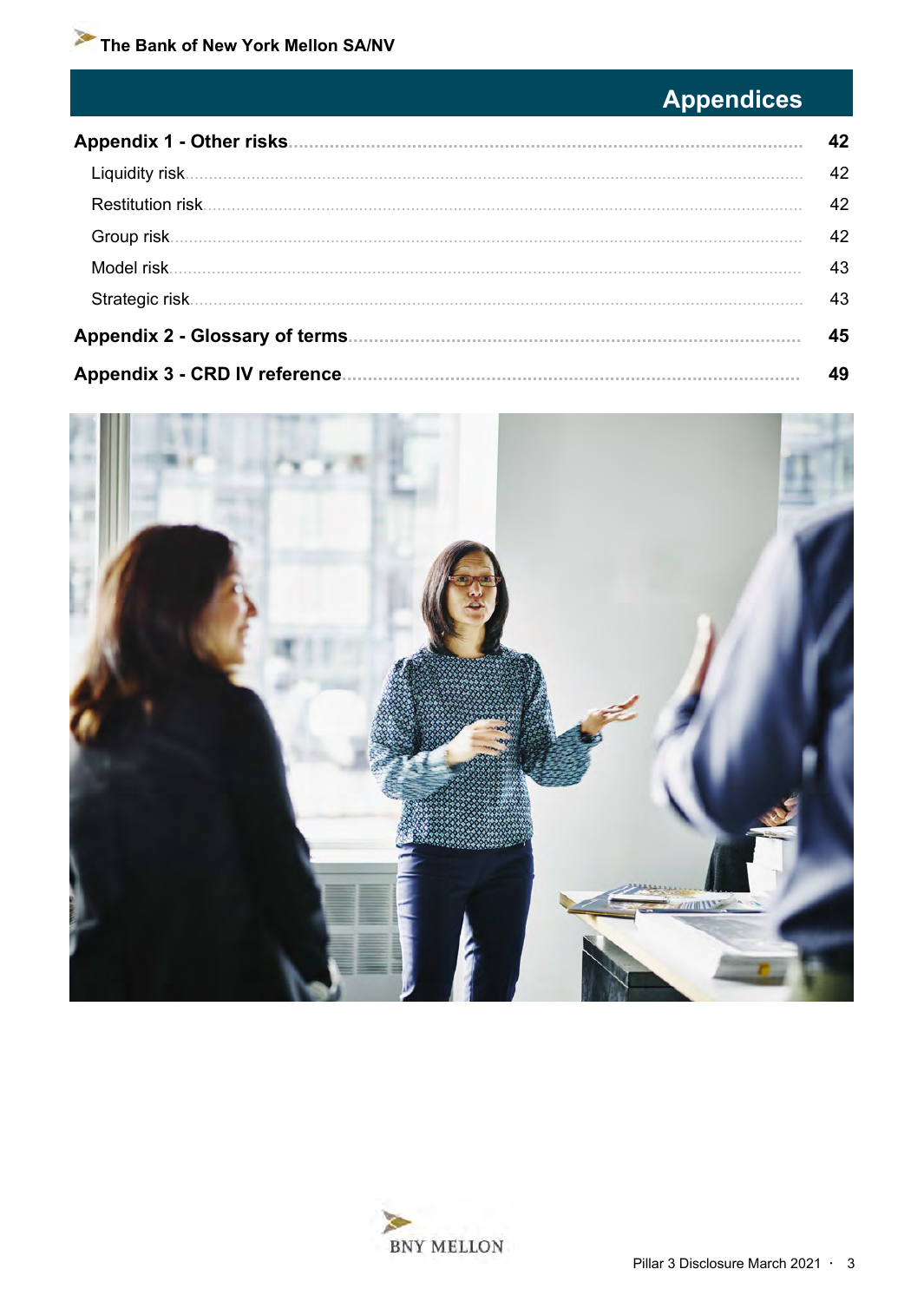# **Executive summary**

<span id="page-3-0"></span>



# **1 Article 431 CRR - Scope of disclosure requirements**

These Pillar 3 disclosures are published for The Bank of New York Mellon SA/NV ('BNY Mellon SA/NV' or the 'Company'), in line with the disclosure principles of the National Bank of Belgium<sup>1</sup> ('NBB'), the Capital Requirements Directive<sup>2</sup> ('CRD IV') and the Capital Requirements Regulation<sup>3</sup> ('CRR'), complementing the annual disclosures of the financial statements.

These disclosures cover The Bank of New York Mellon SA/NV, its subsidiary undertaking and branches as at 31 March 2021.

These disclosures were approved by the BNY Mellon SA/NV Executive Committee ('ExCo') on 22 June 2021.

 $3$  Regulation (EU) No 575/2013 on prudential requirements for credit institutions and investment firms and amending Regulation (EU) No 648/2012, 26 June 2013.



<sup>&</sup>lt;sup>1</sup> NBB Circular 2015\_25: Orientations relatives à la publication d'informations (Pilier III, CRD IV), 3 September 2015.

 $2$  Directive 2013/36/EU on access to the activity of credit institutions and the prudential supervision of credit institutions and investment firms, amending Directive 2002/87/EC and repealing Directives 2006/48/EC and 2006/49/EC, 26 June 2013.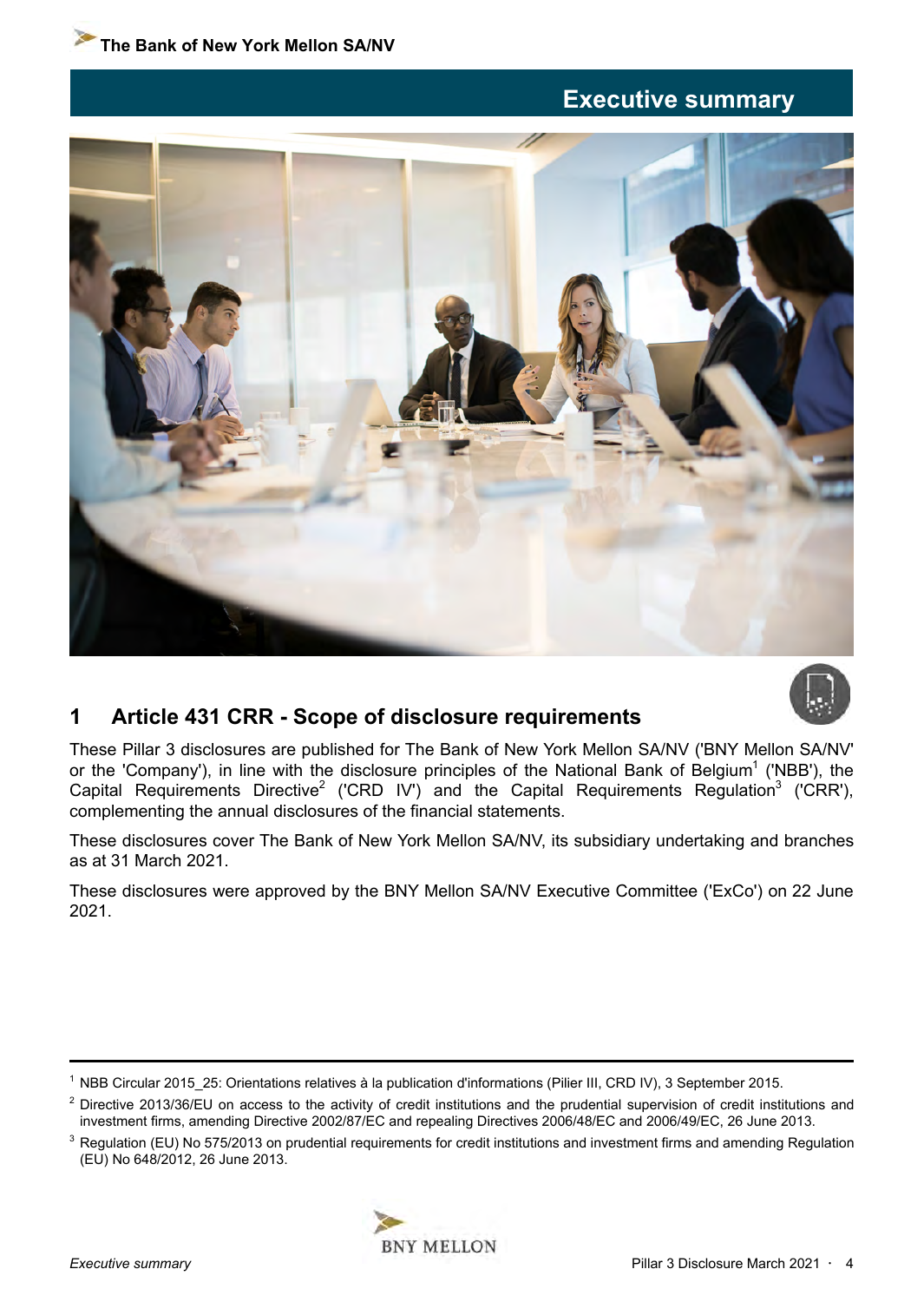<span id="page-4-0"></span>Pillar 3 disclosures are required for a consolidated group and for those parts of the group covered by CRD IV. When assessing the appropriateness of these disclosures in the application of Article 431(3) of the CRR, BNY Mellon SA/NV has ensured adherence to the following principles of:



The Basel Committee on Banking Supervision ('BCBS') requires these disclosures to be published at the highest level of consolidation. BNY Mellon SA/NV has adopted this approach with information presented at a fully consolidated level.



\*This ratio is for information only. BNY Mellon SA/NV is not subject to a binding leverage requirement. The percentage in brackets represents the leverage ratio excluding central bank exposures, calculated in accordance with the Regulation EU/2020/873 Article 1(9) 'article 500b'.

| CET1 ratio          | = CET1 capital / Pillar 1 RWAs               |
|---------------------|----------------------------------------------|
| Tier 1 ratio        | = Tier 1 capital / Pillar 1 RWAs             |
| Total capital ratio | $=$ Total capital / Pillar 1 RWAs            |
| Leverage ratio      | = Tier 1 capital / Leverage exposure measure |

#### **1.1 Purpose of Pillar 3**

The aim of the Pillar 3 disclosures is to provide market participants with accurate and comprehensive information regarding the risk profile of BNY Mellon SA/NV, including key information around on the scope of application, capital, risk exposures, risk assessment processes, enabling users to better understand and compare its business, its risks and capital adequacy.

To that end, Pillar 3 principles require disclosure of risk management objectives and policies for each of the following categories of risk and relevant quantitative risk assessment disclosures:



These disclosures focus only on those risk categories that are relevant to BNY Mellon SA/NV.

Where appropriate, the disclosures also include comparatives for the prior periods and an analysis of the more significant movements to provide greater insight into the risk management practices of BNY Mellon SA/NV and its risk profile.

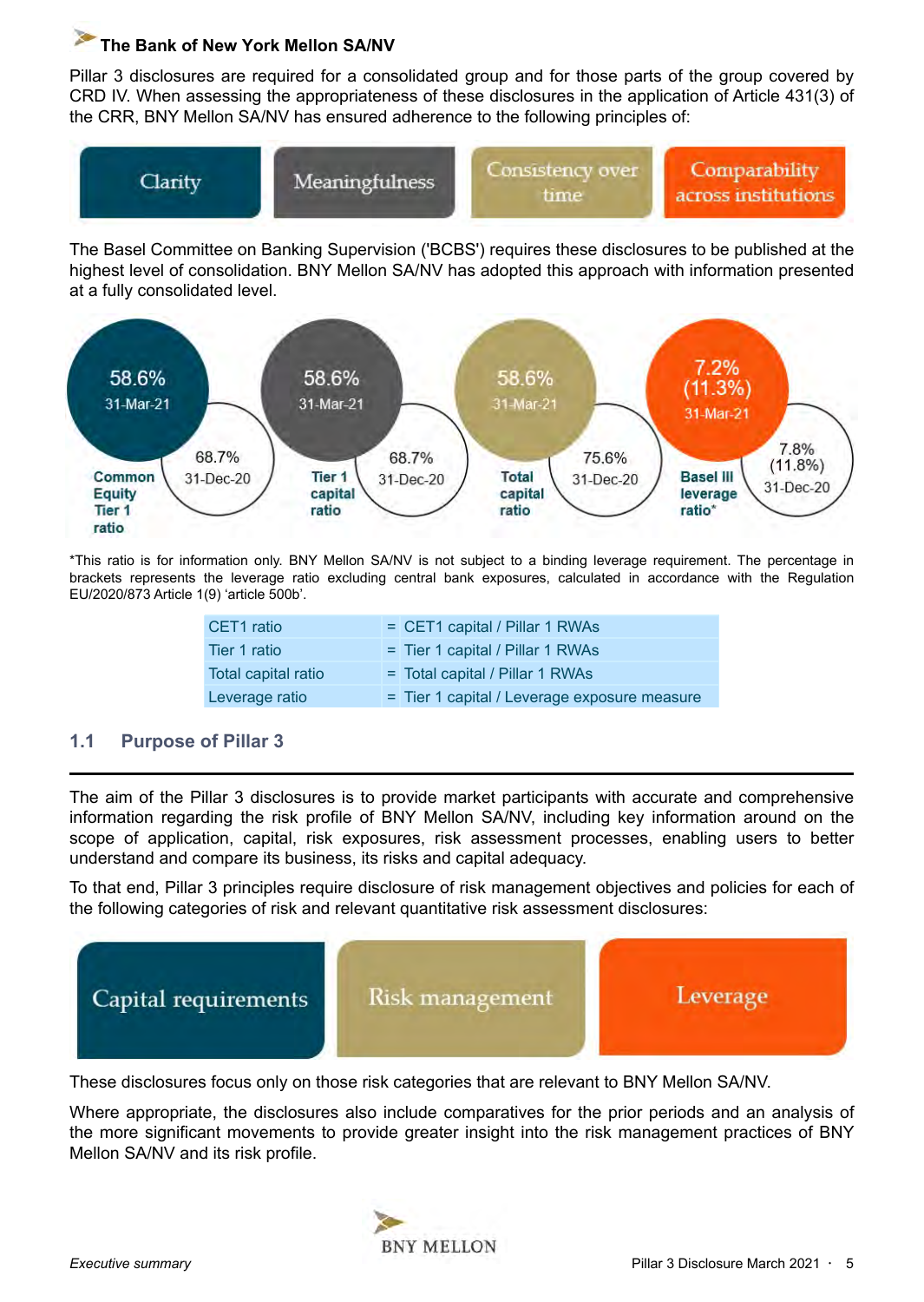#### <span id="page-5-0"></span>**1.2 Article 433/434 CRR - Frequency and means of disclosure**

Pillar 3 disclosures for BNY Mellon SA/NV and its only subsidiary, BNY Mellon Service Kapitalanlage-Gesellschaft mbH ('BNY Mellon KAG'), are published at a fully consolidated level.

Pillar 3 disclosures are approved by The Bank of New York Mellon SA/NV's s Executive Committee ('ExCo'), that has verified that they are consistent with formal policies adopted regarding production and validation.

Wherever possible and relevant, the Board will ensure consistency between Pillar 3 disclosures, Pillar 1 reporting and Pillar 2 ICAAP ('Internal Capital Adequacy Assessment Process') content, e.g. disclosure about risk management practices and capital resources at year-end. Unless indicated otherwise, information contained within the Pillar 3 disclosure has not been subject to external audit.

Disclosure will be made for each calendar quarter and will be published in conjunction with the date of publication of the financial statements. BNY Mellon SA/NV will reassess the need to publish some or all of the disclosures more frequently in light of any significant change to the relevant characteristics of its business including disclosure about capital resources and adequacy, and information about risk exposure and other items prone to rapid change.

Disclosures are published on The Bank of New York Mellon corporate website which can be accessed using the link below:

#### [BNY Mellon Investor Relations - Pillar 3](https://www.bnymellon.com/us/en/investor-relations/regulatory-filings.html#other_regulatory)

See the Additional Country Disclosures section.

Pillar 3 disclosures are prepared solely to meet Pillar 3 disclosure requirements and for no other purpose. These disclosures do not constitute any form of financial statement on the business nor do they constitute any form of contemporary or forward looking record or opinion about the business.

#### **1.3 Article 432 CRR - Non-material, proprietary or confidential information**

The Board may omit one or more disclosures if the information provided is not regarded as material. The criterion for materiality used in these disclosures is that BNY Mellon SA/NV will regard as material any information where omission or misstatement could change or influence the assessment or decision of a user relying on that information for the purpose of making economic decisions.

Furthermore, the Board may omit one or more disclosures if the information provided is regarded as proprietary or confidential. Information is regarded as proprietary if disclosing it publicly would undermine BNY Mellon SA/NV's competitive position or the competitive position of the BNY Mellon group. It may include information on products or systems which, if shared with competitors, would render investment in BNY Mellon SA/NV or the BNY Mellon group less valuable. In such circumstance, the Board will state in its disclosures the fact that specific items of information are not disclosed and the reason for non-disclosure. In addition, it will publish more general information about the subject matter of the disclosure requirement except where this is classified as proprietary or confidential.

BNY Mellon SA/NV undertakes no obligation to revise or to update any forward-looking or other statement contained within this report regardless of whether or not those statements are affected as a result of new information or future events.

#### **1.4 Governance: approval and publication**

Pursuant to the BNY Mellon EMEA Pillar 3 disclosure policy, these disclosures were approved for publication by the ExCo on 22 June 2021. The ExCo approved the adequacy of BNY Mellon SA/NV's risk management arrangements, providing assurance that the risk management systems put in place are adequate with regard to BNY Mellon SA/NV's profile and strategy.

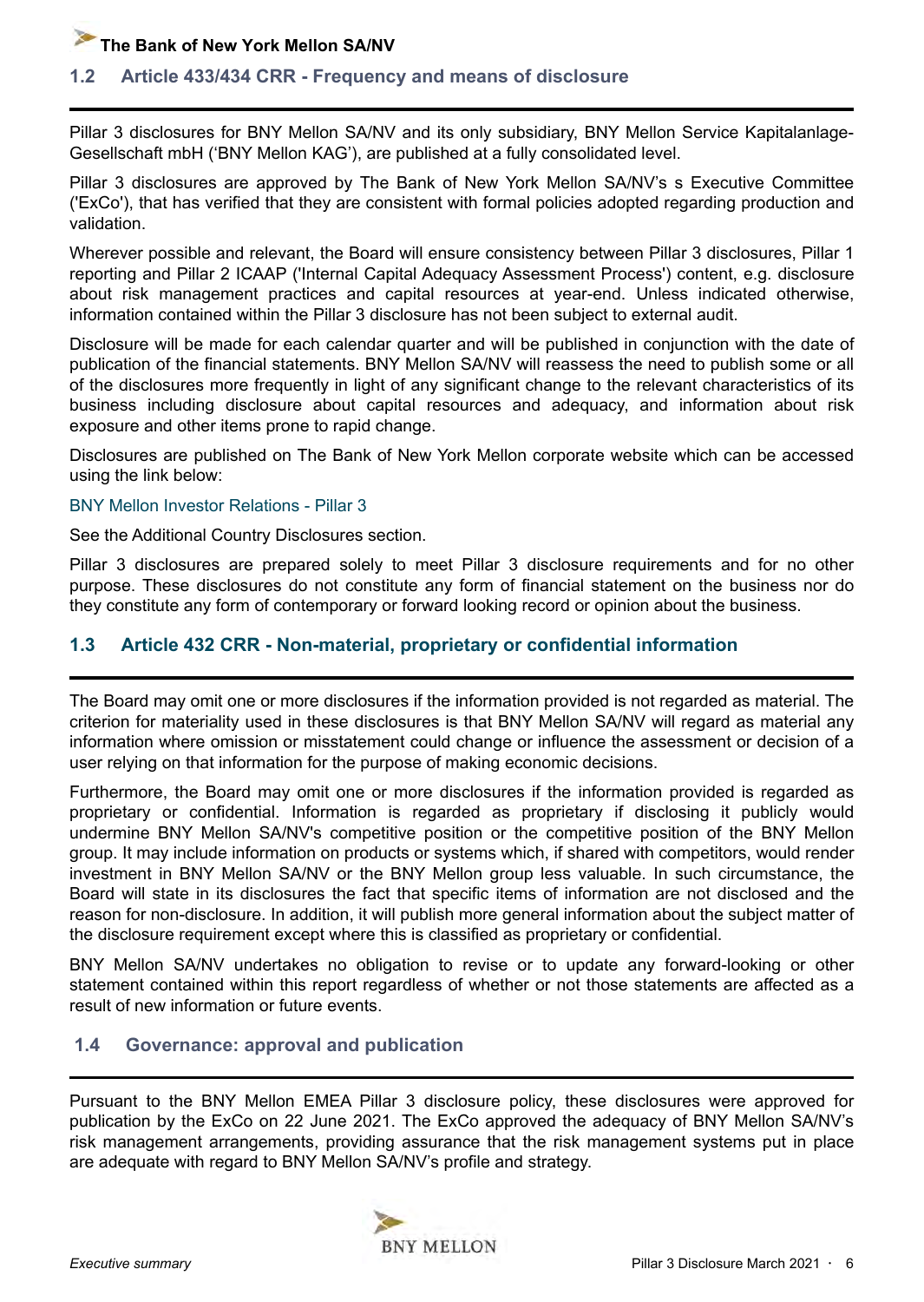<span id="page-6-0"></span>

#### **1.5 Article 436 CRR - Scope of application**

The Pillar 3 disclosures have been produced for BNY Mellon SA/NV on a consolidated basis, including its branches and (fully) consolidated subsidiary. BNY Mellon SA/NV is a credit institution incorporated in Belgium. It is a subsidiary of The Bank of New York Mellon, a New York banking corporation with trust powers, having its principal office in New York, which is itself a subsidiary of The Bank of New York Mellon Corporation ('BNY Mellon'), the ultimate parent company of the BNY Mellon Group.

BNY Mellon Group ('BNY Mellon') is a global investments company dedicated to helping its clients manage and service their financial assets throughout the investment lifecycle. Whether providing financial services for institutions, corporations or individual investors, BNY Mellon delivers informed investment management and investment services in 35 countries and more than 100 markets. As of 31 March 2021, BNY Mellon had \$41.7 trillion in assets under custody and/or administration, and \$2.2 trillion in assets under management. BNY Mellon can act as a single point of contact for clients looking to create, trade, hold, manage, service, distribute or restructure investments. BNY Mellon is the corporate brand of The Bank of New York Mellon Corporation (NYSE: BK). Additional information is available on www.bnymellon.com. Follow us on Twitter @BNYMellon or visit our newsroom at www.bnymellon.com/newsroom for the latest company news.

BNY Mellon SA/NV is subject to dual supervision in Belgium: for market conduct matters, supervision is exercised by the Financial Services and Markets Authority (the 'FSMA') while for prudential matters, supervision is exercised by the European Central Bank (the 'ECB') together with the National Bank of Belgium (the 'NBB'), acting as National Competent Authority, as BNY Mellon SA/NV has been identified as a significant bank within the Single Supervisory Mechanism. BNY Mellon SA/NV also qualifies as a Belgian custodian bank and is directly supervised by the NBB in this respect. Its nine branches and consolidated subsidiary ('BNY Mellon KAG') are also subject to local supervision by the following national regulators:

| <b>Name</b>                     | <b>Type</b>   | <b>Regulator</b>                                                                                                                    |
|---------------------------------|---------------|-------------------------------------------------------------------------------------------------------------------------------------|
| Amsterdam<br><b>Branch</b>      | <b>Branch</b> | De Nederlandsche Bank ('DNB')                                                                                                       |
| Dublin Branch Branch            |               | Central Bank of Ireland ('CBI')                                                                                                     |
| Frankfurt<br><b>Branch</b>      | <b>Branch</b> | Deutsche Bundesbank ('DB') & Federal Financial Supervisory Authority /<br>Bundesanstalt für Finanzdienstleistungsaufsicht ('BaFin') |
| London<br><b>Branch</b>         | <b>Branch</b> | <b>Prudential Regulatory Authority ('PRA')</b><br><b>Financial Conduct Authority ('FCA')</b>                                        |
| Luxembourg<br><b>Branch</b>     | <b>Branch</b> | Commission de Surveillance du Secteur Financier ('CSSF')                                                                            |
| Copenhagen<br><b>Branch</b>     | <b>Branch</b> | Danish Financial Supervisory Authority                                                                                              |
| Paris Branch                    | <b>Branch</b> | Autorité De Contrôle Prudentiel ('ACPR'), Banque De France ('BD')                                                                   |
| Milan Branch                    | <b>Branch</b> | Banca D'Italia ('BI')                                                                                                               |
| Madrid Branch Branch            |               | Banco de España ('BDE')                                                                                                             |
| <b>BNY Mellon</b><br><b>KAG</b> | Subsidiary    | Bundesanstalt für Finanzdienstleistungsaufsicht ('BaFin')                                                                           |

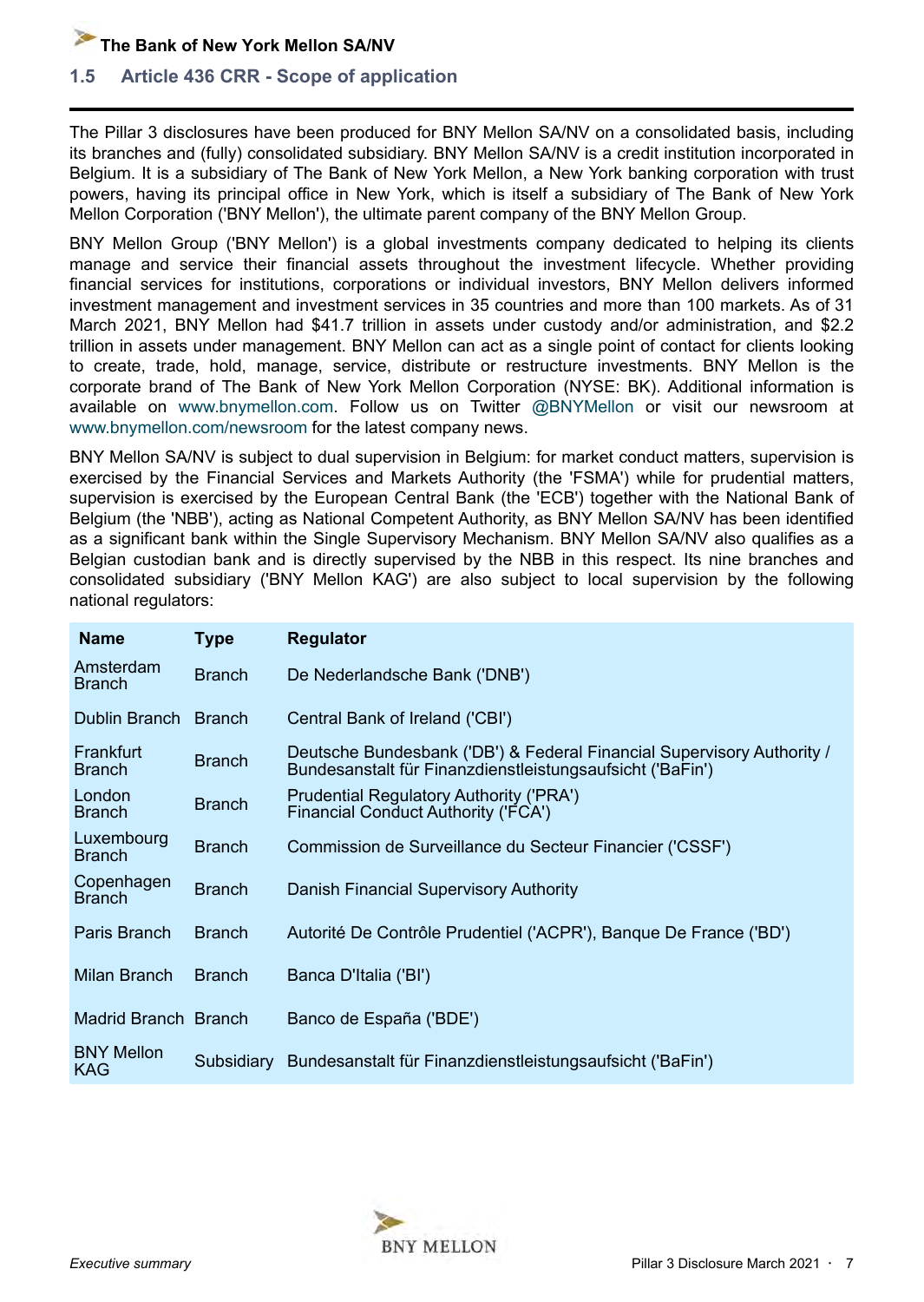#### **1.6 Organisational structure**

BNY Mellon SA/NV is a corporation with a Banking License, recognized as a custodian bank. BNY Mellon SA/NV has its head quarter in Brussels and is a wholly owned subsidiary of The Bank of New York Mellon (99.9999% of share capital) and BNY International Financing Corporation (0.0001% of share capital).

BNY Mellon SA/NV provides services on a passported basis through its headquarters in Brussels and its branches in Amsterdam, Dublin, Frankfurt, London, Luxembourg, Milan, Madrid, Copenhagen and Paris. BNY Mellon SA/NV also has a subsidiary in Frankfurt, BNY Mellon KAG. Pursuant to the EU single market directives, BNY Mellon SA/NV's operations are passported in the following 11 territories: Iceland, Finland, Sweden, Denmark, Norway, Spain, Greece, Cyprus, Austria, Portugal and Italy. Some of those countries apply restrictions to passporting rights, in accordance with the local transpositions of the EU directives. BNY Mellon SA/NV complies with these restrictions and adapts its operations accordingly.

BNY Mellon SA/NV was established in 2008 with the aim of becoming BNY Mellon's main banking subsidiary in Continental Europe. During 2009, part of the business of the Brussels Branch of BNY Mellon was integrated into BNY Mellon SA/NV, forming the current Brussels Head Office. As part of BNY Mellon's strategy to consolidate its legal entity structure in Europe, BNY Mellon SA/NV acquired branches in Amsterdam, London, Frankfurt and Luxembourg further to the merger with BNY Mellon GSS Acquisition Co. (Netherlands) BV on October 1, 2009. On June 1, 2011, further to the merger with The Bank of New York Mellon's acquired German subsidiary, BNY Mellon Asset Servicing GmbH, BNY Mellon SA/NV significantly expanded the activities of its Frankfurt branch and Frankfurter Service KapitalverwaltungsGesellschaft mbH became BNY Mellon SA/NV's fully owned subsidiary under the name of BNY Mellon Service Kapitalanlage-Gesellschaft mbH ('BNY Mellon KAG'). On December 1, 2011, BNY Mellon SA/NV opened a branch in Paris. On February 1, 2013, BNY Mellon SA/NV opened a new branch in Dublin as a result of the cross-border merger with The Bank of New York Mellon (Ireland) Limited. An additional branch in Milan was created on April 1, 2017 as a result of the merger of The Bank of New York Mellon (Luxembourg) S.A. into BNY Mellon SA/NV. On 29 November 2019 BNY Mellon SA/NV merged with BNY Mellon Trust Company (Ireland) Limited. On 1 December 2020 the Copenhagen representative office was converted into the BNY Mellon SA/NV Copenhagen Branch, this was followed by the conversion of the Madrid representative office into the BNY Mellon SA/NV Madrid Branch on 1 February 2021. This provides an enhanced level of service and support to clients in Denmark, Spain and the wider Nordics and Iberian regions, by offering innovative solutions and providing access to BNY Mellon's global capabilities. Prior to conversion, Copenhagen was a representative office of BNY Mellon SA/NV whilst Madrid was a representative office of BNY Mellon Institutional Bank.

Effective November 4, 2014, the ECB as part of Single Supervisory Mechanism ('SSM') became the principal regulator for BNY Mellon SA/NV along with the NBB. BNY Mellon SA/NV is also supervised by the FSMA which is responsible for the integrity of the financial markets and fair treatment of financial consumers in Belgium pursuant to the Act of 2 August 2002 on the supervision of the financial sector and on financial services.

On November 20, 2015, BNY Mellon SA/NV was designated as a domestic systemically important institution (referred to in the CRD IV as an "other systemically important institution" or "O-SII") in Belgium.

The legal entity structure of BNY Mellon SA/NV is set out below in figure 1.

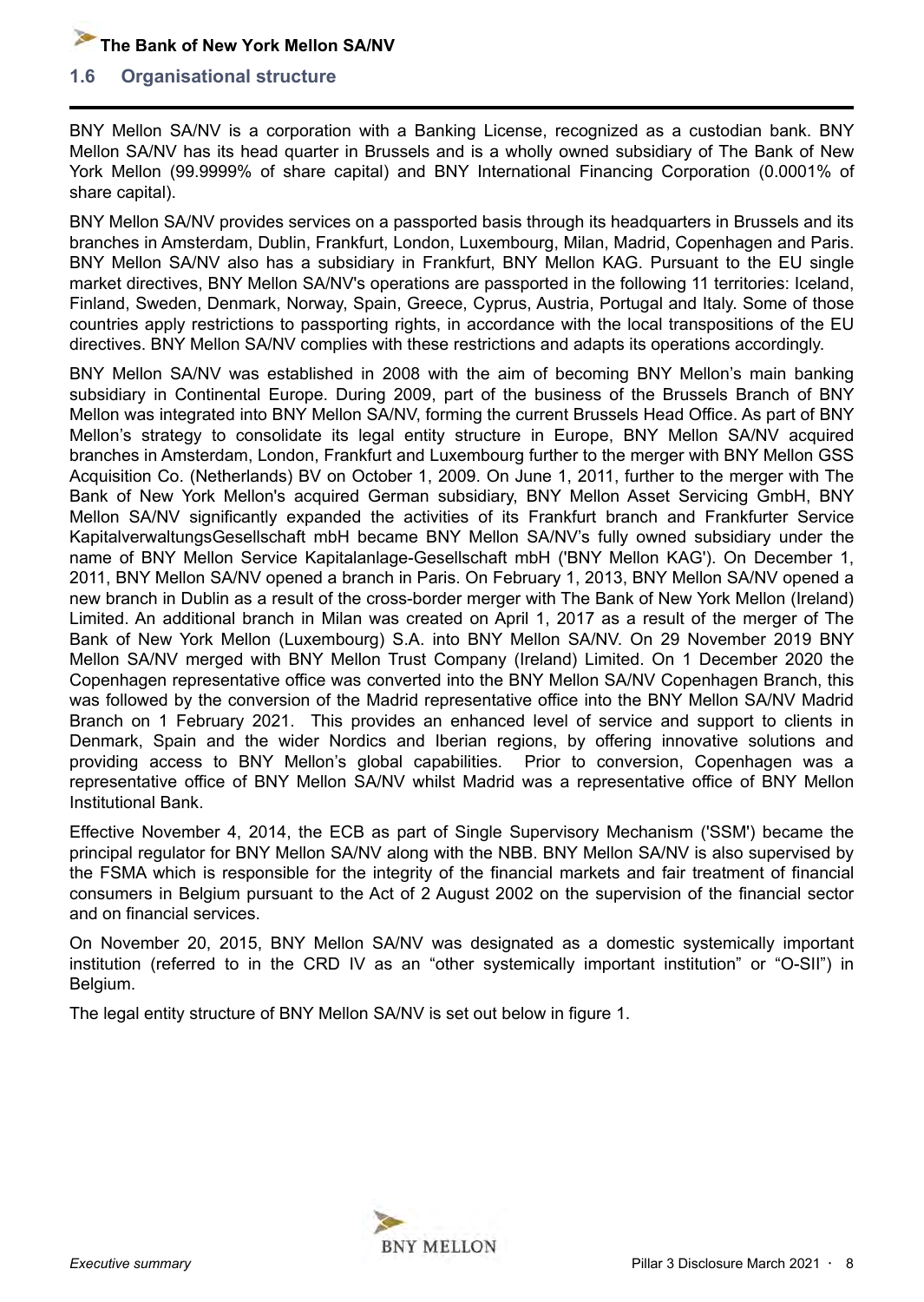#### **Figure 1: BNY Mellon SA/NV legal entity structure at 31 March 2021**



#### **Basis of consolidation**

| <b>Entity name</b><br><b>BNY Mellon SA/NV</b> | <b>Consolidation basis Services provided</b><br>Fully consolidated | Belgian credit institution and is also recognized as a Belgian<br>custodian bank who's services include; Asset Servicing, Clearance<br>and Collateral Management, Markets. |
|-----------------------------------------------|--------------------------------------------------------------------|----------------------------------------------------------------------------------------------------------------------------------------------------------------------------|
| <b>BNY Mellon KAG</b>                         | Fully consolidated                                                 | A capital investment company which is an independent provider of<br>fund administration services.                                                                          |
| <b>BNY AIS Nominees</b><br>Limited            | Fully consolidated                                                 | Acts as a nominee shareholder on behalf of clients of its parent<br>and sole shareholder the Bank of New York Mellon SA/NV Dublin<br><b>Branch</b>                         |

Subsidiaries are consolidated from the date on which control is transferred to BNY Mellon SA/NV until the date BNY Mellon SA/NV ceases to control the subsidiary. Control is achieved when BNY Mellon SA/ NV is exposed, or has rights, to variable returns from its involvement with the investee and has the ability to affect those returns through its power over the investee. Specifically, BNY Mellon SA/NV controls an investee if, and only if, BNY Mellon SA/NV has:

- power over the investee (i.e., existing rights that give it the current ability to direct the relevant activities of the investee);
- exposure, or rights, to variable returns from its involvement with the investee; or
- the ability to use its power over the investee to affect its returns.

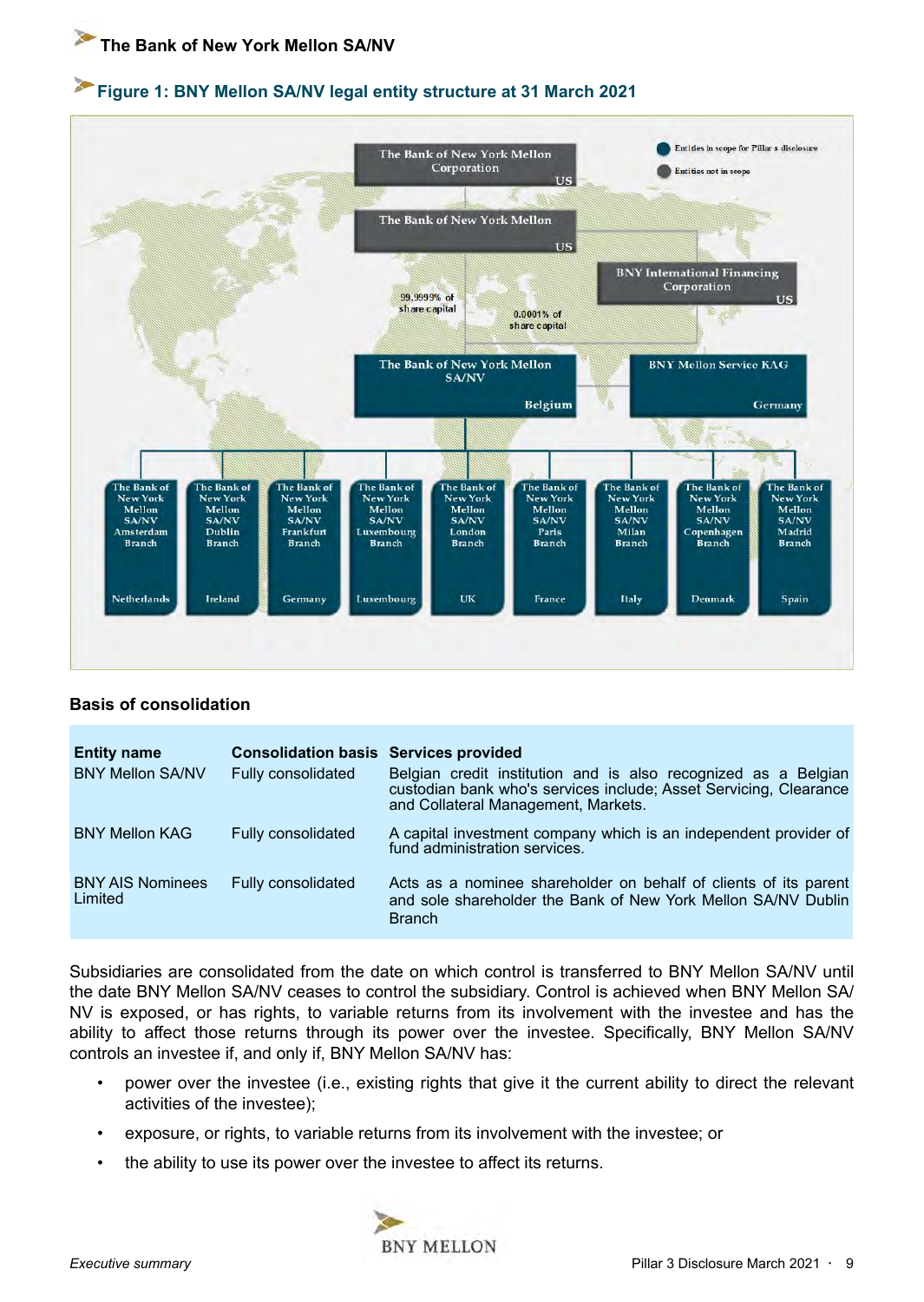<span id="page-9-0"></span>The existence and the effect of potential voting rights that are currently exercisable or convertible are considered when assessing the control of BNY Mellon SA/NV over another entity. BNY Mellon SA/NV re-assesses whether or not it controls an investee if facts and circumstances indicate that there are changes to one or more of the three elements of control.

## **1.7 Operating model**

The Operating Model refers to how BNY Mellon collaborates, organises and manages its business with a focus on optimising the balance sheet, driving efficiencies and enabling growth. It also describes the operations and technology which enables businesses to serve clients. The model has evolved and covers 5 key areas: Banking and other entities (which includes the EMEA Operating Model Programme or Three-Bank-Model), Governance & Accountability, Booking and Solicitation Practices, Resilience - Operations and Technology, and People and Real Estate. The evolution of the operating model considers the impact of Brexit on the BNY Mellon SA/NV. Furthermore, regulatory change has been a large component of the change agenda and will continue to be so with a large number of regulatory change initiatives in execution mode as well as on the horizon. Digital and data initiatives are also key to BNY Mellon SA/NV's strategy.

**Banking and other Entities (EMEA Operating Model Programme) -** This has been a major strategic initiative for BNY Mellon in the EMEA region over the past few years rationalising our legal entity structure to a three bank model, establishing a dual sub-custody network and aligning clients to the appropriate legal entity and network.

**Governance & Accountability -** In close consultation with the European Central Bank, we have been particularly focused on strengthening the governance and accountability within the BNY Mellon SA/NV. Senior leadership has been engaged in a governance and accountability review related to the reporting line structure, aimed at meeting regulatory expectations as well as those of our clients and other stakeholders.

**Booking and Solicitation Practices -** Booking Principles are BNY Mellon's approach to guide the booking of business to the appropriate legal entity for each client's domicile and product considering local rules, licenses, permissions and product infrastructure. BNY Mellon SA/NV is guided as the main booking entity (where possible) for EU domiciled clients. Any proposed booking for non-EU jurisdictions would be subject to the relevant conditions and restrictions from the applicable third country regime for regulated activity. Booking Principles are maintained by the lines of business and centrally coordinated through a First Line of Defense Controls Framework.

**Resilience – Operations and Technology -** The BNY Mellon SA/NV's is documenting its detailed Technology Strategy in a distinct document and this will be developed alongside and in close alignment with the BNY Mellon SA/NV's Business Strategy and the Enterprise Technology Strategy.

**People and Real Estate -** Talent attraction, retention and development are an integral part of the BNY Mellon SA/NV growth strategy. Our ability to deliver on growth strategy and plans is largely based on the talent that is acquired, retained and developed. Diverse panels and short lists together with greater familiarity of the talent pipeline is key for the strategy.

**Brexit -** We have established a robust global Brexit Programme with strong governance, which focuses on continuity of service and support for our clients and employees. The implementation phase of the programme commenced on 1 June 2017, and additional work streams referred to as "Day 2" were initiated in Q4 2019 and Q1 2020 to deliver additional capabilities in Foreign Exchange, Corporate Trust and Treasury Services to BNY Mellon SA/NV, by 1 January 2021.

**FX Trading** - "ECB supervisory expectations on booking models" requires that a percentage of the risk generated from the 27 European Union countries (the 'EU27') client FX flow be risk managed within BNY Mellon SA/NV, i.e. The European Bank (the 'EB'); and that the EB can no longer rely on a 100% back to back booking model to the BNYM Institutional Bank (the 'BNYM IB'). Pursuant to this, on 16 November 2020 the Company set up an FX trading desk within the BNY Mellon SA/NV Frankfurt branch and ended the reliance on a 100% back to back IB booking model.

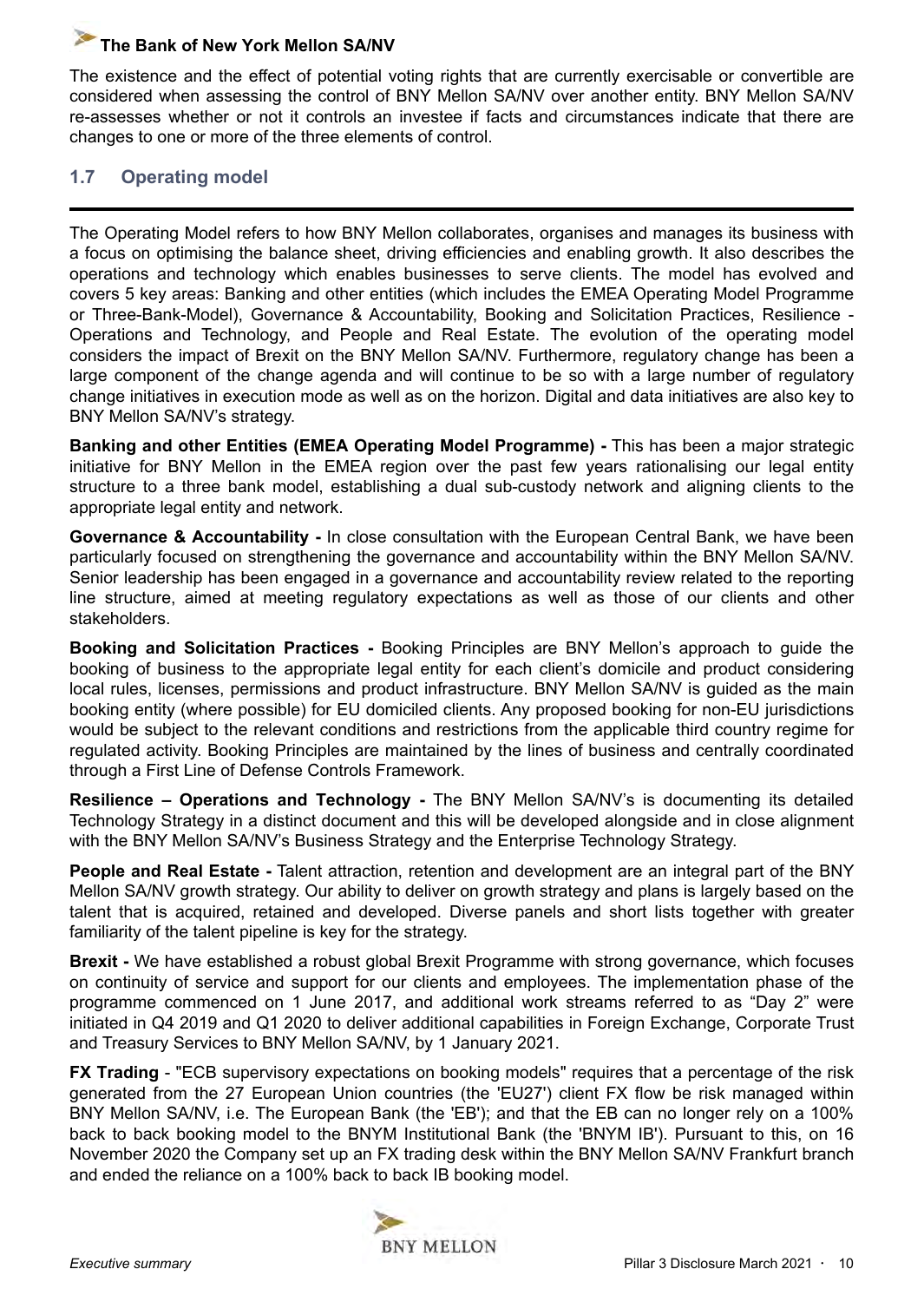<span id="page-10-0"></span>The FX trading desk is pricing EU27 clients in collaboration with the established FX Sales desk implemented as part of the Brexit day 1 project. This FX Trading desk is now risk managing the majority of the EU27 client flow within the EB entity.

#### **1.8 Core business lines**

BNY Mellon SA/NV has a number of core business lines including Asset Servicing, Corporate Trust, Depository Receipt Services, Foreign Exchange, Collateral Management and Segregation, Liquidity Services and Segregation, Broker-Dealer Services and Securities Financing.

| Line of business Description                                                                                                                                                                                                                                                                                                                                                                                                                                                                   |                                                                                                                                                                                                                                                                                                                                                                                                                                                                  |  |  |  |  |
|------------------------------------------------------------------------------------------------------------------------------------------------------------------------------------------------------------------------------------------------------------------------------------------------------------------------------------------------------------------------------------------------------------------------------------------------------------------------------------------------|------------------------------------------------------------------------------------------------------------------------------------------------------------------------------------------------------------------------------------------------------------------------------------------------------------------------------------------------------------------------------------------------------------------------------------------------------------------|--|--|--|--|
| <b>Asset Servicing</b><br>('AS')                                                                                                                                                                                                                                                                                                                                                                                                                                                               | Asset Servicing primarily comprises Custody Services but also includes Trustee &<br>Depositary Services, Institutional Accounting, Fund Accounting, Transfer Agency Services,<br>Investment Operations, Alternative Investments Services and Global Risk Solutions.                                                                                                                                                                                              |  |  |  |  |
| <b>Treasury Services</b>                                                                                                                                                                                                                                                                                                                                                                                                                                                                       | Treasury Services market and sell USD, GBP & EUR Correspondent Bank Clearing<br>Services including supplementary products (e.g. FX and Multi-Currency) to eligible<br>European domiciled clients.                                                                                                                                                                                                                                                                |  |  |  |  |
| <b>Issuer Services</b>                                                                                                                                                                                                                                                                                                                                                                                                                                                                         |                                                                                                                                                                                                                                                                                                                                                                                                                                                                  |  |  |  |  |
| <b>Corporate Trust</b><br>(CT)                                                                                                                                                                                                                                                                                                                                                                                                                                                                 | BNY Mellon SA/NV offers Corporate Trust Services, acting in a broad range of agency<br>roles including, but not limited to: trustee, registrar, issuing and paying agent, common<br>depository, exchange agent, custodian and collateral / portfolio administration.                                                                                                                                                                                             |  |  |  |  |
| BNY Mellon SA/NV Dublin Branch performs certain operational activities relating to<br>Depository Receipts, predominantly issuance and cancellation. Depository Receipts<br><b>Depository Receipt</b><br>facilitate cross-border investment solutions for companies and investors. They are<br><b>Services</b><br>negotiable financial securities issued by a bank to represent foreign companies' publicly<br>traded securities, allowing them to have their stocks traded in foreign markets. |                                                                                                                                                                                                                                                                                                                                                                                                                                                                  |  |  |  |  |
|                                                                                                                                                                                                                                                                                                                                                                                                                                                                                                | <b>Clearance, Markets and Collateral Management</b>                                                                                                                                                                                                                                                                                                                                                                                                              |  |  |  |  |
| Foreign Exchange<br>('FX')                                                                                                                                                                                                                                                                                                                                                                                                                                                                     | BNY Mellon SA/NV provides Foreign Exchange Services that enable clients to achieve<br>their investment, financing and cross-border objectives.                                                                                                                                                                                                                                                                                                                   |  |  |  |  |
| Collateral<br>Management and<br>Segregation                                                                                                                                                                                                                                                                                                                                                                                                                                                    | BNY Mellon SA/NV mainly acts as a servicing entity providing services contracted by BNY<br>Mellon acting as tri-party agent for transactions related to securities lending and<br>repurchase ("repo") agreements, or acting as an administrator, providing Segregation<br>Services for any type of transaction requiring segregation of collateral. BNY Mellon SANV<br>has also provided this range of services to its own client base since the end of Q1 2019. |  |  |  |  |
| <b>Liquidity Services</b><br>and Segregation                                                                                                                                                                                                                                                                                                                                                                                                                                                   | BNY Mellon SA/NV provides sales and client services enabling clients to view, transact and<br>generate reporting for their daily liquidity activities via an on-line platform.                                                                                                                                                                                                                                                                                   |  |  |  |  |
| <b>Global Clearance</b>                                                                                                                                                                                                                                                                                                                                                                                                                                                                        | Global Clearance provides Settlement and Custody services for fixed- income and equity<br>securities.                                                                                                                                                                                                                                                                                                                                                            |  |  |  |  |
| <b>Securities Finance</b>                                                                                                                                                                                                                                                                                                                                                                                                                                                                      | BNY Mellon SA/NV provides Securities Lending Agent Services which include third party<br>lending, cash reinvestment and agency cash investment products.                                                                                                                                                                                                                                                                                                         |  |  |  |  |

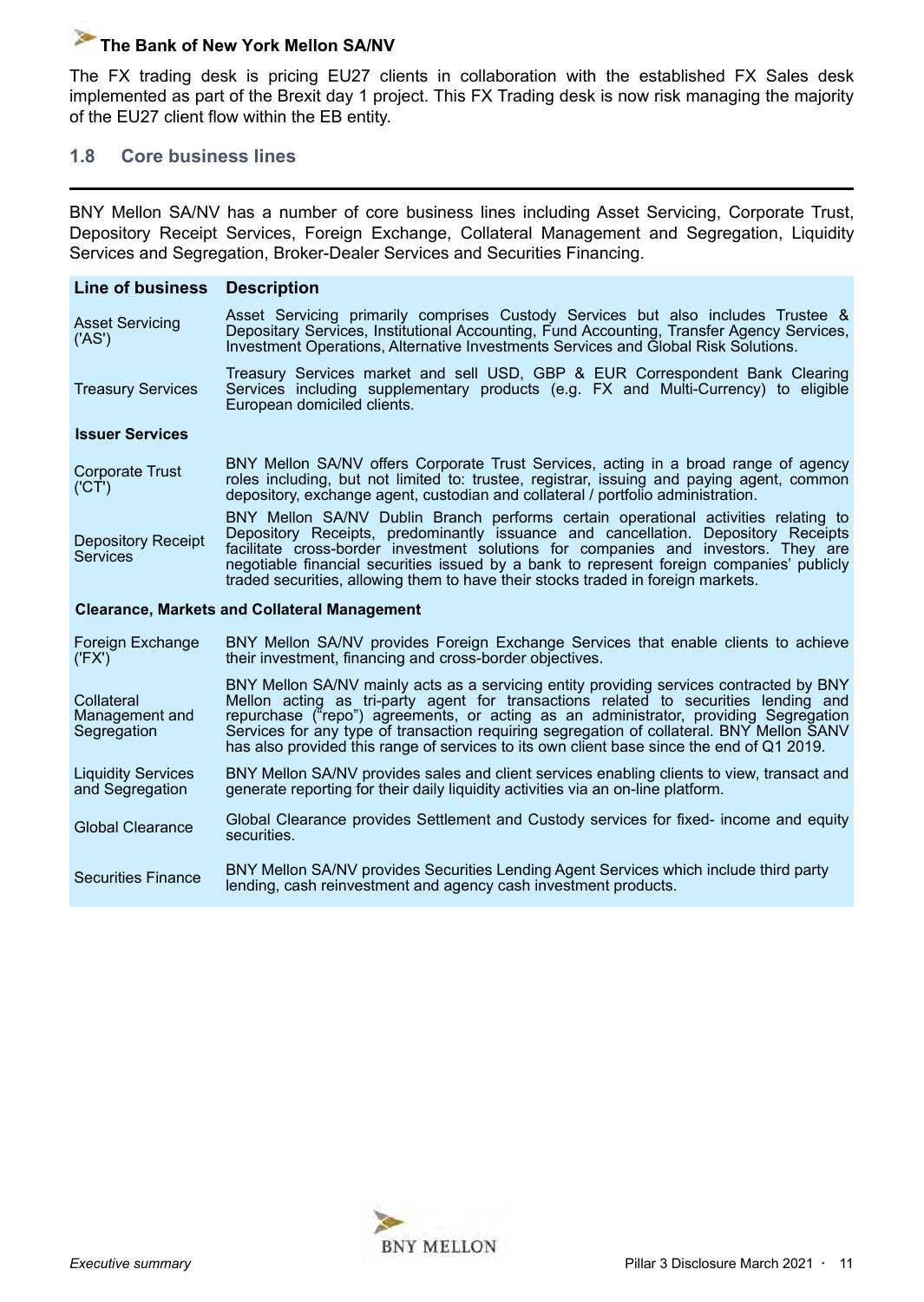<span id="page-11-0"></span>**1.9 Key metrics** 



The following risk metrics reflect BNY Mellon SA/NV's risk profile: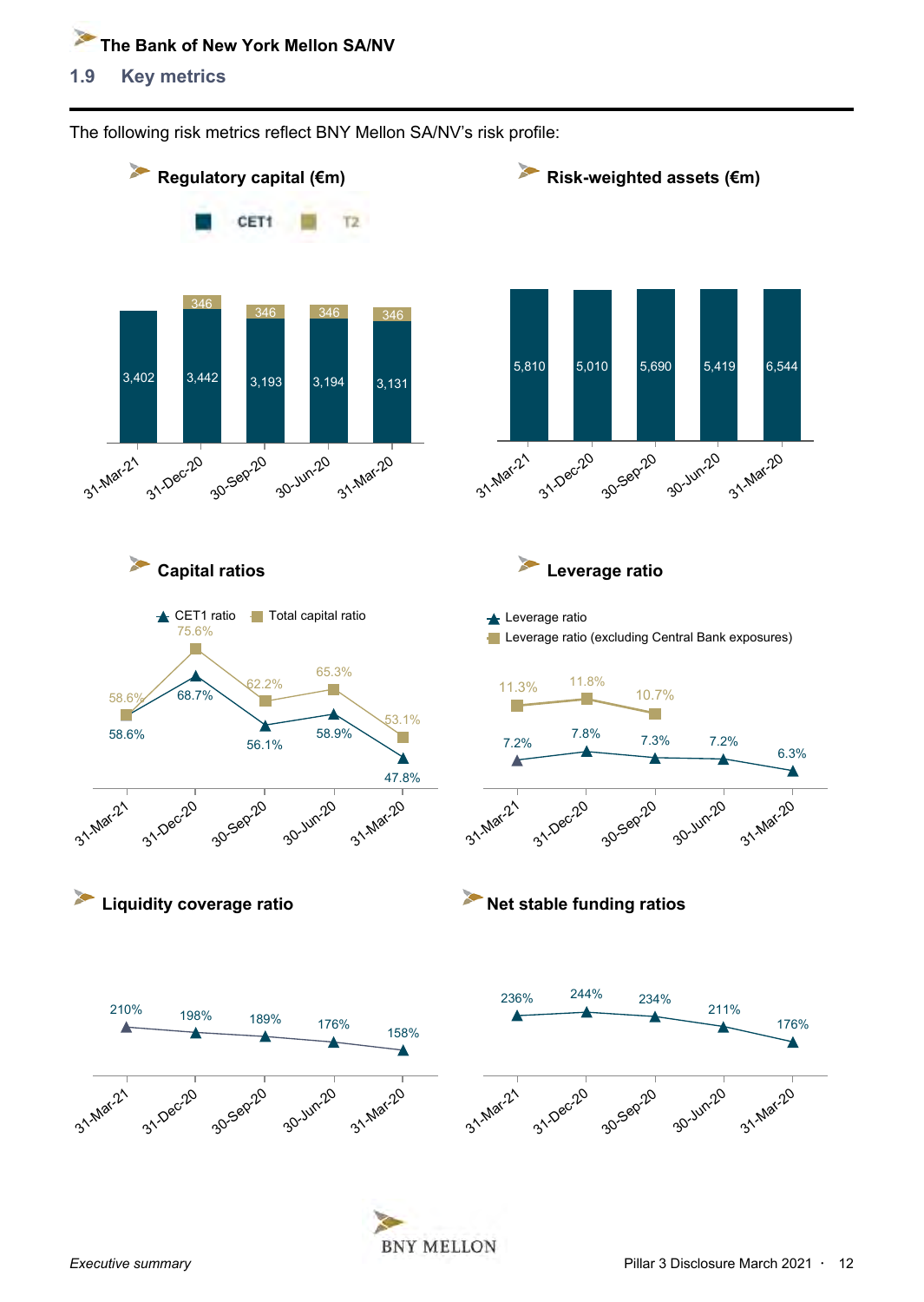# <span id="page-12-0"></span>**Table 1: KM1 - Key metrics**

| <b>Own funds</b>                                                                      |         | 31-Mar-21 31-Dec-20 30-Sep-20 30-Jun-20 31-Mar-20 |         |         |         |
|---------------------------------------------------------------------------------------|---------|---------------------------------------------------|---------|---------|---------|
| Available capital (€m)                                                                |         |                                                   |         |         |         |
| Common Equity Tier 1 ('CET1')                                                         | 3,402   | 3,442                                             | 3,193   | 3,194   | 3,131   |
| Tier 1 capital                                                                        | 3,402   | 3,442                                             | 3,193   | 3,194   | 3,131   |
| Tier 2 capital*                                                                       |         | 346                                               | 346     | 346     | 346     |
| <b>Total capital</b>                                                                  | 3,402   | 3,788                                             | 3,539   | 3,540   | 3,477   |
| Risk-weighted assets (€m)                                                             |         |                                                   |         |         |         |
| Total risk-weighted assets ('RWA') (€m)                                               | 5,810   | 5,010                                             | 5,690   | 5,419   | 6,544   |
| Risk-based capital ratios as a percentage of RWA                                      |         |                                                   |         |         |         |
| CET1 ratio                                                                            | 58.6 %  | 68.7 %                                            | 56.1 %  | 58.9 %  | 47.8 %  |
| Tier 1 ratio                                                                          | 58.6 %  | 68.7 %                                            | 56.1 %  | 58.9 %  | 47.8 %  |
| Total capital ratio                                                                   | 58.6 %  | 75.6 %                                            | 62.2 %  | 65.3 %  | 53.1 %  |
| Additional CET1 buffers requirements as a percentage of RWA                           |         |                                                   |         |         |         |
| Capital conservation buffer requirement                                               | 2.500 % | 2.500 %                                           | 2.500 % | 2.500 % | 2.500 % |
| Countercyclical buffer requirement                                                    | 0.062%  | 0.043%                                            | 0.032 % | 0.031 % | 0.200 % |
| Other systemically important institution buffer                                       | 0.750%  | 0.750 %                                           | 0.750 % | 0.750 % | 0.750 % |
| Leverage ratio**                                                                      |         |                                                   |         |         |         |
| Total leverage ratio exposure measure (excluding<br>Central Bank exposures) (€m)      | 30,086  | 29,132                                            | 29,927  |         |         |
| Total leverage ratio exposure measure (€m)                                            | 47,546  | 44,193                                            | 43,605  | 44,213  | 49,487  |
| Leverage ratio (excluding Central Bank exposures)                                     | 11.3%   | 11.8 %                                            | 10.7 %  |         |         |
| Leverage ratio                                                                        | 7.2%    | 7.8 %                                             | 7.3 %   | 7.2%    | 6.3 %   |
| <b>Liquidity Coverage Ratio ('LCR')</b>                                               |         |                                                   |         |         |         |
| Total HQLA (€m)                                                                       | 24,924  | 24,162                                            | 22,646  | 21,851  | 21,393  |
| Total net cash outflow $(\epsilon m)$                                                 | 11,986  | 12,391                                            | 12,240  | 12,680  | 13,625  |
| <b>LCR</b>                                                                            | 209.9 % | 197.9 %                                           | 188.7 % | 175.9 % | 157.6 % |
| Net Stable Funding Ratio ('NSFR') ***                                                 |         |                                                   |         |         |         |
| Total available stable funding (€m)                                                   | 15,444  | 13,984                                            | 13,947  | 13,707  | 12,887  |
| Total required stable funding $(\epsilon m)$                                          | 6,542   | 5,734                                             | 5,961   | 6,493   | 7,310   |
| <b>NSFR</b>                                                                           | 236.1 % | 243.9 %                                           | 234.0 % | 211.1 % | 176.3 % |
| Total loss-absorbing capacity ('TLAC') requirements                                   |         |                                                   |         |         |         |
| Total risk exposure amount ('TREA') (€m)                                              | 837     | 721                                               | 819     | 780     | 942     |
| Leverage ratio exposure measure ('LREM')<br>(excluding Central Bank exposures) (€m)** | 1,805   | 1,748                                             | 1,796   |         |         |
| Leverage ratio exposure measure ('LREM') (€m)**                                       | 2,853   | 2,652                                             | 2,616   | 2,653   | 2,969   |

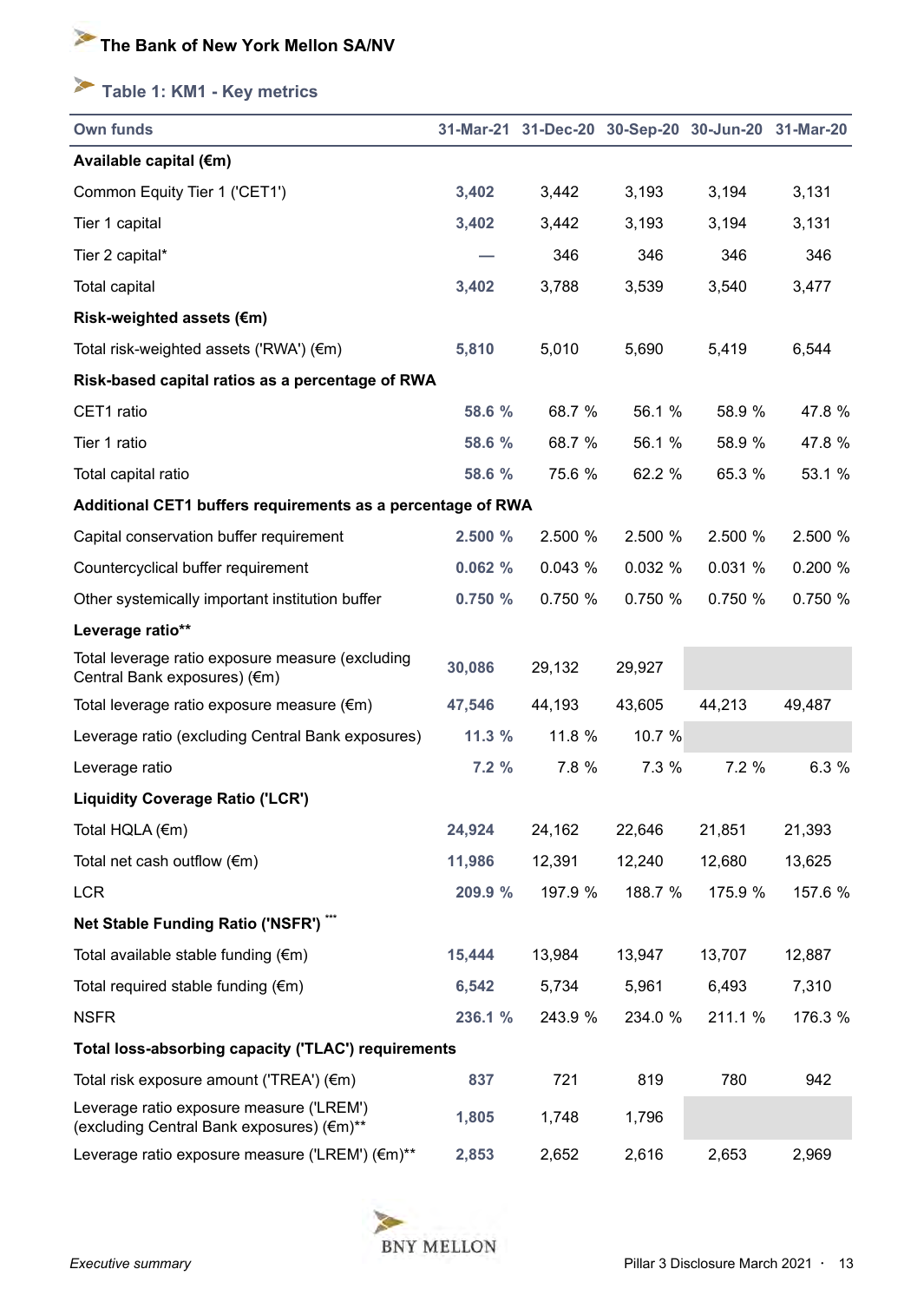| <b>Own funds</b>                                        |           |         | 31-Mar-21 31-Dec-20 30-Sep-20 30-Jun-20 31-Mar-20 |         |         |
|---------------------------------------------------------|-----------|---------|---------------------------------------------------|---------|---------|
| Own funds / TREA                                        | 406.5 %   | 525.4 % | 432.1 %                                           | 453.8 % | 369.1 % |
| Own funds/ LREM (excluding Central Bank<br>exposures)** | 188.5 %   | 216.7 % |                                                   |         |         |
| Own funds/ LREM**                                       | 119.2 $%$ | 142.8 % | 135.3 %                                           | 133.4 % | 117.1 % |
| <b>Capital requirements</b>                             |           |         |                                                   |         |         |
| Total SREP capital requirement ('TSCR')                 | 10.0 %    | 10.0 %  | 10.0%                                             | 10.0 %  | 10.0 %  |
| of which: CET1 capital                                  | 5.6 %     | 5.6 %   | 5.6 %                                             | 5.6 %   | 5.6 %   |
| of which: T1                                            | 7.5%      | 7.5%    | 7.5%                                              | 7.5%    | 7.5 %   |
| Overall capital requirement ('OCR')                     | 13.3 %    | 13.3 %  | 13.3 %                                            | 13.3 %  | 13.4 %  |
| of which: CET1 capital                                  | 8.9%      | 8.9 %   | 8.9 %                                             | 8.9 %   | 9.1%    |
| of which: T1                                            | 10.8 %    | 10.8 %  | 10.8 %                                            | 10.8 %  | 11.0 %  |
| OCR and Pillar 2 guidance ('P2G')                       | 16.8 %    | 16.8 %  | 16.8 %                                            | 16.8 %  | 16.9 %  |
| of which: CET1 capital                                  | 12.4 %    | 12.4%   | 12.4%                                             | 12.4 %  | 12.6 %  |
| of which: T1                                            | 14.3 %    | 14.3%   | 14.3 %                                            | 14.3 %  | 14.5 %  |

Note: Capital and leverage ratios include yearly profit at December reporting points.

\* Following regulatory approval, subordinated debts of €346 million were repaid on 26 February 2021.

\*\* Leverage ratios presented in accordance with the Regulation EU/2020/873 Article 1(9) 'article 500b'.

\*\*\* BNY Mellon SA/NV is not subject to a binding NSFR requirement.

| Pillar 1 CET1 ratio (4.5%) plus Pillar 2 requirement CET1 ratio (1.1%).  |
|--------------------------------------------------------------------------|
| Pillar 1 Tier1 ratio (6%) plus Pillar 2 requirement Tier 1 ratio (1.5%). |
| TSCR CET1 ratio (5.6%) plus the combined buffer (3.3%).                  |
| TSCR Tier 1 ratio (7.5%) plus the combined buffer (3.3%).                |
| OCR CET1 ratio (8.9%) plus Pillar 2 guidance (3.5%).                     |
| OCR T1 ratio (10.8%) plus Pillar 2 guidance (3.5%).                      |

#### **Key highlights during Q1 2021**

Below are some of the key highlights of BNY Mellon SA/NV's first quarter results and financial position:

At the end of March 2021 the spot balance sheet of BNY Mellon SA/NV stood at €44 billion, an increase of €4 billion from December 2020. This 10% movement was largely the result of higher intercompany deposits.

The year to date pre-tax income ('PTI') of €56.5 million was 21% lower than the equivalent period of last year. The main drivers were lower net interest income stemming primarily from USD interest rate movements, whilst intercompany fees were also affected by comparatively higher intercompany expenses. Direct expenses were also higher. These movements were partly offset by proportionally lower miscellaneous other items; these included a reduction in other operating expenses supplemented by higher other operating income items.

In light of the ongoing Covid-19 pandemic the Company continued to maintain a strong balance with high levels of capital, liquid assets and low levels of leverage. This demonstrates the Company's resilience against short to medium term financial shocks which may otherwise impact the Company's business and further illustrates that the Company is a low risk institution for our clients and regulators.

BNY Mellon is well-positioned against competition thanks to BNY Mellon Group's legal entities rationalization strategy. BNY Mellon has a unique selling proposition that fits the needs of our clients, with the Company positioned as the "European Bank".

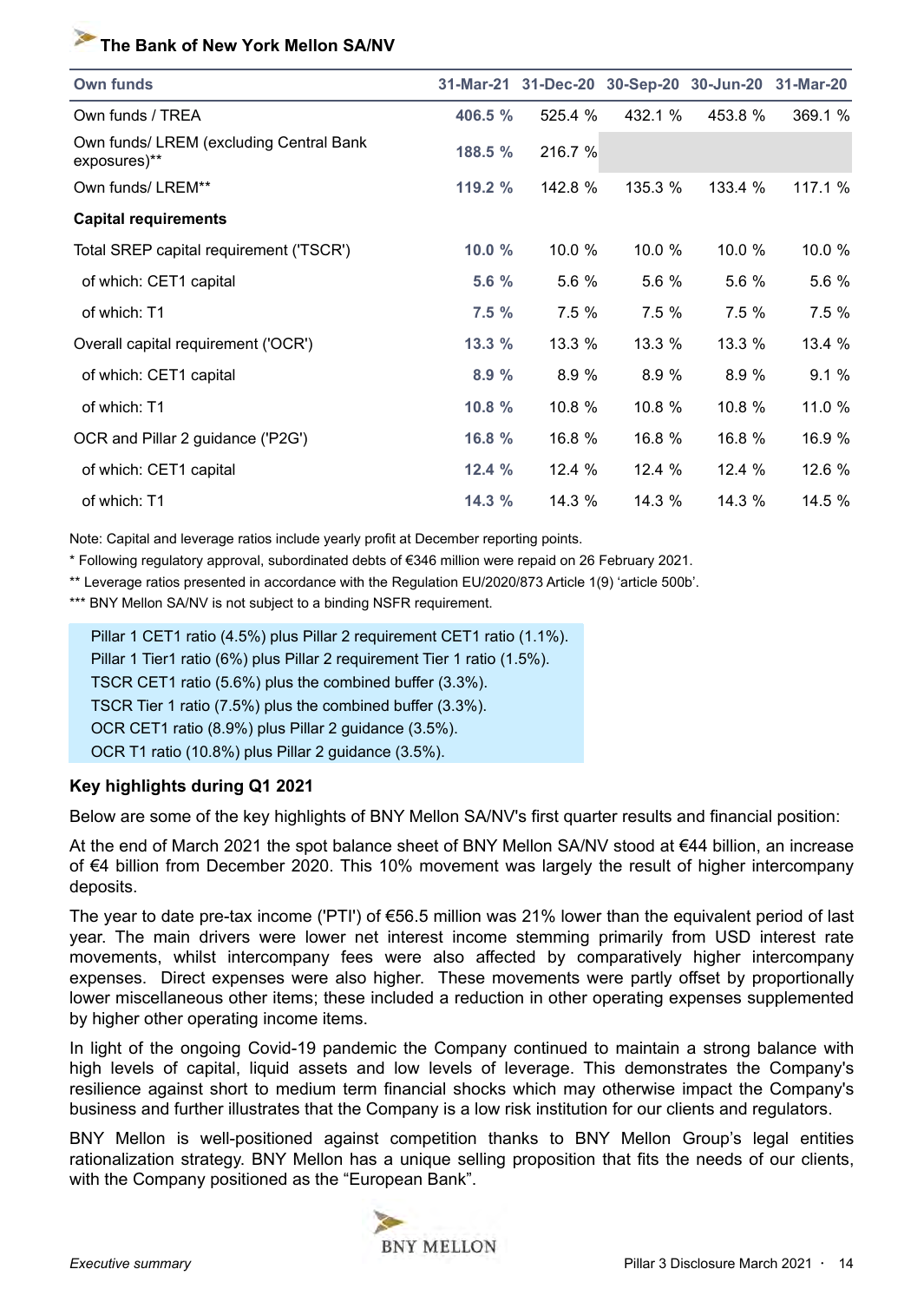## **Business Evolution in 2021**

On 1 February 2021, the Company launched the BNY Mellon SA/NV - Madrid Branch in order to further support its clients in the Spanish region.

Following regulatory approval, subordinated debts of €346 million were repaid on 26 February 2021.

As a mitigation measure, the Company contracted for  $\epsilon$  800 million of borrowing with a 10 year maturity, which is needed to manage the impact of the €345m subordinated debt repayment on the Company's regulatory metrics. This borrowing will not qualify as capital.

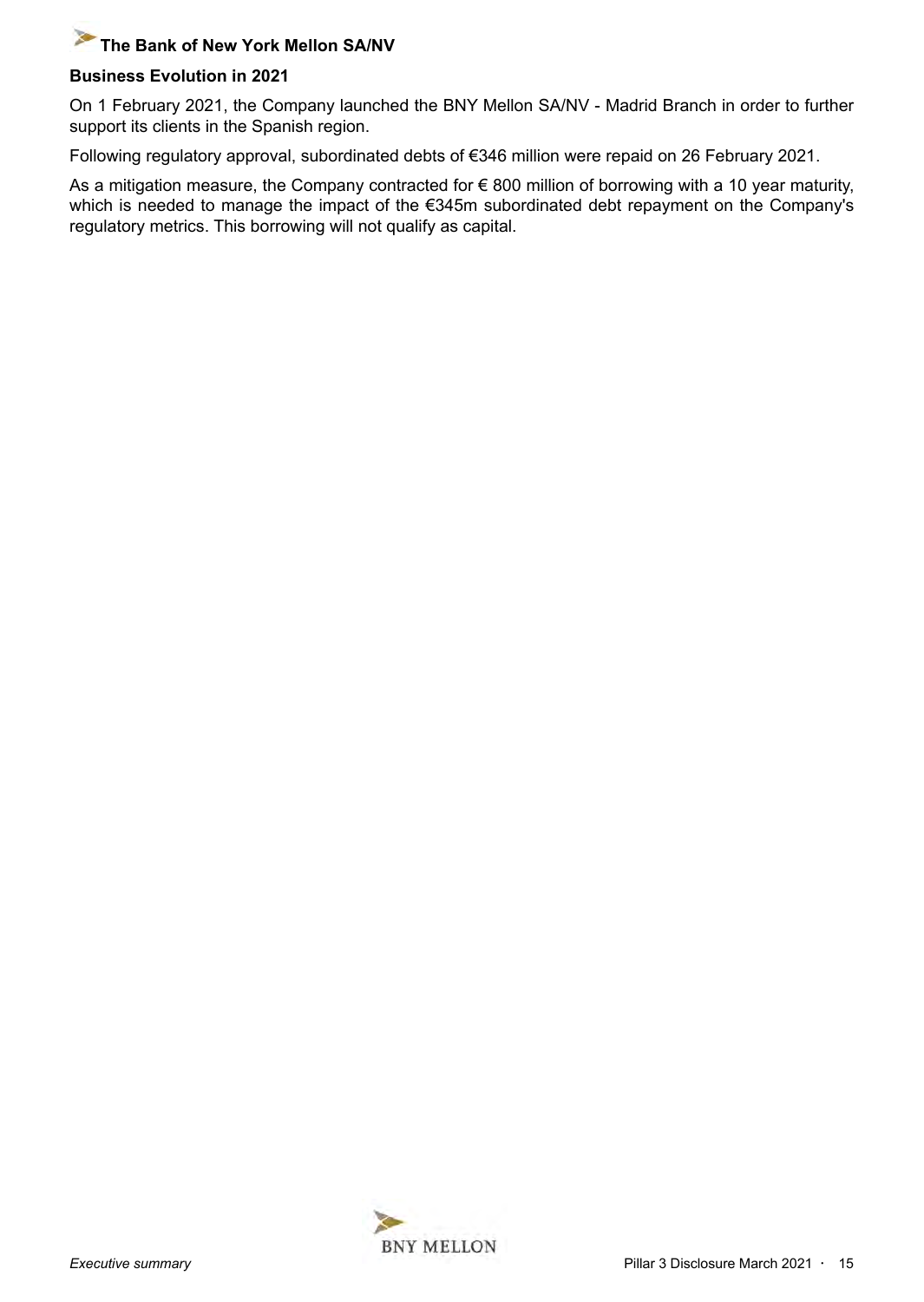<span id="page-15-0"></span>



z<br>Po



# **2 Article 437 CRR - Own funds**



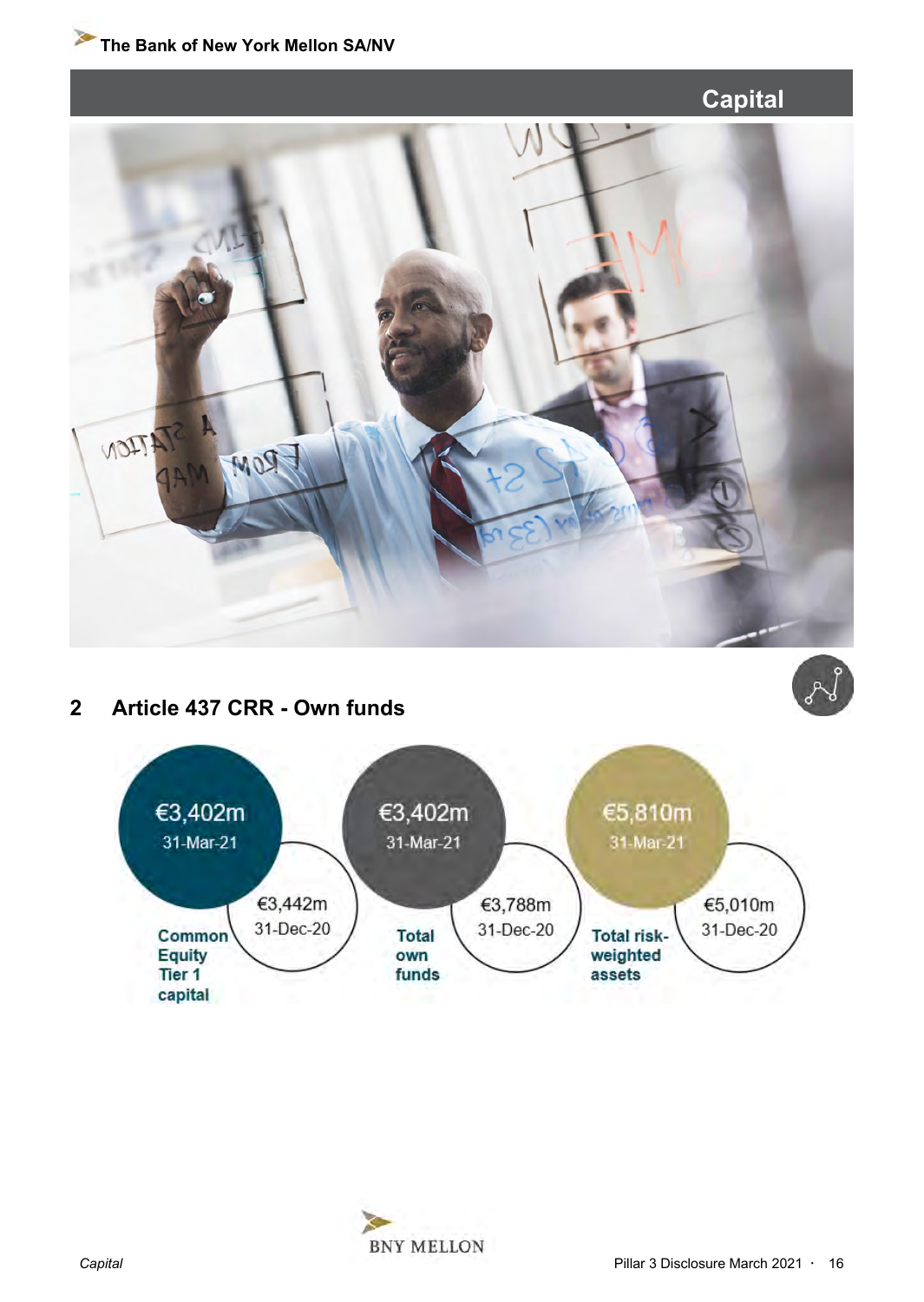<span id="page-16-0"></span>



This section provides an overview of the regulatory balance sheet and composition of BNY Mellon SA/ NV's regulatory capital. There are a number of differences between the balance sheet prepared in accordance with International Financial Reporting Standards ('IFRS') and Pillar 3 disclosures published in accordance with prudential requirements.

Own funds comprise tier 1 and tier 2 capital less deductions.

BNY Mellon SA/NV's regulatory capital is defined by CRD IV and includes:

- **Common equity tier 1 capital** which is the highest quality form of regulatory capital under Basel III comprising common shares issued and related share premium, retained earnings and other reserves excluding the cash flow hedging reserve, less specified regulatory adjustments; and
- **Tier 2 capital** which is a component of regulatory capital under Basel III, comprising qualifying subordinated loan capital.

Note: Following regulatory approval, Tier 2 subordinated debts of €346 million were repaid on 26 February 2021.

# **Table 2: CC1 - Composition of regulatory capital**

This table shows the composition of BNY Mellon SA/NV's regulatory capital including all regulatory adjustments.

| Own funds                                    |           |           |
|----------------------------------------------|-----------|-----------|
| $(\epsilon m)$                               | 31-Mar-21 | 31-Dec-20 |
| <b>Common Equity Tier 1 ('CET1') capital</b> |           |           |
| Capital instruments                          | 1,788     | 1,788     |
| Retained earnings                            | 1,523     | 1,523     |
| Reserves and other                           | 132       | 172       |
| CET1 adjustments                             | (41)      | (41)      |
| <b>Total CET1 capital</b>                    | 3,402     | 3,442     |

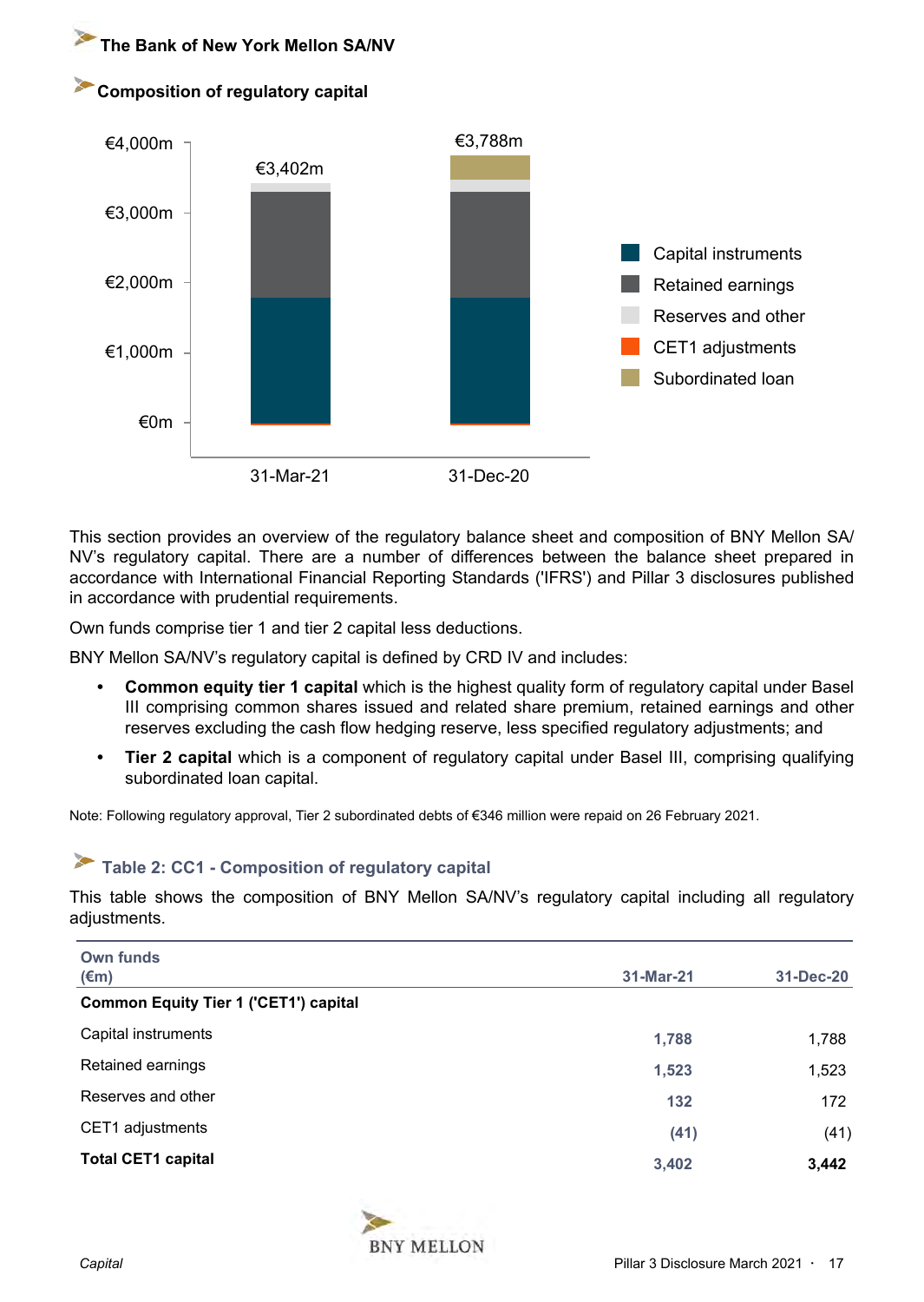<span id="page-17-0"></span>

| Own funds<br>$(\epsilon m)$              | 31-Mar-21 | 31-Dec-20 |
|------------------------------------------|-----------|-----------|
| <b>Additional Tier 1 ('AT1') capital</b> |           |           |
| Total AT1 capital                        |           |           |
| <b>Total Tier 1 capital</b>              | 3,402     | 3,442     |
| Tier 2 ('T2') capital                    |           |           |
| Subordinated Ioan                        |           | 346       |
| <b>Total T2 capital</b>                  |           | 346       |
| <b>Total own funds</b>                   | 3,402     | 3,788     |

# **Table 3: TLAC1 - Transitional own funds**

The table below shows the transitional own funds disclosure at 31 March 2021.

| Equity instruments, reserves and regulatory adjustments<br>$(\epsilon m)$                                                                        | <b>Amount at</b><br>disclosure date |
|--------------------------------------------------------------------------------------------------------------------------------------------------|-------------------------------------|
| <b>CET1 capital: Instruments and reserves</b>                                                                                                    |                                     |
| Capital instruments and the related share premium accounts                                                                                       | 1,788                               |
| of which: ordinary shares                                                                                                                        | 1,755                               |
| of which: share premium                                                                                                                          | 33                                  |
| Retained earnings                                                                                                                                | 1,523                               |
| Accumulated other comprehensive income (and other reserves, to include unrealised gains<br>and losses under the applicable accounting standards) | 132                                 |
| Amount of qualifying items referred to in Article 484(3) and the related share premium<br>accounts subject to phase out from CET1                |                                     |
| CET1 capital before regulatory adjustments                                                                                                       | 3,443                               |
| <b>CET1 capital: regulatory adjustments</b>                                                                                                      |                                     |
| Goodwill and intangible asset deductions                                                                                                         | (27)                                |
| Additional value adjustments (prudent valuation)                                                                                                 | (14)                                |
| Losses for the current financial year                                                                                                            |                                     |
| Total regulatory adjustments to CET1                                                                                                             | (41)                                |
| <b>CET1</b> capital                                                                                                                              | 3,402                               |
| <b>AT1 capital</b>                                                                                                                               |                                     |
| Tier 1 ('T1') capital                                                                                                                            | 3,402                               |
| Tier 2 ('T2') capital                                                                                                                            |                                     |
| <b>Total capital</b>                                                                                                                             | 3,402                               |
| <b>Total risk-weighted assets</b>                                                                                                                | 5,810                               |

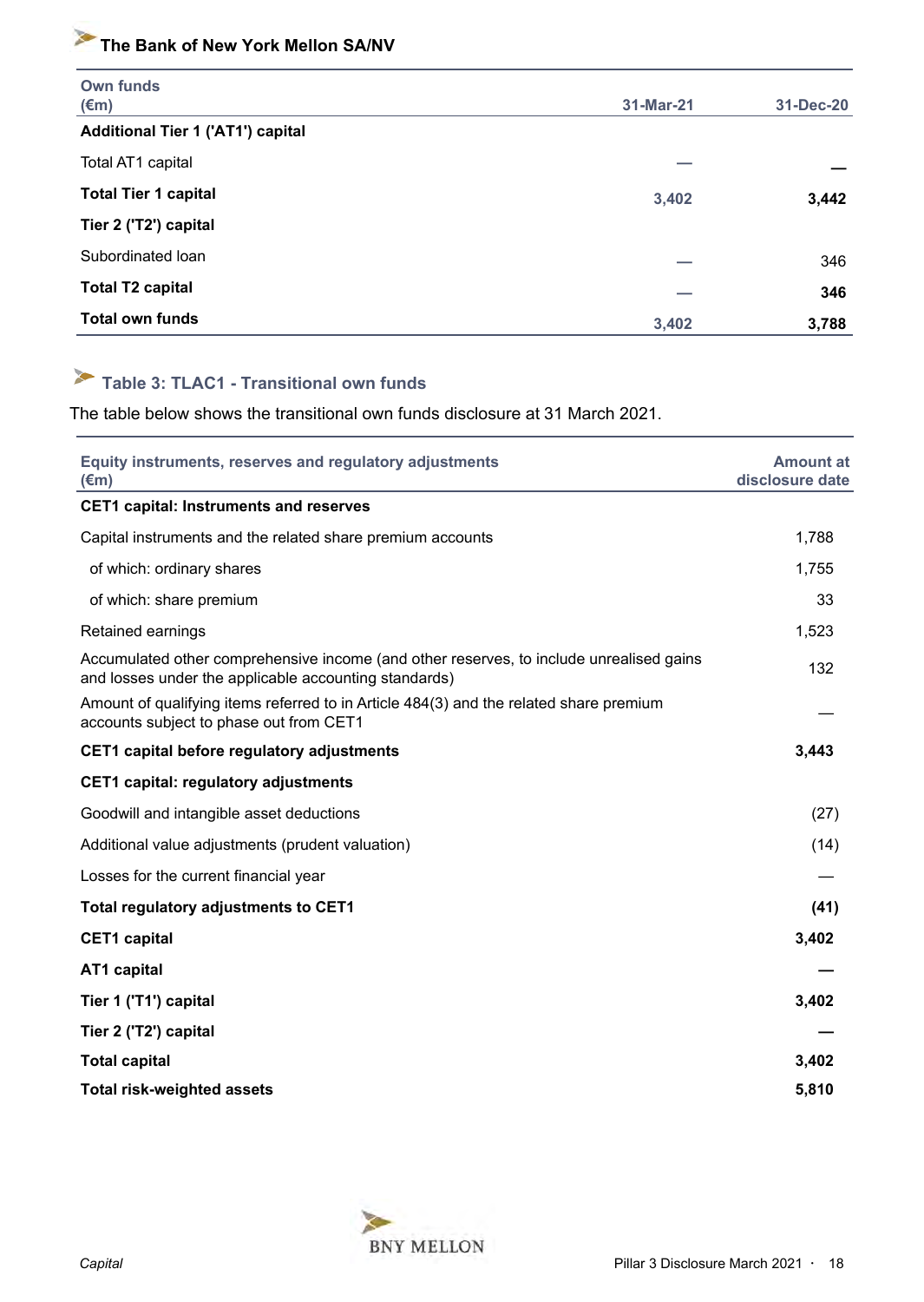| Equity instruments, reserves and regulatory adjustments<br>$(\epsilon m)$                                                                                          | <b>Amount at</b><br>disclosure date |
|--------------------------------------------------------------------------------------------------------------------------------------------------------------------|-------------------------------------|
| <b>Capital ratios and buffers</b>                                                                                                                                  |                                     |
| CET1 (as a percentage of risk exposure amount)                                                                                                                     | 58.6 %                              |
| T1 (as a percentage of risk exposure amount)                                                                                                                       | 58.6 %                              |
| Total capital (as a percentage of risk exposure amount)                                                                                                            | 58.6 %                              |
| Capital conservation buffer requirement                                                                                                                            | 2.500 %                             |
| Countercyclical capital buffer requirement                                                                                                                         | 0.062%                              |
| Other Systemically Important Institution ('0-SII') buffer                                                                                                          | 0.750 %                             |
| Amounts below the thresholds for deduction (before risk-weighting)                                                                                                 |                                     |
| Deferred tax assets arising from temporary differences (amount below 10% threshold, net of<br>related tax liability where the conditions in Article 38(3) are met) | 3                                   |

In accordance with article 48 and following the respect of all conditions laid down in this article, deferred tax assets arising from temporary differences that are equal to or less than 10% of the CET1 are exempted from deduction from CET1. BNY Mellon SA/NV deferred tax assets amount of €3 million is below the thresholds for deduction and is subject to 250% RW. Deferred tax assets arising from temporary differences are the only items exempted from own funds deduction at BNY Mellon SA/NV.

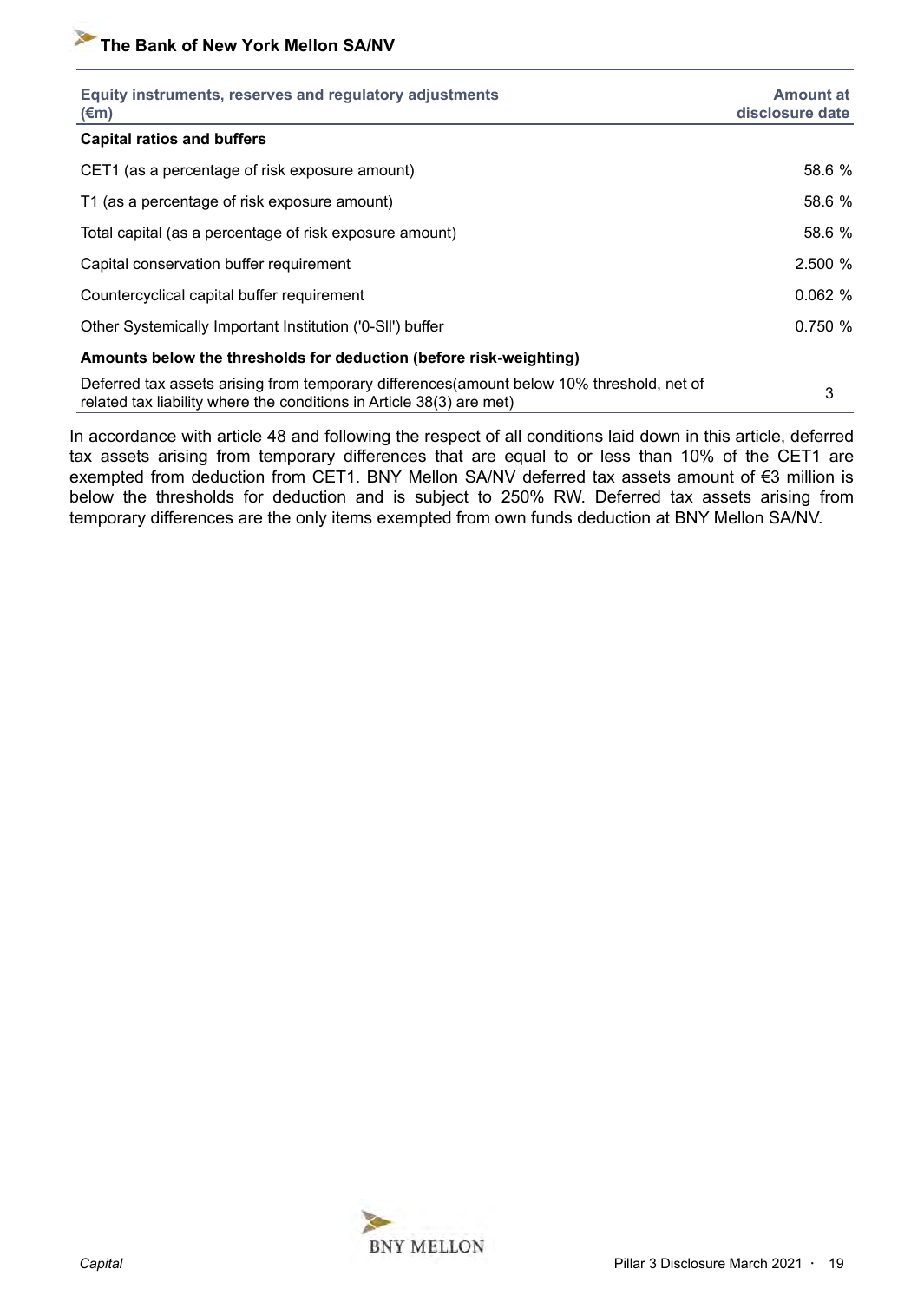<span id="page-19-0"></span>

\* Standardised approach

SRBB: Securitisation risk in banking book

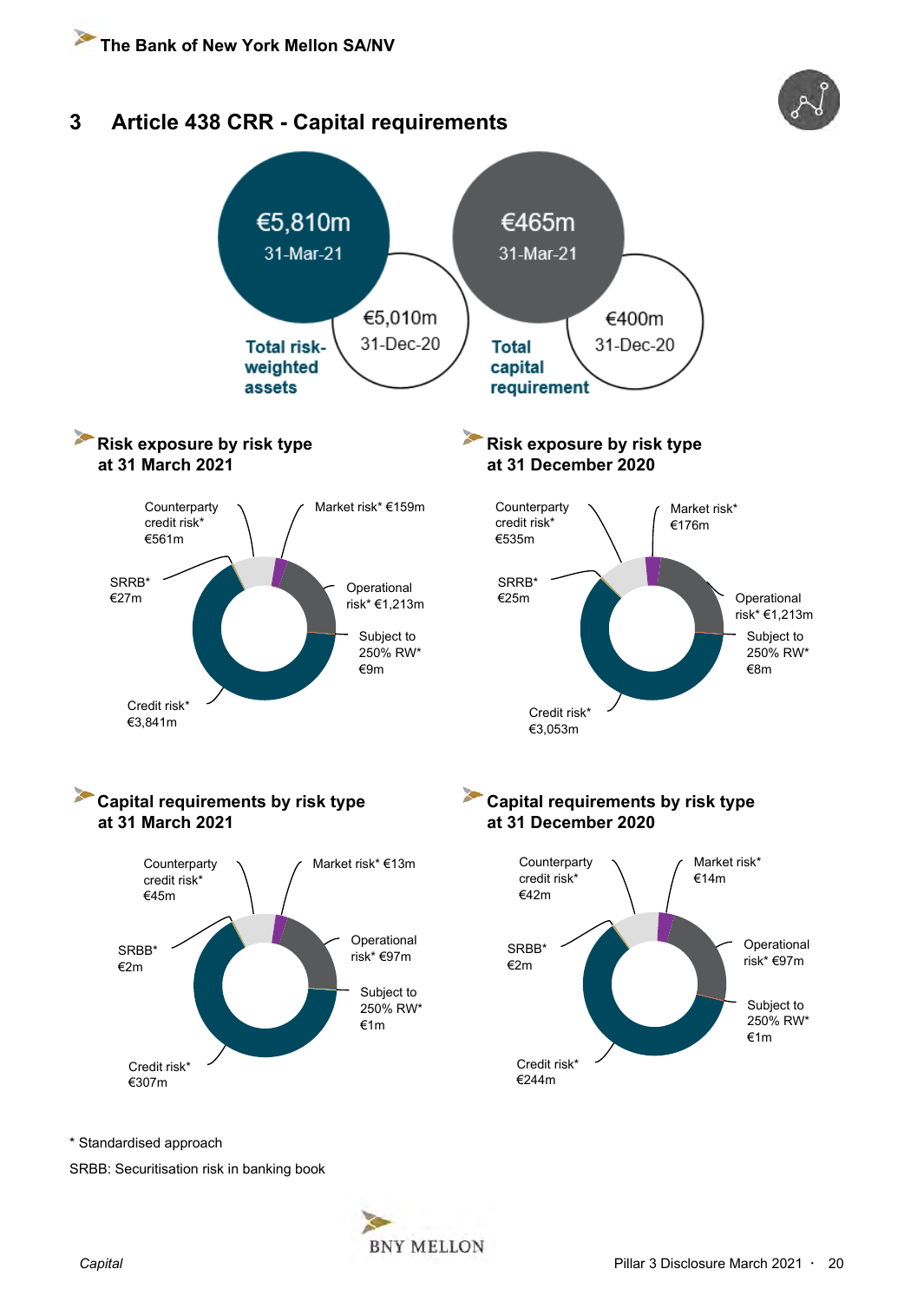<span id="page-20-0"></span>BNY Mellon SA/NV's capital plan aims to ensure that it holds an appropriate amount of capital to support its business model, allowing for prudent management of the business, given a range of plausible but severe stress scenarios. Potential capital shortfalls are identified over a three year period and capital plans adjusted accordingly. The plan is reflective of BNY Mellon SA/NV's risk appetite, which details a commitment to a strong balance sheet characterised by strong liquidity, superior asset quality and a capital structure which supports the risk taking activities and has the ability to absorb losses.

The plan is developed with input from Finance, Risk, Treasury and the business lines. Incorporating the projected earnings based on its business plan, BNY Mellon SA/NV generates a three year forecast, which forms the base foundation for financial modelling and stress testing used as part of the ICAAP process.

The capital plan effectively incorporates a view of BNY Mellon SA/NV's current business model, the risks associated with that model, and an assessment of how those risks contribute to the amount of capital required, as per internal and external regulatory criteria. The capital plan is subject to Executive Committee ('ExCo') and Board approval (upon recommendation of the Risk Committee of the Board) and the performance metrics are reviewed by the BNYM Asset and Liability Committee ('BNYM SANV ALCO').

## **3.1 Calculating capital requirements**

CRR allows for different approaches for calculating capital requirements. BNY Mellon SA/NV applies the standardised approach under Pillar 1 where risk-weights are based on the exposure class to which the exposure is assigned and its credit quality. These risk-weights are used to assess the requirements against credit exposures and are consistent across the industry. The standardised approach is used for calculating the risk-weights assigned to each risk component including credit risk, counterparty credit risk, market risk and operational risk.

# **Table 4: EU OV1 - Overview of RWAs**

This table shows the risk-weighted assets using the standardised approach and their respective capital requirements.

| <b>Type of risk</b>                                                         | <b>Risk exposure amount</b> |           |                | <b>Capital requirements</b> |  |  |
|-----------------------------------------------------------------------------|-----------------------------|-----------|----------------|-----------------------------|--|--|
| $(\epsilon m)$                                                              | 31-Mar-21                   | 31-Dec-20 | 31-Mar-21      | 31-Dec-20                   |  |  |
| Credit risk*                                                                | 3,841                       | 3,053     | 307            | 244                         |  |  |
| Counterparty credit risk*                                                   | 561                         | 535       | 45             | 42                          |  |  |
| of which: Mark-to-market                                                    | 445                         | 379       | 36             | 30                          |  |  |
| of which: Credit Valuation Adjustment                                       | 116                         | 156       | 9              | 12 <sup>2</sup>             |  |  |
| Securitisation risk in the banking book                                     | 27                          | 25        | $\overline{2}$ | $\overline{2}$              |  |  |
| Market risk*                                                                | 159                         | 176       | 13             | 14                          |  |  |
| of which: Traded debt instruments                                           | 37                          | 42        | 3              | 3                           |  |  |
| of which: Foreign exchange position risk                                    | 122                         | 134       | 10             | 11                          |  |  |
| Operational risk                                                            | 1,213                       | 1,213     | 97             | 97                          |  |  |
| of which: Standardised approach                                             | 1,213                       | 1,213     | 97             | 97                          |  |  |
| Amounts below the thresholds for deduction<br>(subject to 250% risk weight) | 9                           | 8         |                | 1                           |  |  |
| Total                                                                       | 5,810                       | 5,010     | 465            | 400                         |  |  |
| <b>Total capital</b>                                                        |                             |           | 3,402          | 3,788                       |  |  |
| Surplus capital                                                             |                             |           | 2,937          | 3,388                       |  |  |

\*Standardised approach

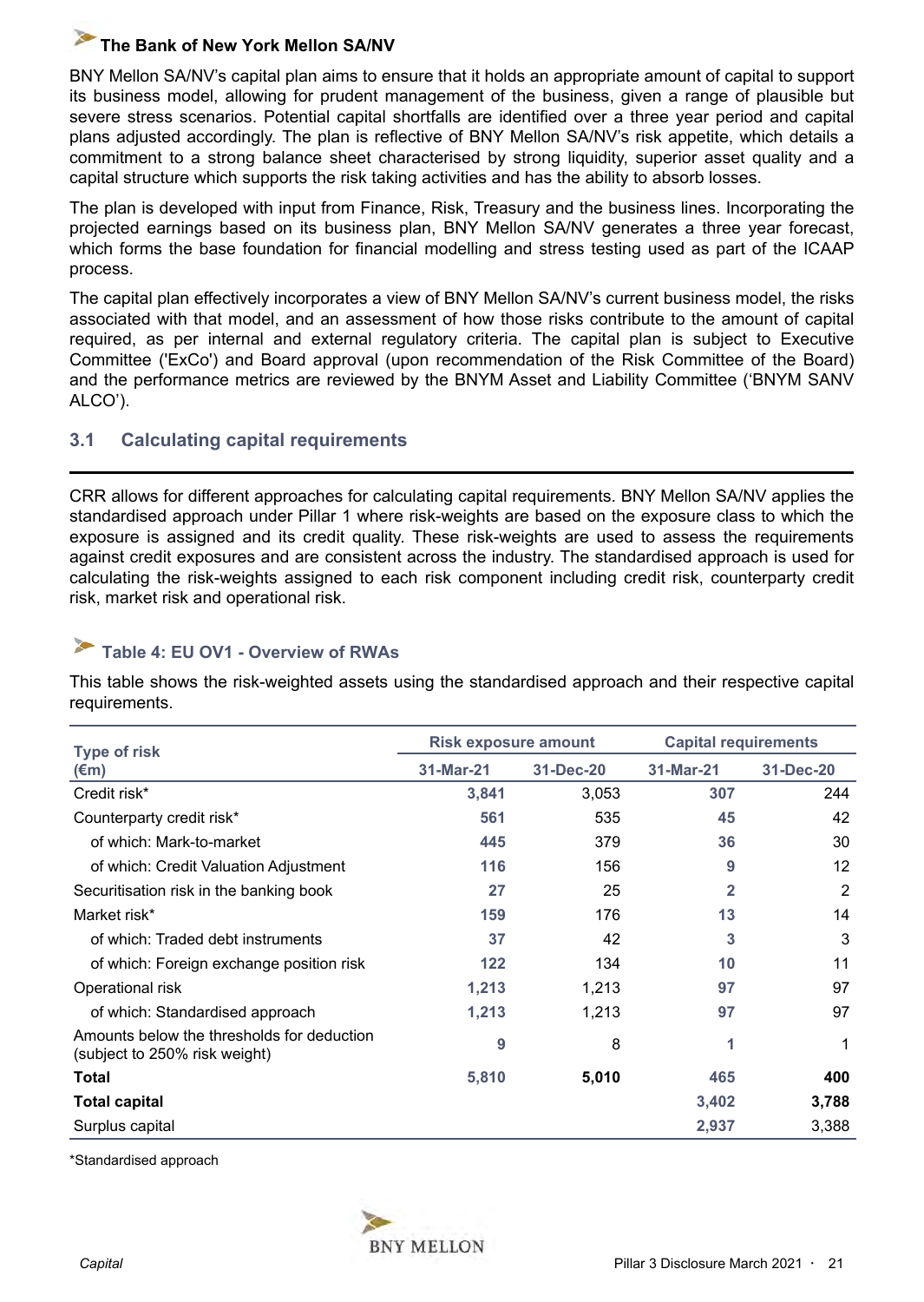The increase in RWAs for credit risk was primarily driven by higher RWAs on corporate exposures, which were up overall by €0.65 billion. This was largely driven by an uplift in failed trade volumes (€0.3 billion), with derivative and securities related activity also trending higher (€0.23 billion collectively). Further, a net increase in RWAs on institutional exposures of €0.19 billion primarily stems from higher placements and nostro balances with third parties.

The Credit Valuation Adjustment RWA has declined as a result of a €245 million decrease in derivative exposures.

RWA for operational risk has changed by  $€8$  million. This is due to the fact the RWA has been recalculated to incorporate the impact from operational results of 2018-2020. Generally RWA for operational risk are re-calculated once a year (Q1) when previous year P&L is recognized following audit review.

BNY Mellon SA/NV largely exceeds the minimum capital ratios required to maintain a well-capitalised status and to ensure compliance with regulatory requirements at all times. BNY Mellon SA/NV sets the internal capital target levels higher than the minimum regulatory requirements to ensure there is a buffer which reflects balance sheet volatility. These ratios have been determined to be appropriate, sustainable and consistent with the capital objectives, business model, risk appetite and capital plan.

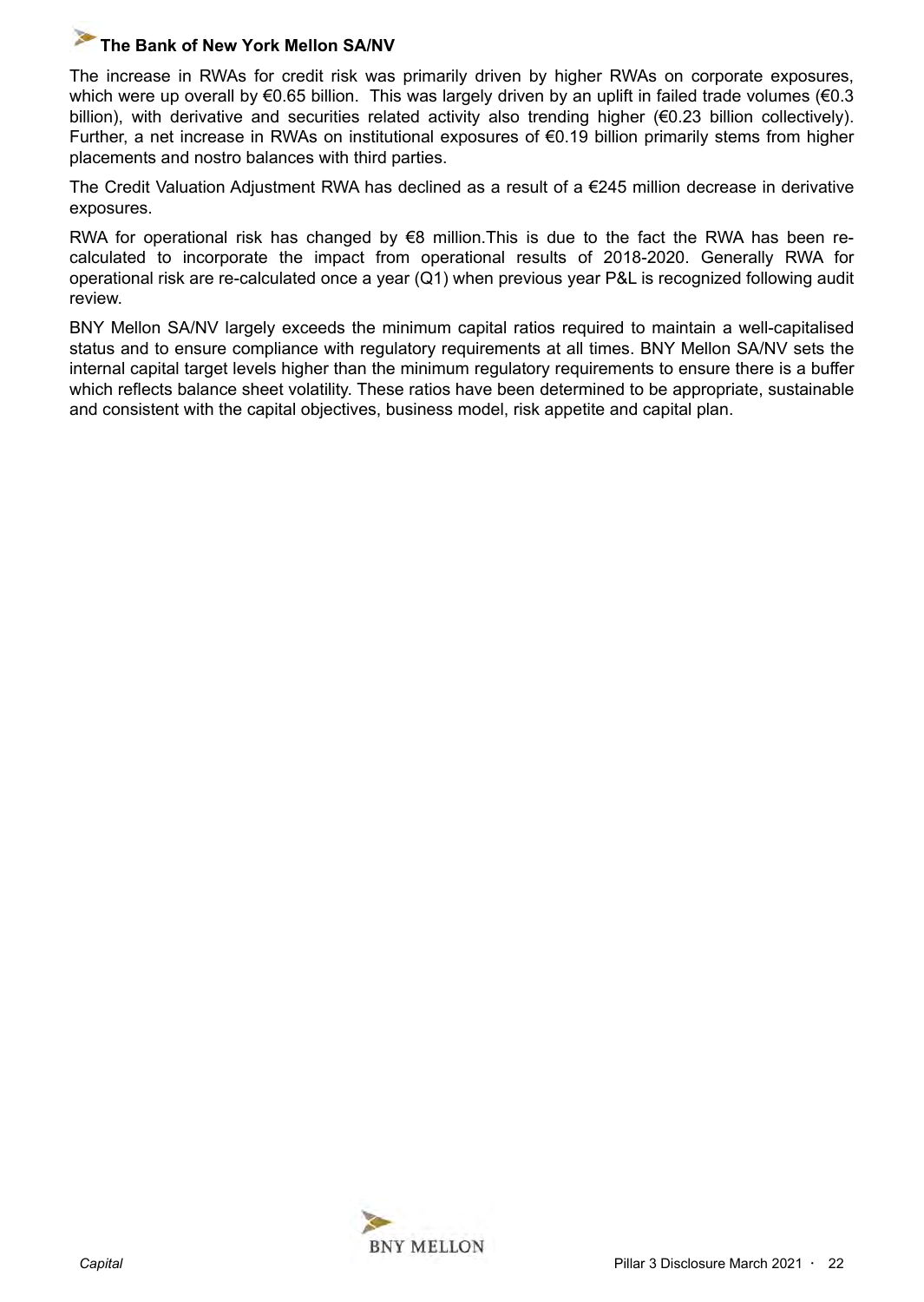**Risk**

<span id="page-22-0"></span>



# **4 Article 435 CRR - Risk management objectives and policies**

Given the critical role that BNY Mellon plays supporting clients and its status as a Global Systemically Important Financial Institution ('G-SIFI'), the financial stability of all of its constituent legal entities, throughout market cycles and especially during periods of market turbulence, is recognised at a BNY Mellon group level as an imperative. Clients and market participants need to have confidence that all of the BNY Mellon's legal entities will remain strong, continue to deliver operational excellence and maintain an uninterrupted service. Therefore, BNY Mellon SA/NV and the BNY Mellon group as a whole are committed to maintaining a strong balance sheet and, as a strategic position, assumes less risk than many financial services companies.

Whilst BNY Mellon assumes less balance sheet risk than most financial services companies, it does assume a significant amount of operational risk as a result of its business model. As a consequence, BNY Mellon has developed an enterprise risk management programme that is designed to ensure that:

- risk limits are in place to govern its risk-taking activities across all businesses and risk types;
- risk appetite principles are incorporated into its strategic decision making processes;

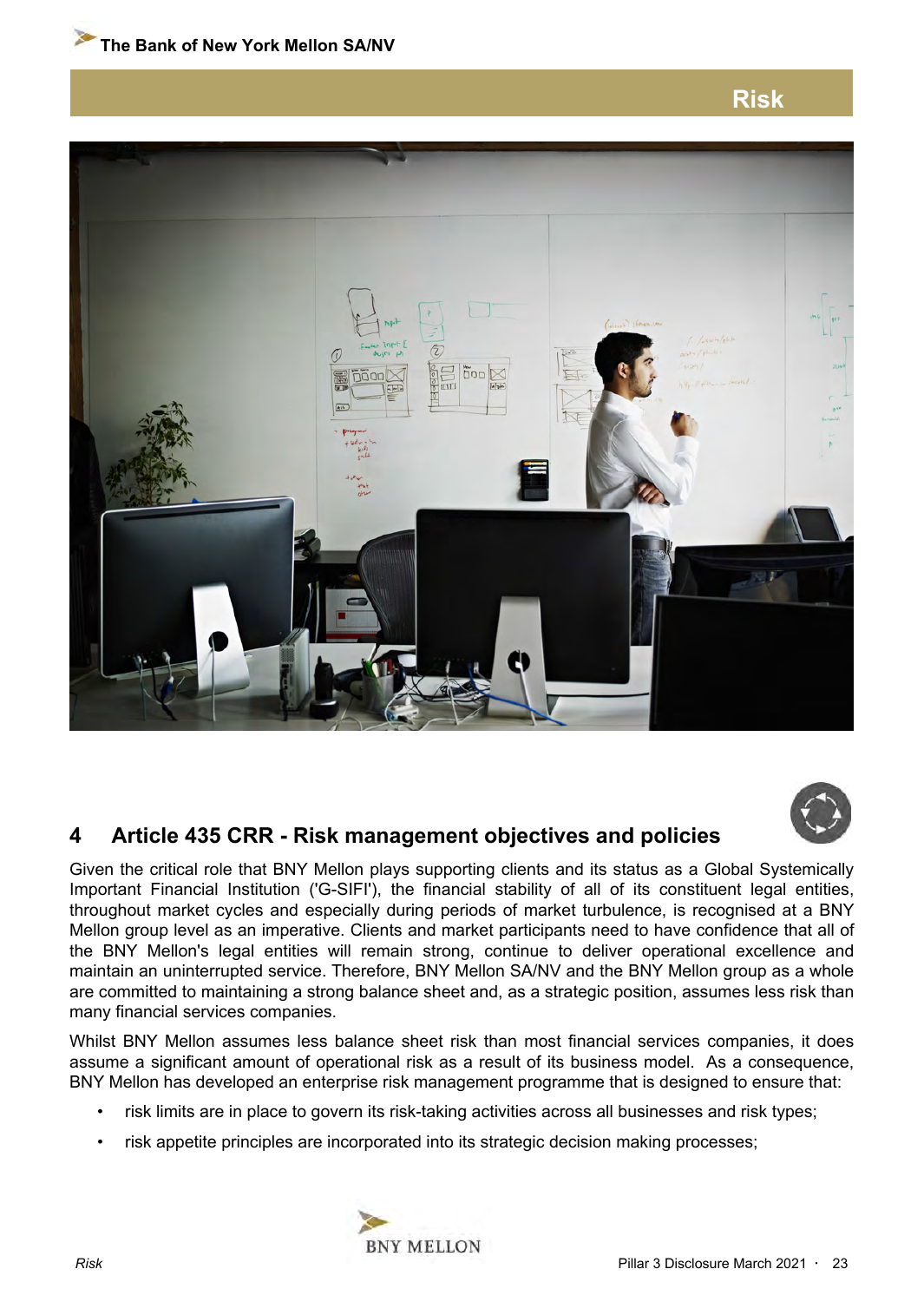- monitoring and reporting of key risk metrics to senior management and the board takes place; and
- there is a capital planning process which incorporates both economic capital modelling and a stress testing programme.

The BNY Mellon SA/NV Board has adopted a conservative risk appetite to maintain a strong capital position and balance sheet throughout all market cycles with strong liquidity, superior asset quality, readily access to external funding sources at competitive rates, and a robust capital structure whilst delivering operational excellence to meet stakeholders' expectations.

#### P **Risk statement**

In accordance with the Committee for Systemic Risks and System-relevant Financial Institutions ('CSRSFI') circular 2010-1<sup>1</sup> (NBB circular to SIFIs 26 October 2010), BNY Mellon SA/NV has been identified as a Systemically Important Financial Institution ('SIFI') in Belgium, making it a high priority to manage risks appropriately to reflect its significant status.

BNY Mellon SA/NV has adopted a conservative capital risk appetite to maintain a strong capital position and balance sheet throughout all market cycles with strong liquidity, superior asset quality, ready access to external funding sources at competitive rates and a strong capital structure whilst delivering operational excellence to meet stakeholders' expectations. Any changes to the risk profile are typically a result of new business and growth with risks mitigated through the internal governance, controls and risk management practices.

BNY Mellon SA/NV is mainly exposed to credit, market and operational risks from its investment servicing and custodian services as well as its investment portfolio. These risks are managed through a risk management framework, consistent with the BNY Mellon Group framework, through BNY Mellon SA/NV's own risk management function, organization and governance. Any capital requirements allocated for these risks have been assessed through modeling, stress testing and sensitivity analysis or through qualitative assessment.

BNY Mellon SA/NV monitors its capital adequacy in accordance with Basel Framework on the basis of Pillar 1 as well as Pillar 2 (Economic Capital) requirements. Both concepts are subject to risk appetite metrics.

Pillar 1 capital requirement is calculated according to the Basel standardized approach for credit, market, operational risks and for credit value adjustment. The standard formula is based on weighting factors applied to the balance sheet and profit and loss components. Pillar 1 capital requirement is compared to the own funds and in particular the CET1, Tier 1 and Total Capital, and monitored (daily) against regulatory thresholds triggered by the Supervisory Review and Evaluation Process ('SREP') and risk appetite. BNY Mellon SA/NV ensures it maintains sufficient capital to cover Capital requirements and all necessary buffers. The risk appetite establishes a twenty percent buffer on top of the regulatory requirements.

The Economic Capital uses BNY Mellon SA/NV methodologies (most being BNY Mellon methodologies) which follow an approval process including yearly independent validation by BNY Mellon's Model Risk Management Group ('MRMG'). These methodologies are presented to and approved by BNY Mellon SA/ NV Capital and Stress Testing Committee ('CSTC'), a committee assisting the Executive Committee with Economic Capital Adequacy related subjects. The Economic Capital is calculated for all material risks, which are summed (to form the total Economic Capital) and added to the applicable Pillar 1 regulatory buffers.

<sup>1</sup> Committee for Systemic Risks and System-relevant Financial Institutions ('NBB'), Circular to SIFIs, CSRFSI, 26 October 2010.

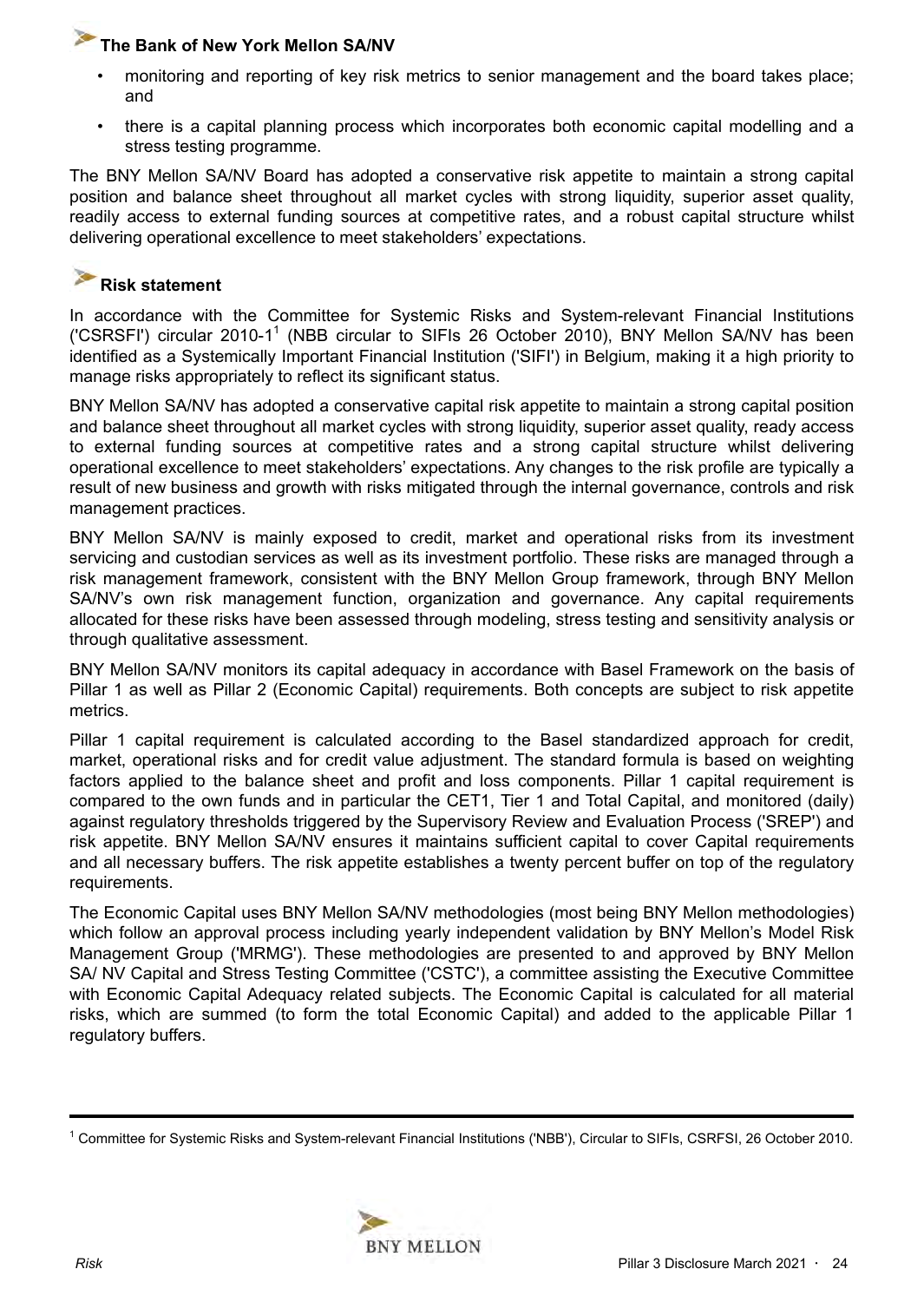<span id="page-24-0"></span>Materiality is based on both quantitative and qualitative criteria. The qualitative criteria rely on a number of factors and the risk register plays there a key role. The risk register is a management tool that provides a high level view of an entity's risk landscape. It is instrumental in forming the risk strategy of the entity and defining risk appetite in the context of the broader organization. Applied to BNY Mellon SA/NV, the risk register enables management to focus on the key risks to which the brand is exposed. The materiality and significance of risks in the Risk Register are based on an assessment of expected frequency and impact magnitude for each risk, both from an inherent (before controls) perspective and from a residual (after controls) perspective. The materiality and significance of risks in the ICAAP on the other hand is based on tail losses.

Given the capital adequacy ratios and capital surplus, BNY Mellon SA/NV concludes that the capital is sufficient at 31 March 2021 to face the risks of the entity. At 31 March 2021 the Pillar 1 capital requirement was €465 million (31 December 2020: €399 million), CET1 was €3,402 million (31 December 2020: €3,442 million); as a result, the CET1 ratio was 58.6% (31 December 2020: 68.7%).

Internal capital adequacy is calculated quarterly, and approximations are applied in order to estimate the capital needs on a monthly basis. The three-year base case financial forecast is then used in order to project the capital requirements. The base case financial forecast includes projections of the balance sheet and profit and loss elements. The evolution of the balances and profitability, combined with a macro-economic assessment of the evolution of the risk profile were used in order to determine the evolution of the capital ratios. The macroeconomic assessment was performed in baseline and stressed conditions, whereby the impact on the accounting elements (balances and profitability) were deducted and combined with the deterioration of the risk profile.

BNY Mellon SA/NV internal capital assessment covers risks to its current business as well as known planned activities. The strategic initiatives are included in the financial plan, and so, assessed by capital assessment and stress testing.

BNY Mellon SA/NV conducts stress tests and capital planning analysis. This provides an avenue for macroeconomic scenarios, new activities or strategic plans to be assessed. The stress tests results show the resilience of BNY Mellon SA/NV to macro- and micro-economic adverse circumstances. Available mitigant actions were activated to prove the resilience of BNY Mellon SA/NV to severe stress scenarios combining different shocks, including a strategic risk.

BNY Mellon SA/NV's business model implies that its revenues are mainly driven by the fees and commissions it perceives, and less on the net interest income, and this ensures more stability in case of a macro-economic event. In addition, BNY Mellon SA/NV is usually perceived as a safe haven which will limit the deposits outflow and as such keep the balance sheet liquid. The strategy has a favorable impact on the capital adequacy by its effect on reducing the balance sheet, including the securities portfolio.

## **4.1 Risk objectives**

The identification, measurement, monitoring and management of risk are essential elements for the success of operations undertaken by BNY Mellon SA/NV, specifically:

- the Board recognises that in defining a risk appetite it must consider the views of a number of different stakeholders while accounting for business strategy and risk profile;
- the Board sees embedding risk appetite into the business strategy as essential;
- the Board recognises that it cannot fully mitigate all risks. The risk framework includes standard risk management self-assessment tools that take into account loss history and stress testing to measure and monitor whether or not risk controls in place continue to remain effective; and
- the Board will seek input from its own and group wide risk committees on a regular basis in its reassessment of appetite and sources of major risks.

The Board adopts a prudent appetite to all elements of risk to which BNY Mellon SA/NV is exposed.

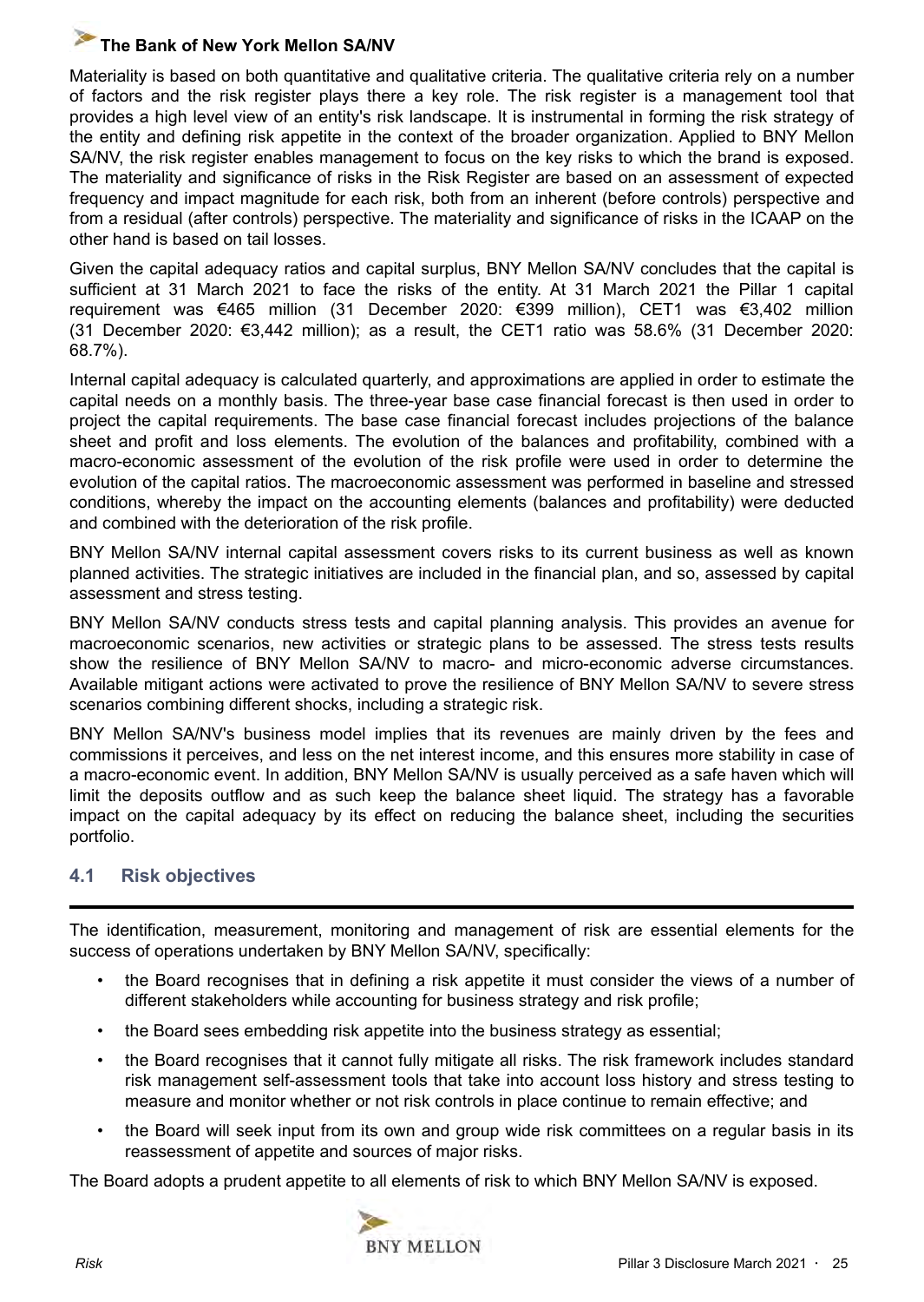#### <span id="page-25-0"></span>**4.2 Risk governance**

Risk oversight and management are structured to cover regional level, legal entity and lines of business ('LOB'). A formal governance hierarchy is in place to ensure that all areas of the business can effectively escalate issues through the regional and global structure.

#### **4.2.1 Board of Directors**

The Board is composed of a majority of non-executive directors, some of whom are representatives of The Bank of New York Mellon senior management. At least two of the non-executive directors are independent directors (as defined in the Belgian Companies Code). All members of the ExCo also sit on the Board in compliance with Article 24 of the Banking Act. All directors are natural persons.

The Board meets formally once a quarter or more frequently if deemed appropriate. Board meetings can be called whenever the specific needs of the business require it.

The primary responsibilities of the Board are to define the strategy and risk policy of BNY Mellon SA/NV and to supervise BNY Mellon SA/NV's management.

The main duties and responsibilities of the Board of BNY Mellon SA/NV include, but are not limited to:

- defining the general business strategy, objectives and values of the Company in line with those of The Bank of New York Mellon;
- plan and monitor the implementation of the general business strategy, objectives and values within the Company;
- fixing the Company's risk tolerance level and regularly reviewing and approving the strategies and policies relating to the taking, management, follow-up and mitigation of risks;
- supervising the management of the Company's significant risks and ensuring adequate resources are allocated to it;
- approving the capital adequacy position and ensuring changes in the Company consider capital impacts;
- approving the recovery plan;
- approving the liquidity recovery plan;
- supervising effectively the Executive Committee and the decisions taken by the Executive Committee;
- drawing up annual and interim reports and accounts;
- assessing regularly (at least once per year) the efficiency of the internal organization and system of internal control of the Company and its compliance with applicable laws and regulations;
- assessing the proper functioning of the Company's independent control functions (risk, internal audit and compliance); ensuring the integrity of the accounting and financial reporting systems and assessing regularly (at least once per year) the efficiency of the internal control structure, in particular regarding the financial reporting process;
- ensuring that the Company's internal governance as translated into its Internal Governance Memorandum - is appropriate to its business, size and organization;
- approving the Internal Governance Memorandum and ensuring it is kept up-to-date and submitted to the supervisory authority;
- approving and reviewing regularly (at least once per year) the Company's remuneration policy, and supervising its implementation;

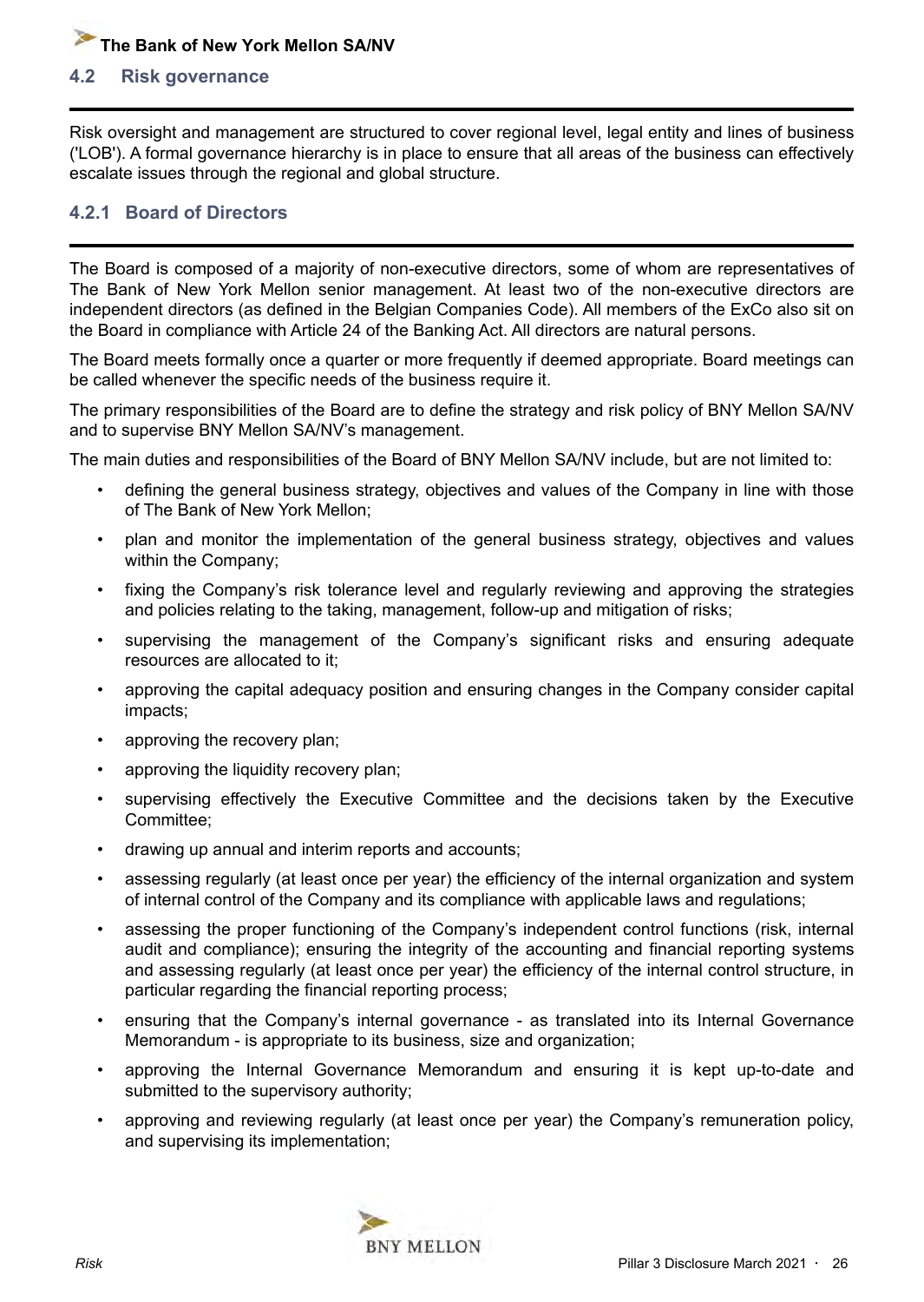- selecting and evaluating the members of the Executive Committee and reviewing the process for the selection, evaluation, and development of other key managers (in particular the Chief Risk Officer, Chief Compliance Officer, Chief Internal Auditor);
- ensuring the succession planning for key managers;
- reviewing the Company's processes for protecting the Company's assets and reputation;
- approving policies and procedures as may be required by law or otherwise appropriate;
- reviewing the Company's processes for compliance with applicable laws, regulations and the internal policies including the Code of Conduct; and
- overseeing the process of external disclosure and communications.

The table below shows the members of the Board and its committees as of 31 March 2021.

| <b>Board</b><br>member         | <b>Function at BNY</b><br><b>Mellon SA/NV</b>                                                                                 | Name of the<br>other company in<br>which an<br>external function Location<br>is exercised | (country)          | <b>Type of</b><br>activities                    | <b>Listed</b><br>company<br>(Y/N) | <b>External</b><br>mandate<br>(title)                                         | Capital<br>connection<br>with SA/NV<br>(Y/N) |
|--------------------------------|-------------------------------------------------------------------------------------------------------------------------------|-------------------------------------------------------------------------------------------|--------------------|-------------------------------------------------|-----------------------------------|-------------------------------------------------------------------------------|----------------------------------------------|
| <b>Non-Executive Directors</b> |                                                                                                                               |                                                                                           |                    |                                                 |                                   |                                                                               |                                              |
|                                |                                                                                                                               | An Other Look To<br><b>Efficiency SPRL</b>                                                | Belgium            | Management<br>company                           | N                                 | Administrator                                                                 | N                                            |
|                                | Independent Chair<br>of the Board.                                                                                            | Climact SA                                                                                | Belgium            | Environmental<br>consultancy                    | N                                 | Chairman of<br>the Board                                                      | N                                            |
| Olivier<br>Lefebvre            | Independent<br>Member of the<br>Audit Committee,                                                                              | Ginkgo<br>Management<br><b>SARL</b>                                                       | Luxembourg         | <b>Real Estate</b><br>Fund<br>Management        | N                                 | Independent<br>Director                                                       | N                                            |
|                                | Independent Chair<br>of the Nomination<br>and Remuneration<br>Committees                                                      | Ginkgo<br>Management II<br>SARL                                                           | Luxembourg         | <b>Real Estate</b><br>Fund<br>Management        | N                                 | Independent<br>Director                                                       | N                                            |
|                                |                                                                                                                               | Perma-Project<br><b>SPRL</b>                                                              | Belgium            | Support to<br>starters in<br>Permaculture       | N                                 | Director                                                                      | N                                            |
|                                |                                                                                                                               | CoDiese                                                                                   | France             | Management<br>company                           | N                                 | President                                                                     | N                                            |
|                                | Independent Chair<br>of the Audit<br>Committee,<br>Independent<br>member of the<br>Remuneration and<br><b>Risk Committees</b> | <b>Global Reporting</b><br>Company                                                        | United<br>Kingdom  | Finance<br>consultancy                          | N                                 | <b>Director</b>                                                               | N                                            |
| Marie-Hélène<br>Cretu          |                                                                                                                               | PREF-X SAS                                                                                | France             | Finance<br>consultancy                          | N                                 | Director                                                                      | N                                            |
|                                |                                                                                                                               | Montpensier<br>Finance                                                                    | France             | Assets<br>Management<br>company                 | N                                 | Independent<br>Director                                                       | N                                            |
|                                | Independent Chair                                                                                                             | Modulr FS Ltd.                                                                            | United<br>Kingdom  | E-money<br>Institution                          | N                                 | Independent<br><b>Director</b>                                                | N                                            |
| Marcia                         | of the Risk<br>Committee,                                                                                                     | Societe Generale<br>International Ltd.                                                    | United<br>Kingdom  | Execution only<br><b>Prime Broker</b>           | N                                 | Independent<br>Director                                                       | N                                            |
| Cantor-Grable Independent      | member of the<br><b>Audit Committee</b>                                                                                       | Institute and<br>Faculty of<br>Actuaries                                                  | United<br>Kingdom  | Professional<br>body<br>regulating<br>actuaries | N                                 | Lay Member<br>Regulation<br>Board                                             | N                                            |
|                                | Independent Chair                                                                                                             | Unibail-Rodamco-<br>Westfield SE <sup>*</sup>                                             | France             | <b>Real Estate</b><br>company                   | N                                 | Independent<br>Director                                                       | N                                            |
| Roderick<br>Munsters           | of the<br>Remuneration<br>Committee.<br>Independent<br>member of the<br>Risk and<br>Nomination                                | Moody's Investors UK/ France /<br>Service                                                 | Germany            | <b>Credit Ratings</b><br>company                | N                                 | Independent<br>Director (UK<br>& FR)<br>Member of<br>the Beirat in<br>Germany | N                                            |
|                                | Committees                                                                                                                    | <b>PGGM Asset</b><br>Management                                                           | The<br>Netherlands | Asset<br>management<br>for pensions<br>funds    | N                                 | Independent<br>Director                                                       | Υ                                            |

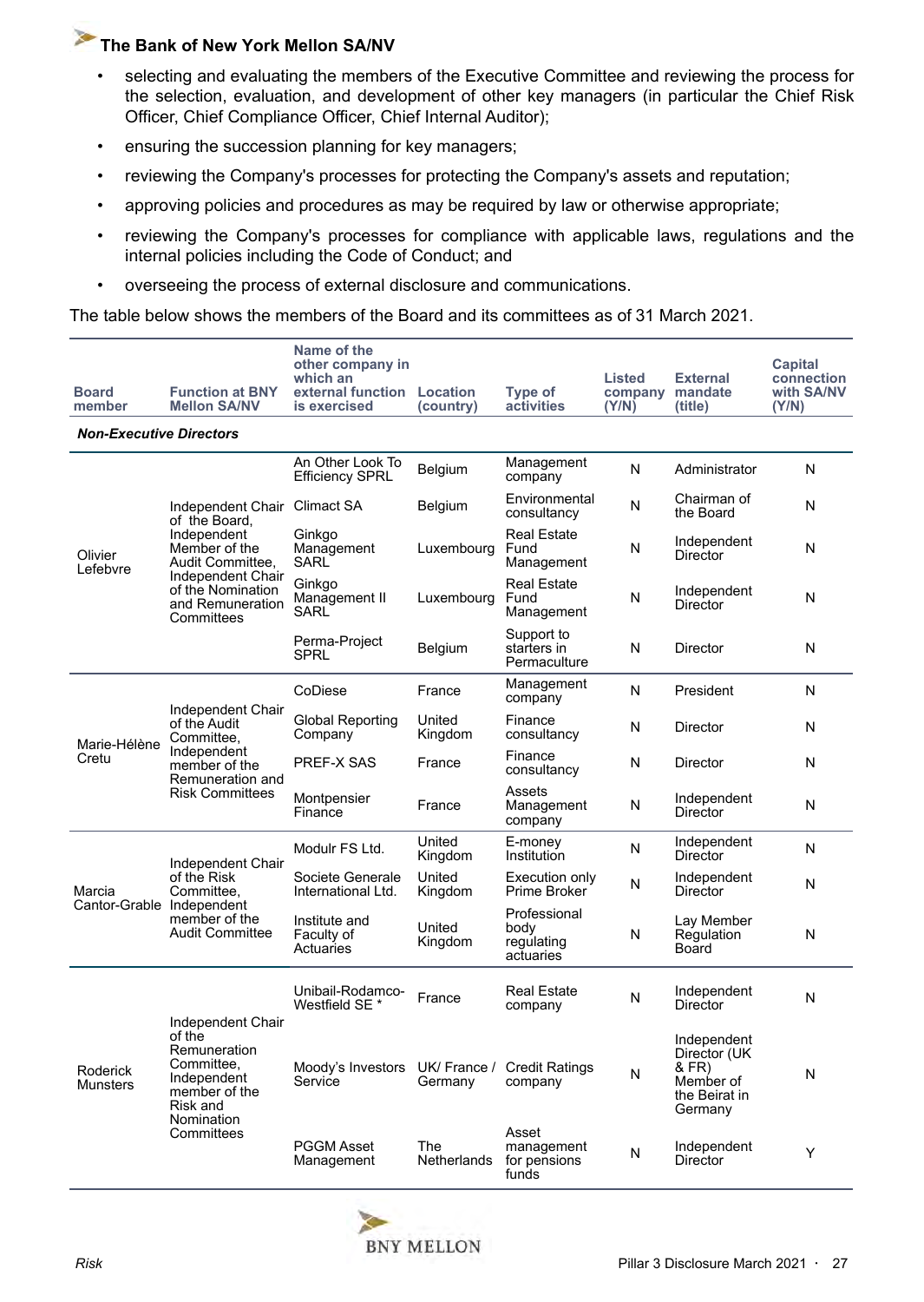| <b>Board</b><br>member               | <b>Function at BNY</b><br><b>Mellon SA/NV</b>                                     | Name of the<br>other company in<br>which an<br>external function<br>is exercised | Location<br>(country)           | <b>Type of</b><br>activities                                                            | <b>Listed</b><br>company<br>(Y/N) | <b>External</b><br>mandate<br>(title) | <b>Capital</b><br>connection<br>with SA/NV<br>(Y/N) |
|--------------------------------------|-----------------------------------------------------------------------------------|----------------------------------------------------------------------------------|---------------------------------|-----------------------------------------------------------------------------------------|-----------------------------------|---------------------------------------|-----------------------------------------------------|
| Susan Revell                         | Member of the<br>Audit and<br>Nomination<br>Committees                            | Sweetwater<br><b>Training LLP</b>                                                | United<br>Kingdom               | Leisure                                                                                 | N                                 | <b>LLP</b><br>Designated<br>Member    | N                                                   |
|                                      | Member of the                                                                     | Arab Bankers<br>Association<br>London, UK                                        | United<br>Kingdom               | Financial<br>services                                                                   | N                                 | Board<br>Member                       | N                                                   |
| Hani Kablawi                         | Remuneration and<br><b>Risk Committees</b>                                        | <b>OMFIF Advisory</b><br>Council                                                 | United<br>Kingdom               | Independent<br>financial think<br>tank for<br>central banks<br>and public<br>investment | N                                 | Deputy<br>Chairman                    | N                                                   |
| Senthilkumar<br>Santhanakris<br>hnan | Member of the<br><b>Risk Committee</b>                                            |                                                                                  |                                 |                                                                                         |                                   |                                       |                                                     |
| <b>Executive Directors</b>           |                                                                                   |                                                                                  |                                 |                                                                                         |                                   |                                       |                                                     |
| Leonique van<br>Houwelingen          | <b>Chief Risk Officer</b><br>and Chair of the<br>Executive                        | Foreign Bankers'<br>Association (FBA)                                            | The<br>Netherlands              | Trade<br>Association                                                                    | N                                 | Non-executive<br>Chair                | N                                                   |
|                                      | Committee                                                                         | American<br>Chamber of<br>Commerce                                               | Belgium /<br>The<br>Netherlands | Trade<br>association                                                                    | N                                 | Board<br>Member                       | N                                                   |
| Hedi Ben<br>Mahmoud                  | <b>Chief Risk Officer</b><br>and Member of<br>the Executive<br>Committee          |                                                                                  |                                 |                                                                                         |                                   |                                       |                                                     |
| Annik<br><b>Bosschaerts</b>          | <b>Chief Operations</b><br>Officer and<br>Member of the<br>Executive<br>Committee |                                                                                  |                                 |                                                                                         |                                   |                                       |                                                     |
| <b>Eric Pulinx</b>                   | <b>Chief Financial</b><br>Officer,<br>Deputy Chief<br><b>Executive Officer</b>    | <b>Delen Private</b><br>Bank                                                     | <b>Belgium</b>                  | Credit<br>Institution                                                                   | N                                 | Independent<br>Director               | N                                                   |
|                                      | and Member of<br>the Executive<br>Committee                                       | Finax                                                                            | Belgium                         | Financial<br>Holding                                                                    | N                                 | Independent<br>Director               | ${\sf N}$                                           |
| Marnix<br>Zwartbol                   | Head of<br>Operations and<br>Member of the<br>Executive<br>Committee              |                                                                                  |                                 |                                                                                         |                                   |                                       |                                                     |

Note that the name of the Board at the Institute and Faculty of Actuaries (IFoA), on which Marcia Cantor-Grable resides, will change from Regulation Board to Regulatory Board as from 1 June 2021. This change in name will also change the governance of the Board.

No director has declared a personal conflict of interest that would give rise to the application of article 523 of the Belgian Companies Act.

BNY Mellon SA/NV is committed to diversity and inclusion. This commitment is not only important to BNY Mellon SA/NV's culture and to each director as individuals, it is also critical to BNY Mellon SA/NV's ability to serve its clients and grow its business. BNY Mellon SA/NV recognises the benefits of having individuals with diverse backgrounds, experience and viewpoints on the Board for the different perspective and unique contributions they provide. Board appointments are based on an individual's skill, ability, experience, training, performance, and other valid role-related requirements. The Terms and Reference of the Board state that at least one third of each gender shall be represented on the Board and on the ExCo.

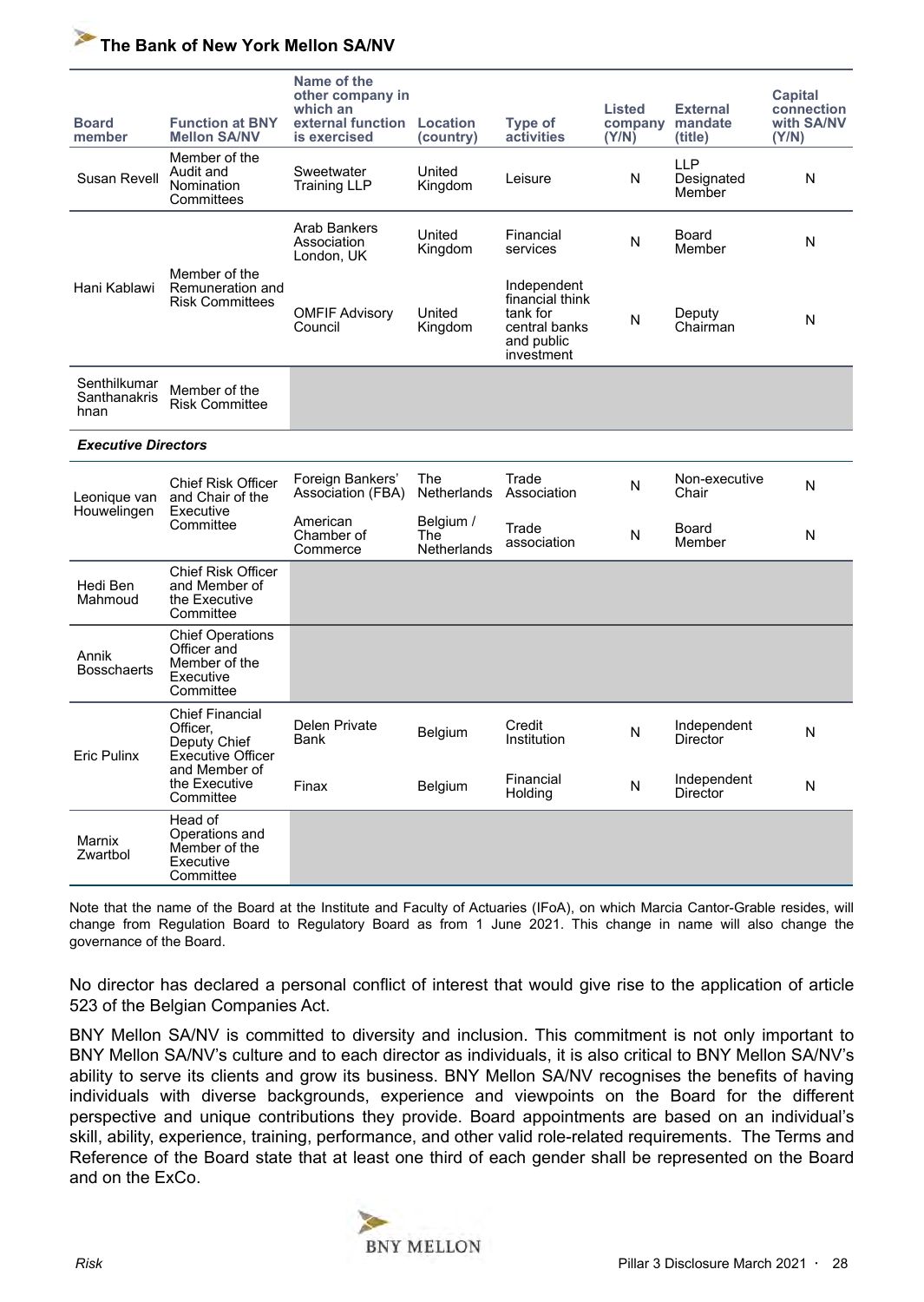<span id="page-28-0"></span>The Nomination Committee (the 'NoCo') is responsible for reviewing the structure, size and composition of the Board (including its skills, knowledge, experience and diversity) and making recommendations to the Board with respect to any Board member's appointment. In identifying suitable candidates for a particular appointment, the NoCo considers candidates on merit and against objective criteria and with due regard for the benefits of diversity on the Board, including gender.

## **4.2.2 Legal Entity Risk Management**

The ExCo has been established by the Board in accordance with Article 24 of the Banking Act and Article 524bis of the Belgian Companies Code and has been entrusted with the general management of BNY Mellon SA/NV with the exception of (i) the determination of the strategy and general policy of BNY Mellon SA/NV and (ii) the powers reserved to the Board by law or the articles of association. The ExCo meets formally at least once a month, and reports to the Board.

The ExCo is responsible for running the general management of BNY Mellon SA/NV within the strategy and the general policy as defined by the Board and for ensuring that the culture across BNY Mellon SA/ NV facilitates the performance of business activities with integrity, efficiency and effectiveness.

The ExCo reviews corporate initiatives including strategic initiatives, financial performance, new business initiatives, policy changes, controls and organisational development. The ExCo has responsibility across all Lines of Business conducted by or impacting BNY Mellon SA/NV, its branches or subsidiary.

As described in detail in the ExCo Terms of Reference, the responsibilities of the ExCo in carrying out the general management of the Company mainly relate to corporate responsibilities, control environment, regulatory, stress testing and ICAAP.

The ExCo reports its activities, advises, and makes recommendations to the Board regularly. At least annually, the ExCo assesses the efficiency of the Company's internal organisation and internal controls together with the measures taken to remediate to any identified deficiencies, and reports the same to the Board, the NBB and the external auditor.

The ExCo has established the following committees to assist it in the performance of its duties:

- The Risk Management Committee ('RMC');
- The BNYM Asset and Liability Committee ('BNYM SANV ALCO');
- The Technology and Information Risk Committee ('TIRC');
- The Capital and Stress Test Committee ('CSTC'); and
- The Credit Risk Oversight Committee ('CROC').

The ExCo has established the following committees to assist in the performance of its duties.

#### **Risk Management Committee ('RMC')**

The key purpose of the BNY Mellon SA/NV Risk Management Committee is to provide oversight of the risk management process for the underlying businesses, subsidiary and branches, to ensure that risks are identified, monitored and reported and to ensure that appropriate actions and activities are in place to manage the identified risks. The RMC also plays a central role in ensuring that material change that has the potential to affect the BNY Mellon SA/NV is identified in a timely manner and managed in an appropriate fashion.

The aim of the RMC is to establish and maintain a capable and effective forward-looking risk organization that is well placed to identify and manage emerging risks for the legal entity including its branches and subsidiary. The RMC provides risk-based challenge to the Business (first line of defense) establishes and maintains a risk culture, advises the ExCo as second line of defense on risk matters. The Committee is responsible for ensuring that risk and compliance activities undertaken by BNY Mellon SA/NV, its underlying branches, subsidiary and businesses are executed in accordance with internal policies and all relevant regulations.

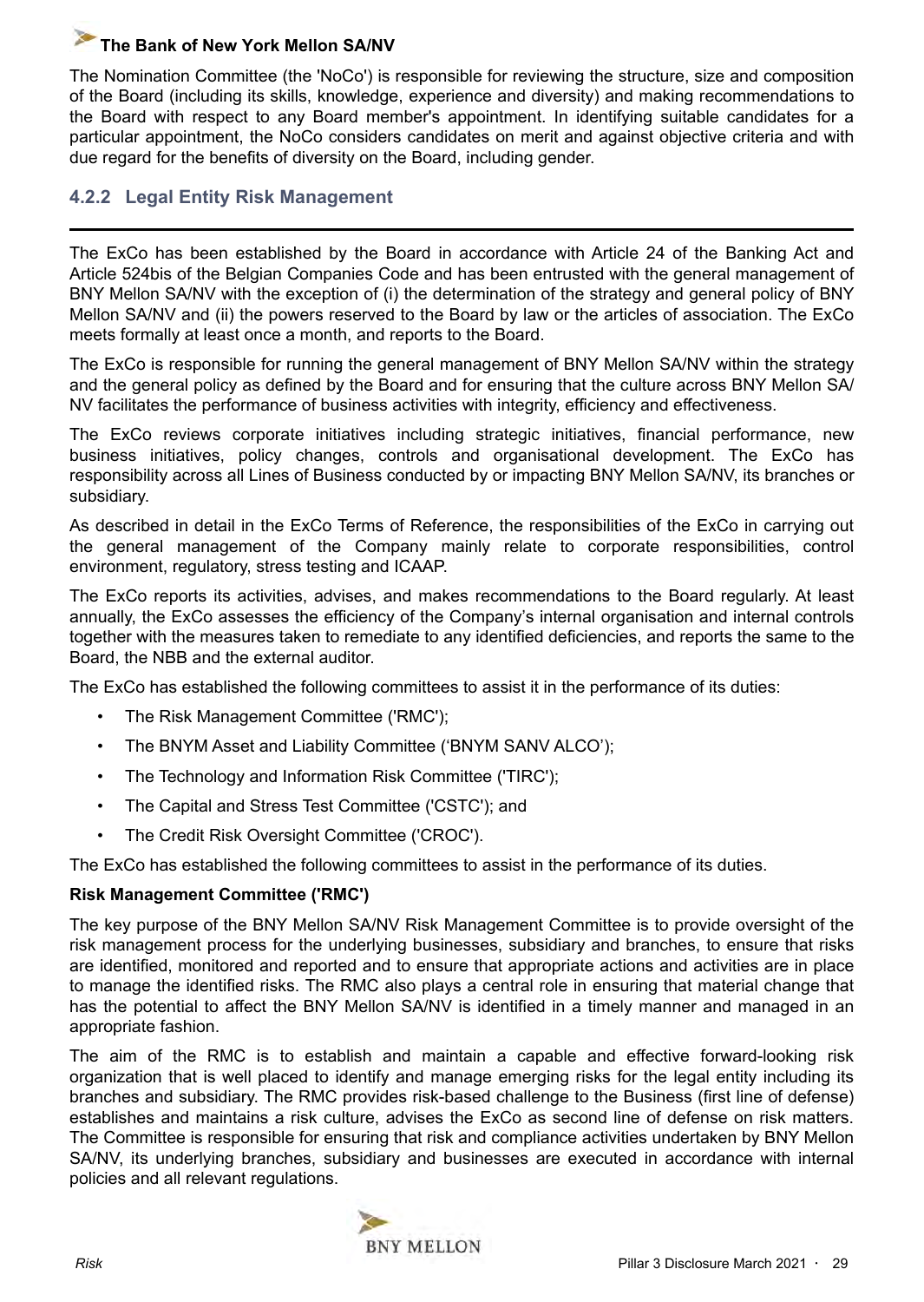## **Asset and Liability Committee ('ALCO')**

The BNYM SANV ALCO is responsible for overseeing the asset and liability management activities on the balance sheet of BNY Mellon SA/NV and its branches and subsidiary, and for ensuring compliance with all liquidity, interest rate risk and capital related regulatory requirements.

#### **Technology and Information Risk Committee ('TIRC')**

The key purpose of the TIRC is to provide oversight of the Technology risks supported by the BNY Mellon SA/NV head office and its branches, to ensure that Technology risks are identified, monitored and reported and to ensure that appropriate actions and activities are in place to manage the identified risks. The Committee also plays a central role in ensuring that any material change that has the potential to affect the BNY Mellon SA/NV is identified in a timely manner and managed in an appropriate fashion.

The aim of the Committee is to establish and maintain a capable, effective forward looking.

Technology risk organisation that is well placed to identify and manage emerging risks for the BNY Mellon SA/NV including its branches. The Committee provides risk-based challenge to the Technology 1st line of defence, establishes and maintains a risk culture, and advises and escalates to the BNY Mellon SA/NV ExCo on risk matters.

The Committee is responsible for ensuring that Technology related risk and compliance activities undertaken by the BNY Mellon SA/NV ExCo including its branches and service providers are executed in accordance with risk appetite, policies and regulations.

#### **Capital and Stress Testing Committee ('CSTC')**

The purpose of the CSTC is to ensure adequate governance and understanding of, and ownership for the processes and documentation pertaining to, BNY Mellon SA/NV's capital requirements (economic, regulatory, adequacy and allocation), the risk economic capital model methodologies and stress testing. This is achieved in accordance, where applicable, with the ICAAP governance, BNY Mellon SA/NV Stress Testing policies and framework whilst taking into consideration the Group's over-arching capital, profit and strategic plans.

The CSTC is an empowered decision making body under authority delegated by BNY Mellon SA/NV ExCo and subject to corporate policy, legislation and external regulation.

#### **Credit Risk Oversight Committee ('CROC')**

The key purpose of the CROC is to oversee all forms of credit risk, to oversee controls of credit risk associated with BNY Mellon SA/NV banking business and to ensure compliance with BNY Mellon SA/ NV credit policies. The activities of the CROC are reported to the ExCo as well as to the RMC where relevant.

#### **Business Acceptance Committee ('BAC')**

The BAC is responsible for the acceptance, oversight and guidance of new and existing businesses and clients for each of the following business lines for all BNY Mellon legal entities across EMEA: Asset Servicing and Alternative Investment Strategies, Corporate Trust, Depositary Receipt, Markets, and Broker-Dealer and Advisory Services.

BNY Mellon SA/NV representatives, selected by the ExCo for their expertise, sit at BACs when BNY Mellon SA/NV deals have to be approved.

#### **Councils assisting the ExCo**

In addition to the above committees, the ExCo has mandated the following council to assist them:

• the Belgium Management Council ('BEMCo'), with the purpose to provide leadership for BNY Mellon employees in Belgium, regardless of legal entity, functional, or business affiliation. The BEMCo is responsible for overseeing, informing, supporting and involving other local bodies, as well as ensuring employee engagement within the Brussels location and the company in Belgium. It shall also decide or escalate matters discussed with the employee relations bodies.

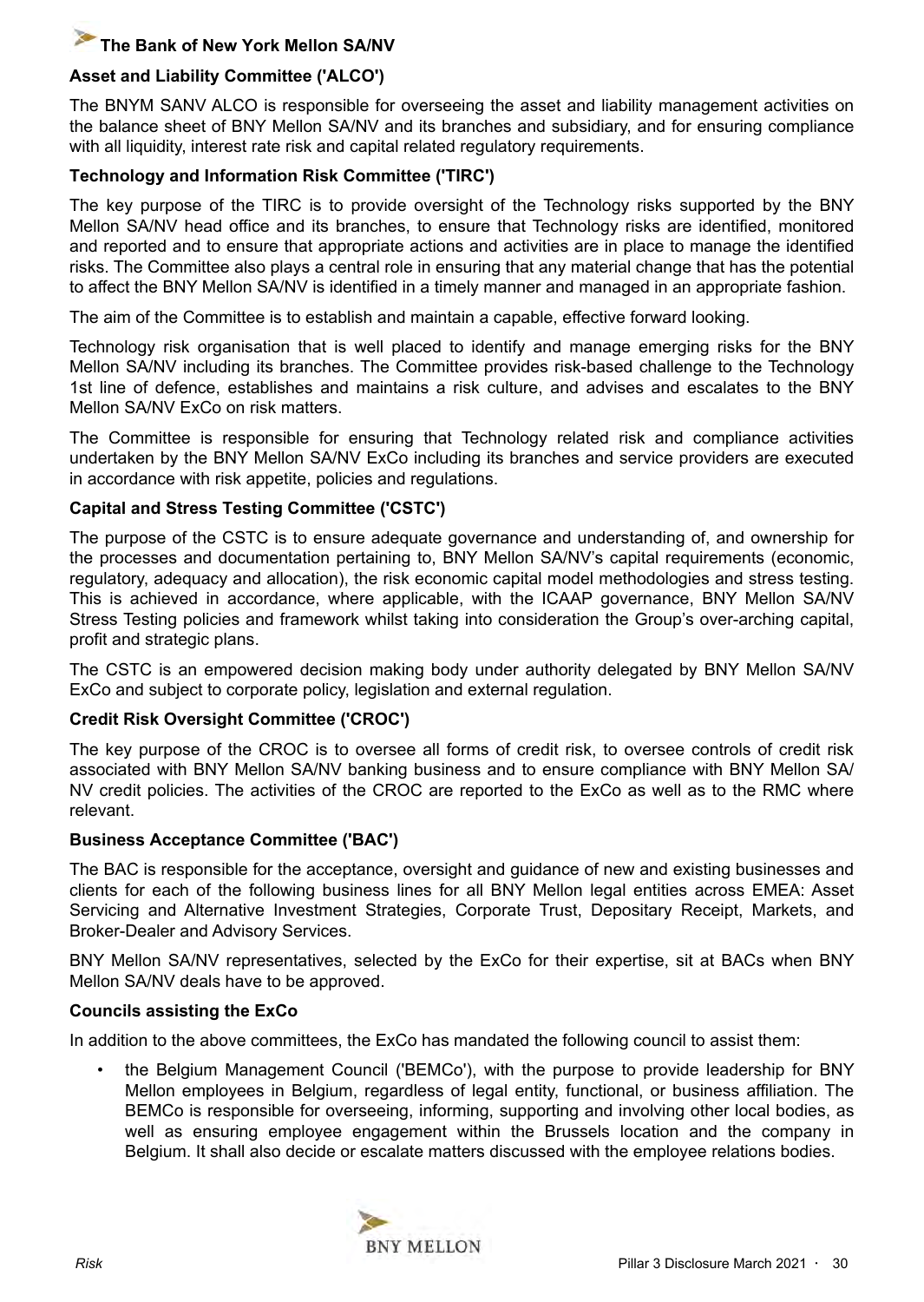#### **Branch and Subsidiary Management**

In each branch, a Branch Manager and a Deputy Branch Manager have been appointed to ensure the proper running of the branch's activities under the supervision of the ExCo. Each branch has at least a designated local manager who performs an oversight role in respect of that branch, including but not limited to, liaising with local regulators. In order to strengthen the management structure of the local branches, a Branch Management Committee with heads of different functional units of the branches is established and meets at least on a monthly basis. The management of the BNY Mellon SA/NV foreign branches acts under the supervision of the ExCo. Branches regularly report on their activities and provide the minutes of their meetings to the ExCo member(s) who is (are) responsible for the branches.

## **4.2.3 Business Unit Risk Management**

The oversight of risk management within business units at a regional level is governed via five risk management committees, namely:

**EMEA Asset Servicing Business Acceptance Committee** which is responsible for channeling new/ renewal business into lines of business and subsequently legal entities, including BNY Mellon SA/NV, approving all new clients prior to commencing a relationship with them and approving new business arrangements with existing clients. Risk is assessed and reviewed as part of the approval process.

**EMEA Asset Servicing Business Risk Committee** which is responsible for ensuring that the risk profile of EMEA Asset Servicing is well understood and effectively managed. This is achieved by carrying out the review of current and emerging key risk and control issues and related initiatives, escalation of material risks and issues to the Head of BNY Mellon Asset Servicing and other regional committees and boards as appropriate, approval of new or materially modified products, review of potential off-boarding of non-systemically significant products and review of significant regulatory requirements.

**Markets APAC/EMEA Business Acceptance Committee** provides governance over new and modified direct business relationships for Markets. The committee is focused on reviewing and approving nonstandard relationships.

**Broker-Dealer Services Global Business Acceptance Committee ('BDS Global BAC')** is responsible for performing due diligence when accepting, on-boarding, monitoring and off-boarding client relationships and business. BDS Global BAC members will review and approve new and incremental business opportunities. BNY Mellon SA/NV ExCo has delegated authority for business acceptance to the "BNY Mellon SA/NV Business Acceptance Committee ('BAC') Delegates" (members of the BNY Mellon SA/NV Executive Committee and Branch Managers). A BNY Mellon SA/NV BAC delegate must approve each BNY Mellon SA/NV client acceptance and each business opportunity BAC proposal which is to be booked to the Company. A BNY Mellon SA/NV Compliance representative will attend all BDS Global BAC meetings and will be accountable to the Company's Compliance Officer in respect of all BNY Mellon SA/NV business opportunity acceptances.

**Broker-Dealer Services Business Risk Committee ('BDSBRC')** meetings are the point of review and approval for all new or materially modified products or process changes and services as well as the venue for review and approval of all potential off-boarding of products and services as well as status updates of any major project initiative including touch-points to BNY Mellon SA/NV. The BDSBRC shall consider a variety of issues including: potential or actual conflicts of interest or sensitive business practices, errors and service delivery failures, especially with impact to clients and/or to legal and regulatory obligations; client communications and disclosure; financial losses; unsubstantiated gains; and potential reputation damage. BDSBRC meetings are designed to enhance transparency of the key risk and control issues facing the business and to provide a forum for escalation and discussion of these issues. Impact to BNY Mellon SA/NV will be escalated to its Risk Committee for review and approval, as appropriate.

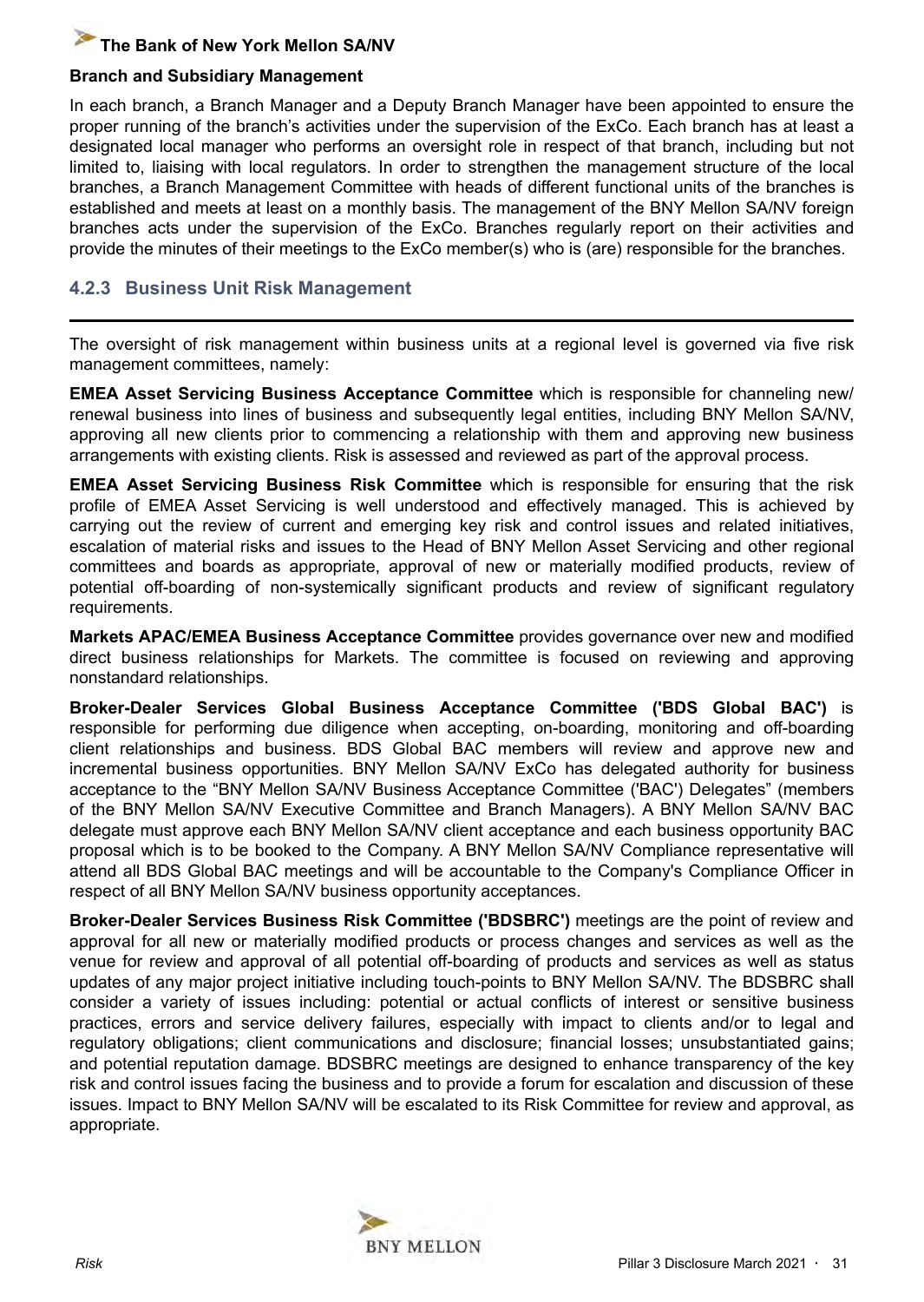#### <span id="page-31-0"></span>**4.3 Risk management framework**

As a global and systemically important financial institution, BNY Mellon SA/NV holds itself to an industry leading standard of risk management. Effective management of risk is at the core of everything BNY Mellon SA/NV does.

From the perspective of BNY Mellon SA/NV, as with other regulated banking entities, a strong risk governance and a robust risk culture are achieved through close and continuous co-operation between business lines, risk and compliance teams and internal audit. Taken together, these enable BNY Mellon SA/NV to effectively identify, assess, manage and report the risks that are inherent to operating its business.

BNY Mellon SA/NV Risk Management Framework is organized around the three lines of defense and BNY Mellon SA/NV has, in accordance with the Banking Act requirements, put in place the following independent control functions: internal audit, compliance and risk management.

The ExCo is responsible for the implementation of these independent control functions. Annually, it reports to the NBB, the statutory auditor and the Board on the compliance with this requirement and on the measures taken in this respect. These functions are considered as independent as they operate independently from the other business functions.

The Heads of the independent control functions must be fit and proper for carrying out such a role and approved by the NBB.

BNY Mellon SA/NV has adopted a 'three lines of defense' model as part of the risk management framework. The First Line of Defense ('1LOD') consists of managers and employees at the business or, in some cases, business partner level. They own the risk associated with the business activities, and they manage the risks and the related control processes and procedures on an operational basis. The Risk Management and Compliance functions are the Second Line of Defense ('2LOD'); and own the enterprise-wide risk management framework and provide independent oversight of the 1LOD. This also includes Corporate Security, Business Continuity, Financial Management and Analysis within finance. The Third Line of Defense ('3LOD') is Internal Audit, which independently provides the Board and senior management with the assurance that the governance structures, risk management and internal controls in place are effective.

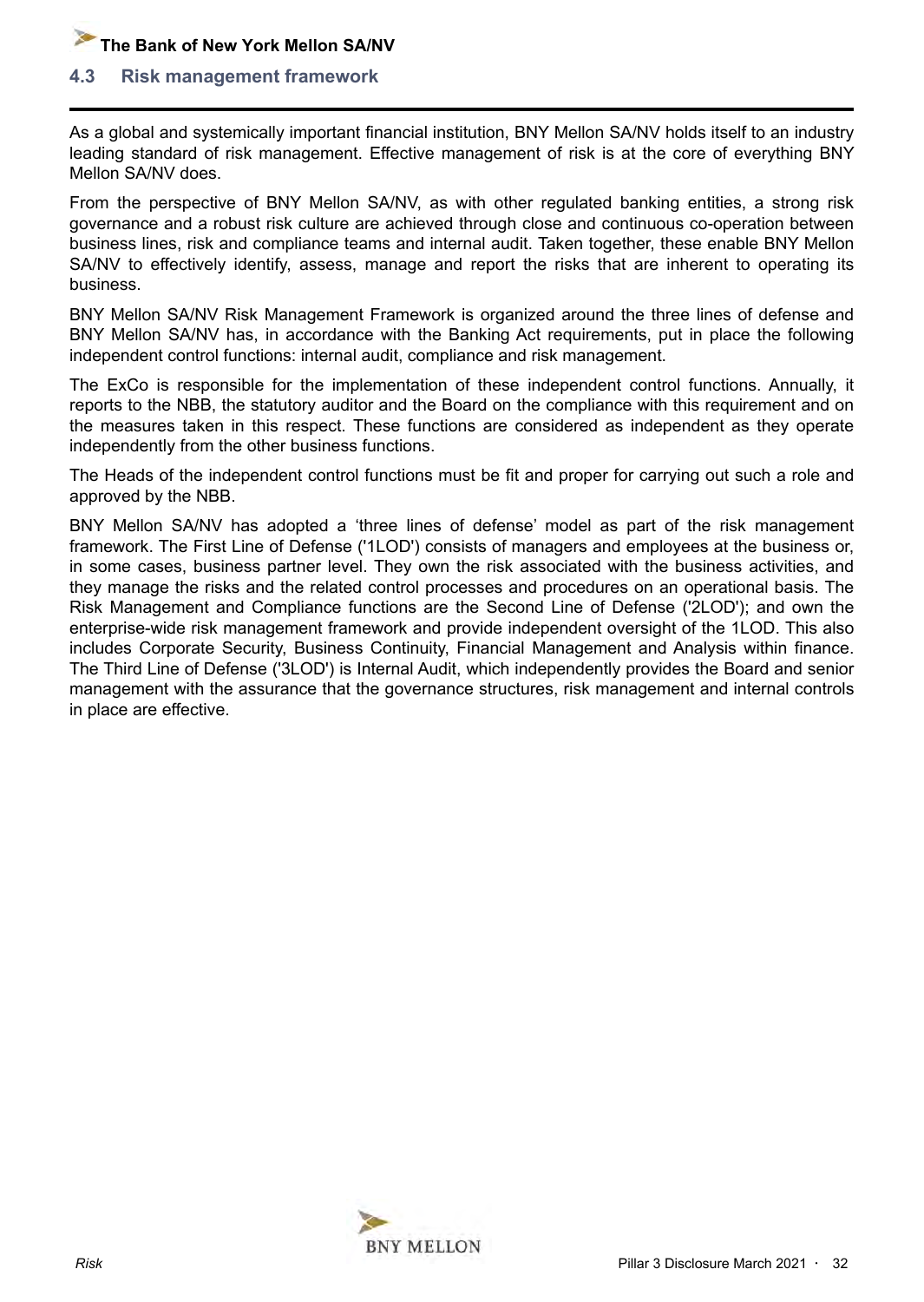# <span id="page-32-0"></span>**Figure 3: Managing Three Lines of Defense**



BNY Mellon Risk and Compliance policies and guidelines provide the framework for the Company's internal controls, risk identification, monitoring, reporting and escalation. Risks are managed within specialist risk teams (e.g. credit, liquidity) or via line of business risk teams (e.g. operational, market).

#### **4.4 High-level assessment**

The High-level Assessment is a management tool that provides a high-level view of an entity's risk landscape. It is instrumental in forming the risk strategy of the entity and defining risk appetite in the context of the broader organization. Applied to BNY Mellon SA/NV, the High-level Assessment enables management to focus on the key risks to which BNY Mellon SA/NV is exposed. The BNY Mellon SA/NV High-level Assessment, which is governed by the Policy "Legal Entity Risk Register", should be read in conjunction with, and be complementary to, BNY Mellon SA/NV ICAAP and ILAAP ('Internal Liquidity Adequacy Assessment Process'), the business-level risk and control self-assessments ('RCSA's') and other Risk MI including the specific BNY Mellon SA/ NV Risk Dashboard.

The BNY Mellon SA/NV High-level Assessment is coordinated by Risk Management. Senior Risk Officers of each Line of Business ('LOB SROs'), Risk function heads (e.g. credit risk) and key representatives from the Lines of Business/Legal Entities will be consulted as part of the assessment process. The High-level Assessment, which is approved by the ExCo, is a living document and will be updated regularly as needed.

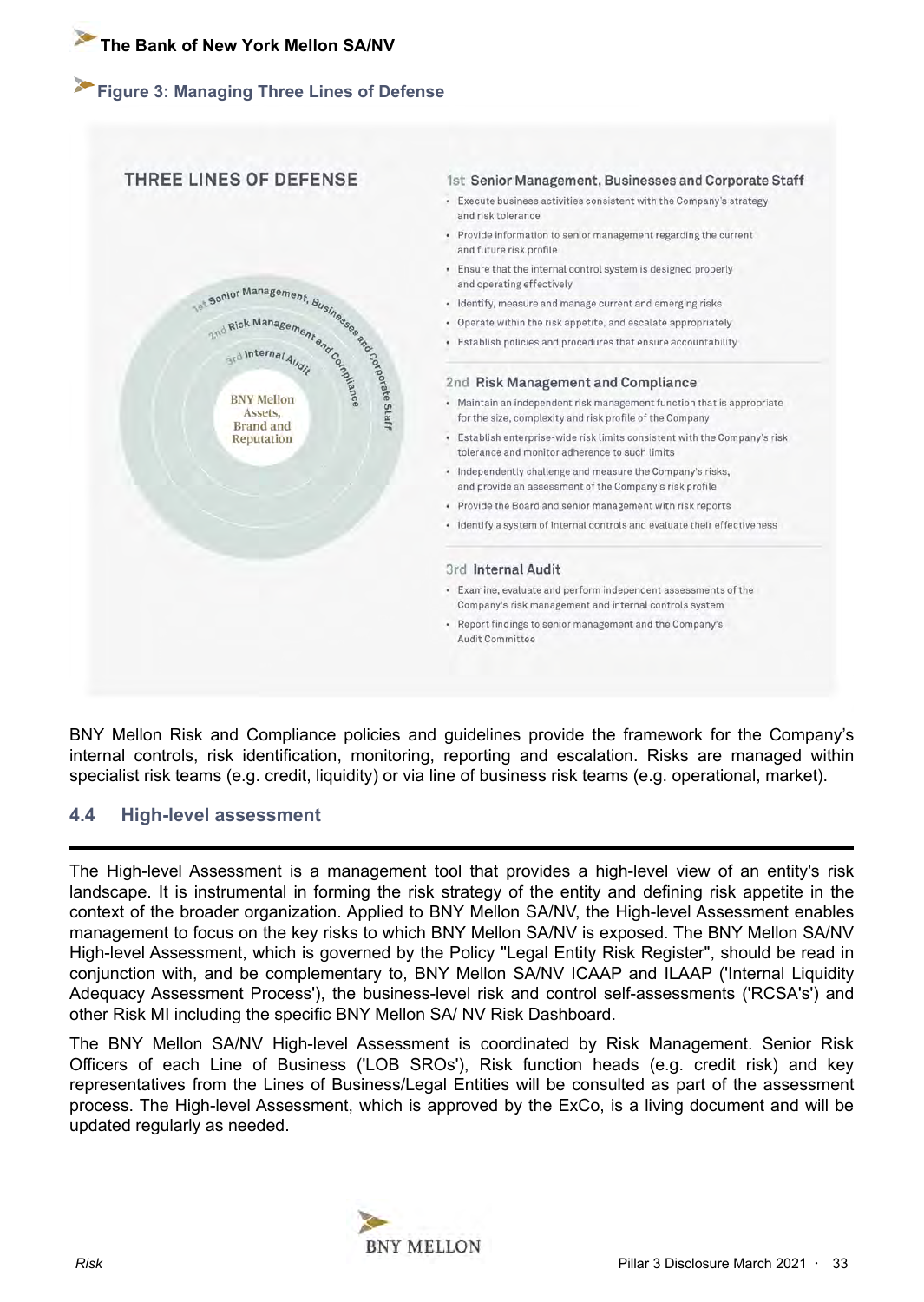#### <span id="page-33-0"></span>**4.5 Risk appetite**

BNY Mellon defines Risk Appetite as "the level of risk it is normally willing to accept while pursuing the interests of our major stakeholders, including our clients, shareholders, employees and regulators". The Risk Appetite Statement ('RAS') defines metrics and controls to measure and monitor risks relative to the risk appetite. These metrics establish risk thresholds through qualitative and quantitative expressions of risk appetite to monitor risk-taking activities.

The Risk Appetite of BNY Mellon SA/NV constitutes the risk limiting perimeter within which the head office, branches and subsidiary must operate.

The Board owns and defines the RAS, is responsible for annually reviewing it and approves any amendment. The Risk Appetite Metrics Report is actively monitored and managed by the BNY Mellon SA/NV ExCo through a defined governance and set of delegated controls to ensure that the performance of business activities remains within risk appetite levels. The Risk Appetite is reviewed if the risk profile changes or, at least, annually. It is governed by a Group Policy.

The Board adopts a prudent appetite to all elements of risk to which it is exposed. Business activities are managed and controlled in a manner consistent with the Board's stated tolerances using defined quantitative and qualitative measurements. The Board has sought to establish a clear set of tolerances for its business and has articulated it's appetite through a series of statements and metrics.

#### **4.6 Risk assessment methodology and reporting systems**

Risk identification and monitoring occurs in the business (operational areas) and within focused risk departments. Several processes are in place in order to ensure that risks are correctly and timely identified and monitored. Monitoring and controlling risk is primarily performed based on limits established by BNY Mellon SA/NV. These limits reflect the business strategy and market environment of BNY Mellon SA/NV as well as the level of risk that BNY Mellon SA/NV is willing to accept. In addition, BNY Mellon SA/NV's policy is to measure and monitor the overall risk bearing capacity in relation to the aggregate risk exposure across all risk types and activities.

Information compiled from all business areas is examined and processed in order to analyze, control and identify risks on a timely basis. This information is presented and explained to the Risk Management Committee ('RMC'), the ExCo and the Board.

Risk identification and reporting is made using a series of tools and information systems. Each risk type is assessed and reported by risk experts to BNY Mellon SA/NV RMC.

BNY Mellon SA/NV benefits from multiple data gathering, risk monitoring and escalation flows. BNY Mellon SA/NV generally does not build its own risk infrastructure, data aggregation or reporting tools. In that sense, all the tools used by the risk experts are corporate tools, of which the building and maintenance is framed by policies and service level agreements. One notable exception is the large exposure tool (Concentration Risk System - CRS). This tool was developed by and is tailored to the needs of BNY Mellon SA/NV.

#### **Internal Capital Adequacy Assessment Process ('ICAAP') and Internal Liquidity Adequacy Assessment Process ('ILAAP')**

BNY Mellon SA/NV monitors its capital adequacy in accordance with Basel Framework on the basis of Pillar 1 and Pillar 2 (Economic Capital) requirements.

Pillar 1 capital requirement is calculated according to the Basel standardized approach for credit, market and operational risks, and for credit value adjustment. The standard formula is based on weighting factors applied to the balance sheet and profit and loss components. Pillar 2 capital requirement is based on an internal risk assessment of the components of the balance sheet and of the business activities; it uses BNY Mellon SA/NV methodologies (most being BNY Mellon methodologies) which follow an approval process including independent validation by BNY Mellon's model validation team.

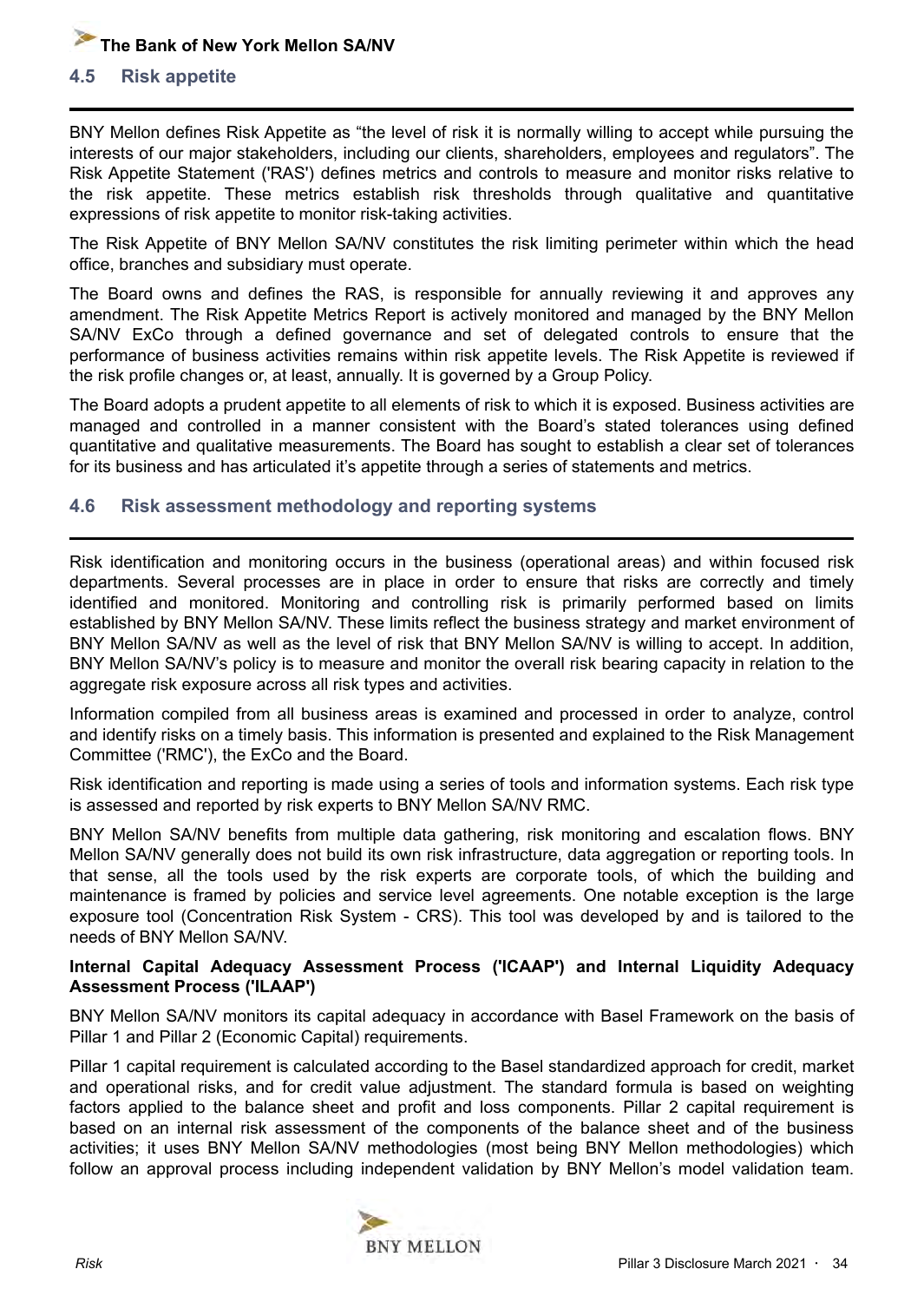These methodologies are approved by BNY Mellon SA/NV Capital and Stress Testing Committee and by BNY Mellon SA/NV Board as part of the annual ICAAP approval. BNY Mellon SA/NV also conducts stress tests in order to assess the resilience of the capital base in the future. This provides an avenue for micro- and macro-economic scenarios, new activities or strategic plans to be assessed from a capital perspective.

The ILAAP process reflects a strong liquidity risk management culture and efficient governance regime in place within the firm. Throughout the ILAAP preparation cycle the content, findings and conclusions set out in this process have been reviewed and challenged by the relevant stakeholders and governance committees.

The ILAAP is a living document updated on a regular basis and no less frequently than annually. It includes liquidity stress testing proving the resilience of the firm in case of market or idiosyncratic liquidity events.

#### **New and modified businesses / products assessment process**

New or modified products or businesses need to be reviewed and approved by the corresponding Business Acceptance Committee ('BAC'). In addition to the BAC acceptance and in order to ensure full compliance towards Legal Entity specific concerns, the RMC must approve the business or product.

#### **Significant new client process**

Significant new clients are reviewed and approved by the corresponding BAC (Line of Business).

The BAC uses a checklist in order to assess the potential impact the new client will have on the Pillar 2 capital requirement. If the impact is deemed potentially material, the BNY Mellon SA/NV BAC delegate will be responsible for contacting BNY Mellon SA/NV Risk Management in order to obtain a Pillar 2 assessment.

#### **Risk and Control Self-Assessment**

The Risk and Control Self-Assessment ('RCSA') is a tool used by the business to identify risks associated with their key processes. High or Moderate to high residual risks form part of a regular risk management report to the RMC. This ensures that although the RCSA process is owned by the line of business in conjunction with the business risk managers, the RMC has oversight of the key exception items relating to BNY Mellon SA/NV on an ongoing basis.

#### **Operational risk events**

All operational losses and fortuitous gains exceeding US\$10k are captured in the Risk Management platform with completeness being verified by reconciliation to the General Ledger. Risk events are categorized by causal category. Operational Loss Events reporting forms part of the standard risk management report to the RMC.

#### **Credit risk monitoring process**

All counterparties leading to credit risk exposures are assessed and allocated a borrower rating in accordance with the BNY Mellon's credit rating system. Monitoring and control is conducted via a number of real-time systems to ensure that approved exposure levels are not exceeded, or are preapproved by a suitable credit officer in the light of individual circumstances. Post event monitoring is also conducted by both Client Service areas and the Credit function as well as the Large Exposure function. Issues arising from these are reported to the RMC and the CROC.

#### **Large exposure process**

Compliance with the large exposure (including Shadow Banking) regulatory requirements is controlled daily by the Large Exposure function in BNY Mellon SA/NV. Mitigants are applied as needed.

#### **Market risk monitoring process**

The FX and FX derivative positions are monitored against a limit discussed at the BNYM SANV ALCO.

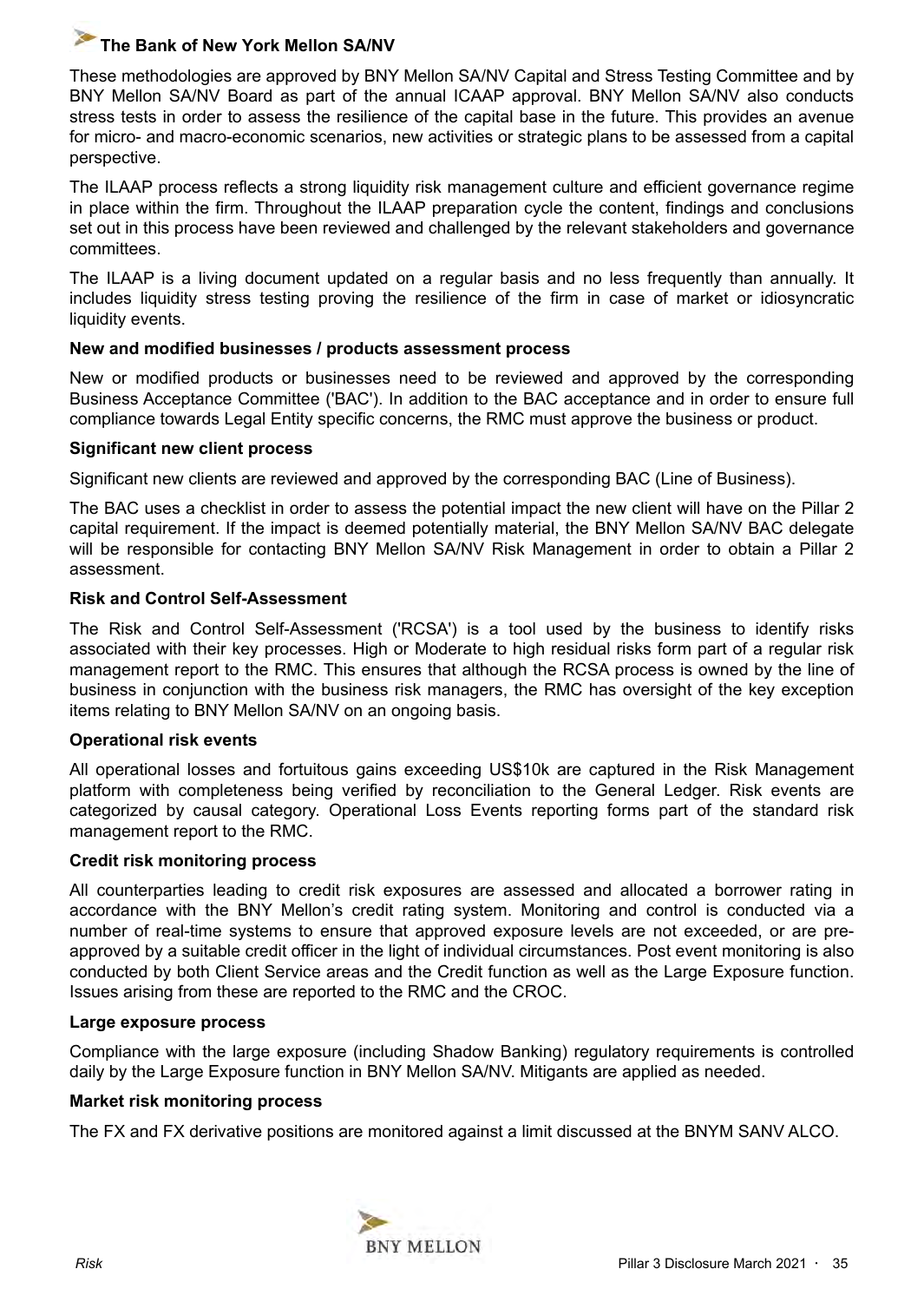#### <span id="page-35-0"></span>**Interest rate risk monitoring process**

The interest rate sensitivities (DV01) are monitored against the risk appetite limit, as well as the compliance with the investment guidelines.

#### **Liquidity risk management process**

BNY Mellon SA/NV's overall approach to liquidity management is to ensure that sources of liquidity are sufficient in amount and diversity, such that changes in funding requirements can be accommodated routinely without a material adverse impact on earnings, daily operations, or on the financial condition of BNY Mellon SA/NV. In this context, BNY Mellon SA/NV has set certain practices, metrics, and limits to measure and manage liquidity risk. Through these measures, it seeks to ensure that the overall liquidity risk undertaken stays within its risk tolerance.

#### **Top risk process**

The RMC maintains the list of top risks for BNY Mellon SA/NV. The RMC also receives the list of top risks from EMEA and Group level. The RMC holds monthly meeting to discuss the top risks for BNY Mellon SA/NV, which are reviewed on a quarterly basis, and discusses progress to mitigate them.

#### **Risk dashboard**

The BNY Mellon SA/NV Risk dashboard aims to provide a high-level view on the risk appetite metrics and their evolution over a given period and also a high-level view over a given period on the evolution and status, at consolidated level, of the main risk categories. It is produced on a monthly basis.

#### **Key Risk Indicators**

Key Risk Indicators ('KRIs') are used by business lines to evaluate control effectiveness and residual risk within a business process. Material risks are monitored by appropriate KRIs. The business lines utilise the corporate-wide KRI process to monitor the extent to which the probability of the high inherent risks materialising is changing and to ensure that appropriate actions are being taken. KRI reporting and monitoring is performed monthly at a minimum using a red/amber/green rating system.

#### **Stress testing**

Capital stress testing is undertaken by BNY Mellon SA/NV to monitor and quantify risk exposures and capital requirements to ascertain whether or not there are sufficient capital resources on a forwardlooking basis. The process involves developing stressed scenarios that identify an appropriate range of adverse circumstances of varying nature, severity and duration relevant to BNY Mellon SA/NV's risk profile and business activities. BNY Mellon SA/NV's stress testing programme assesses the capital strength and enhances the resilience to external shocks. It also helps senior management understand and mitigate risks, and informs decision about capital levels. The stress testing programme is overseen by the Capital and Stress Testing Group with results reported, where appropriate, to the ExCo and the Board.

#### **4.7 Escalation of risks and issues**

A robust framework exists for monitoring and escalation of issues and risks. If a material risk issue occurs, the EMEA Governance Guide for reporting and escalation of material issues and risks is followed. Business management is required to notify senior management, which includes BNY Mellon SA/NV Board members, soon after determination. Risk management is responsible for supporting the business lines in achieving the following:

- identifying and documenting all material risks, assessing the effectiveness of control design, and ensuring that control gaps are closed;
- developing and implementing standards and policies appropriate for the business that conform to the principles and guidelines established by Risk;
- elevating, reporting and investigating operating errors, losses and near misses, identifying the root causes and implementing corrective actions;

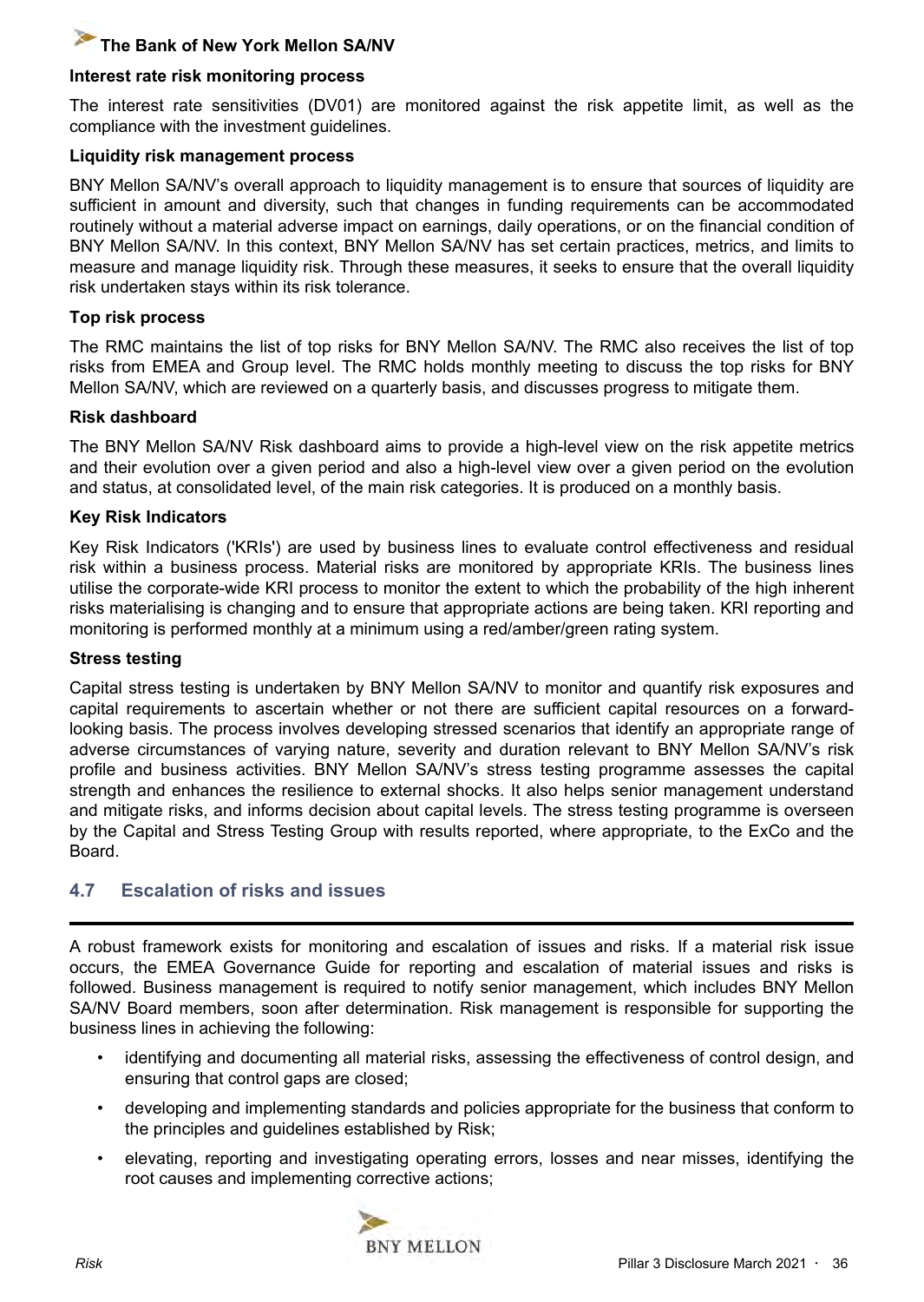- <span id="page-36-0"></span>• reviewing key indicators for coverage and effectiveness, identifying root causes for red and amber conditions and ensuring implementation of corrective actions;
- approving the process to accept new business, including 'Request for Proposal' preparation, contract acceptance and compliance, and challenging whether BNY Mellon SA/NV is being compensated appropriately for the assumption of risk;
- reviewing the impact of changes in business processes on inherent risks and controls such as reorganisations, new products or processes, system conversions and acquisitions, etc.; and
- ensuring that processes, risks and controls are continually reassessed for appropriateness and completeness.

Management information is used to monitor the performance of the transaction processing and support services including specific risk exposures (e.g. cash and securities reconciliation breaks) and red/amber/ green ratings in respect of the health of the operational functions.

## **4.8 Recovery and resolution planning**

BNY Mellon SA/NV updates its recovery plan annually in accordance with regulatory guidance. The recovery plan is designed to ensure that the BNY Mellon SA/NV group has credible and executable options to meet the challenges that may arise from potential future financial and/or operational crises.

Every two years, BNY Mellon submits its Title I Resolution Plan as prescribed by supervisory policy, which includes BNY Mellon SA/NV as a material entity of BNY Mellon. The 2021 Title I Resolution Plan will be submitted to the regulators on July 1st 2021.

BNY Mellon SA/NV is working collaboratively with the resolution authorities in the context of our multiyear resolvability programme to support supervisory efforts in establishing a resolution plan for BNY Mellon SA/NV.

## **4.9 Environmental, social and governance approach**

At BNY Mellon, we're committed to putting the *Future First<sup>SM</sup>* by using our global reach, influence and resources not just to power success today, but to help safeguard the future. Central to our environmental, social and governance ('ESG') approach is to *Consider Everything*SM *,* starting with our own enterprise-wide practices addressing the business impacts of global issues and contributing to opportunities that help communities thrive. We expand our actions by providing leading products and services, which empower our clients to meet their own goals. This way, we accelerate the evolution of ESG – on behalf of clients, investors, communities and all stakeholders – to make a positive impact on people and the planet.

BNY Mellon has a strong policies framework in relation to social, environmental, human rights and anticorruption matters. BNY Mellon's initiatives flow across the entire group, including BNY Mellon SA/NV, to reinforce its trusted brand, allow clients to work with a group whose values match their own, enable employees to feel good about where they work and improve lives in communities around the world. BNY Mellon publishes annually a report covering corporate social responsibility ('CSR') and ESG topics. The latest report is entitled 2020 Enterprise ESG (formerly the CSR Annual Report). This report is not just about our social and environmental impact, but also how BNY Mellon integrates ESG considerations across our operations. This is the  $12<sup>th</sup>$  report using the Global Reporting Initiative's ('GRI') framework, the world's most widely used sustainability reporting framework. BNY Mellon prepared the report according to GRI Standards Comprehensive option.

BNY Mellon's polices framework, Enterprise ESG strategy and CSR goals are fully applicable to BNY Mellon SA/NV and its personnel. Detailed information, including the latest Enterprise ESG Report 2020 is available on [www.bnymellon.com.](www.bnymellon.com)

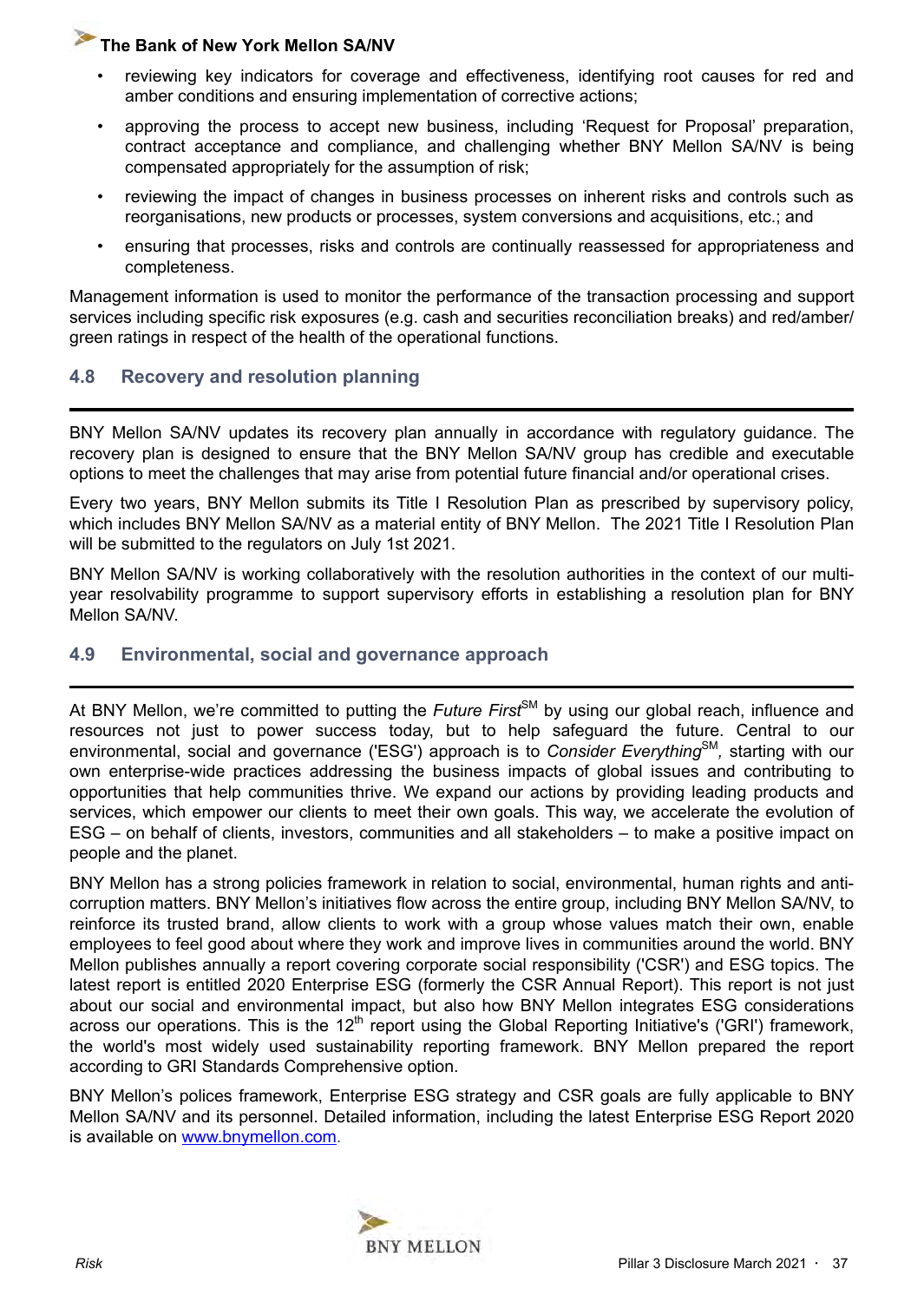We draw attention to the fact that the content of the *Enterprise ESG Report* may not entirely disclose information on the results of the policies in place, the main risks associated with the issues and the nonfinancial key performance indicators for the specific activities in relation to social and personal issues, environmental issues and respect for human rights and the fight against corruption as required by article 3:32, §2 (or 3:6, §4 for the annual report) of the Belgian Code on Companies and Associations (BCCA). BNY Mellon SA/NV continues to assess what best actions still need to be taken in the future to meet the requirements set forth by this article.

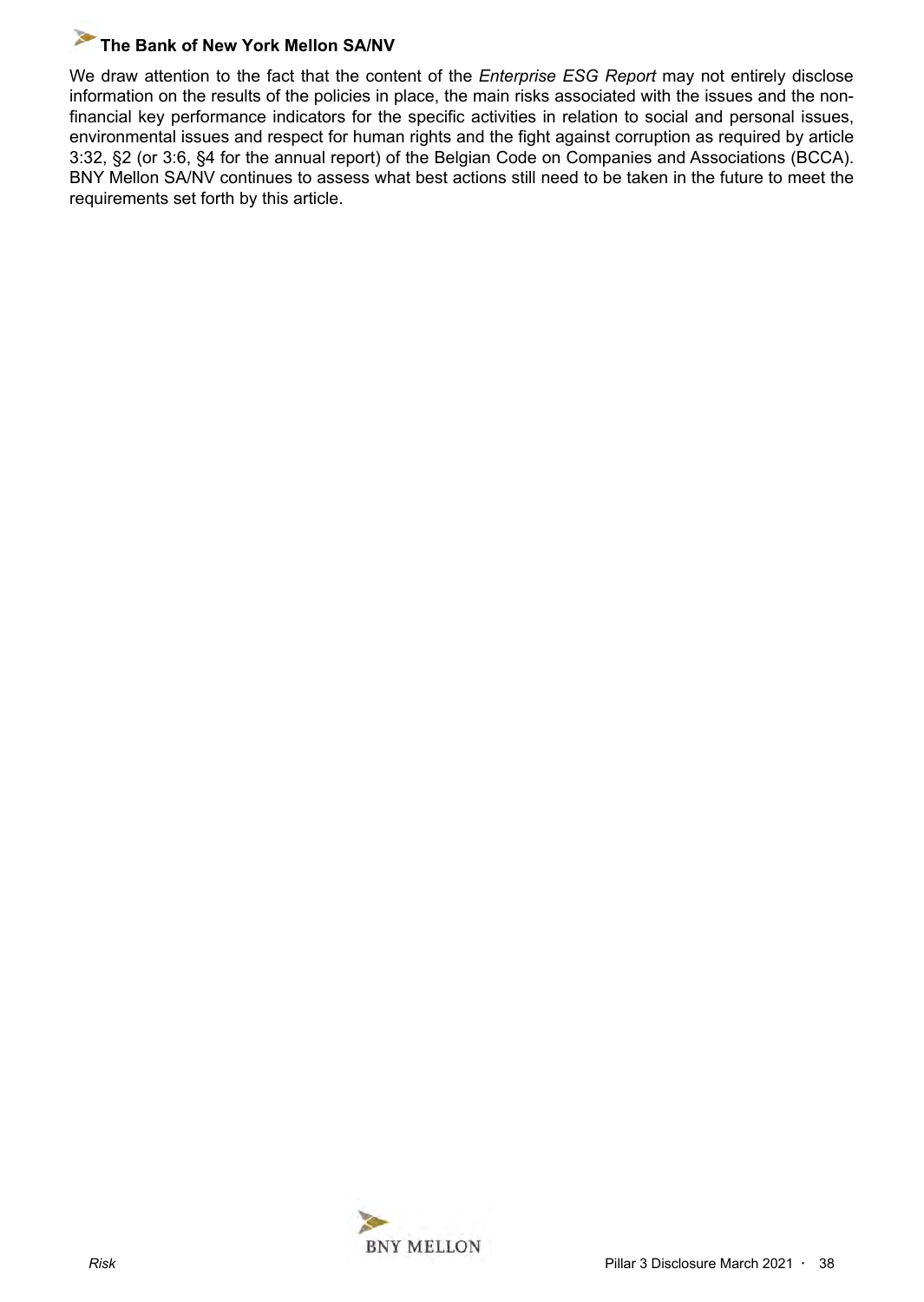# <span id="page-38-0"></span>**5 Article 451 CRR - Leverage**





\*The data in brackets represent the leverage exposure and leverage ratio excluding central bank exposures, calculated in accordance with the Regulation EU/2020/873 Article 1(9) 'article 500b'.

The leverage ratio is defined as the capital measure (the numerator) divided by the total exposure measure (the denominator), with this ratio expressed as a percentage:

| Leverage ratio $=$ | Tier 1 capital            |  |  |  |
|--------------------|---------------------------|--|--|--|
|                    | Leverage exposure measure |  |  |  |

In accordance with article 499 (2) and (3) of the CRR the leverage ratio is calculated based on Tier 1 capital and is calculated using the end-of-quarter leverage ratio as per the EBA implementing technical standards ('ITS') on the disclosure of the leverage ratio under Article 451(2) of Regulation (EU) No 575/2013 (CRR). The capital measure for the leverage ratio is the Tier 1 capital of the risk-based capital framework, taking into account transitional arrangements. Total exposure measure is the sum of the following exposures:

- On-balance sheet exposures;
- Derivate exposures;
- Security financing transaction ('SFT') exposures; and
- Off-balance sheet items.

Although the BNY Mellon Corporation manages its leverage ratio in line with US regulatory limits, BNY Mellon SA/NV itself is not subject to a leverage ratio requirement. Nevertheless BNY Mellon SA/NV monitors its leverage position and reports accordingly.

Leverage ratio calculation for BNY Mellon SA/NV as of 31 March 2021 is presented below:

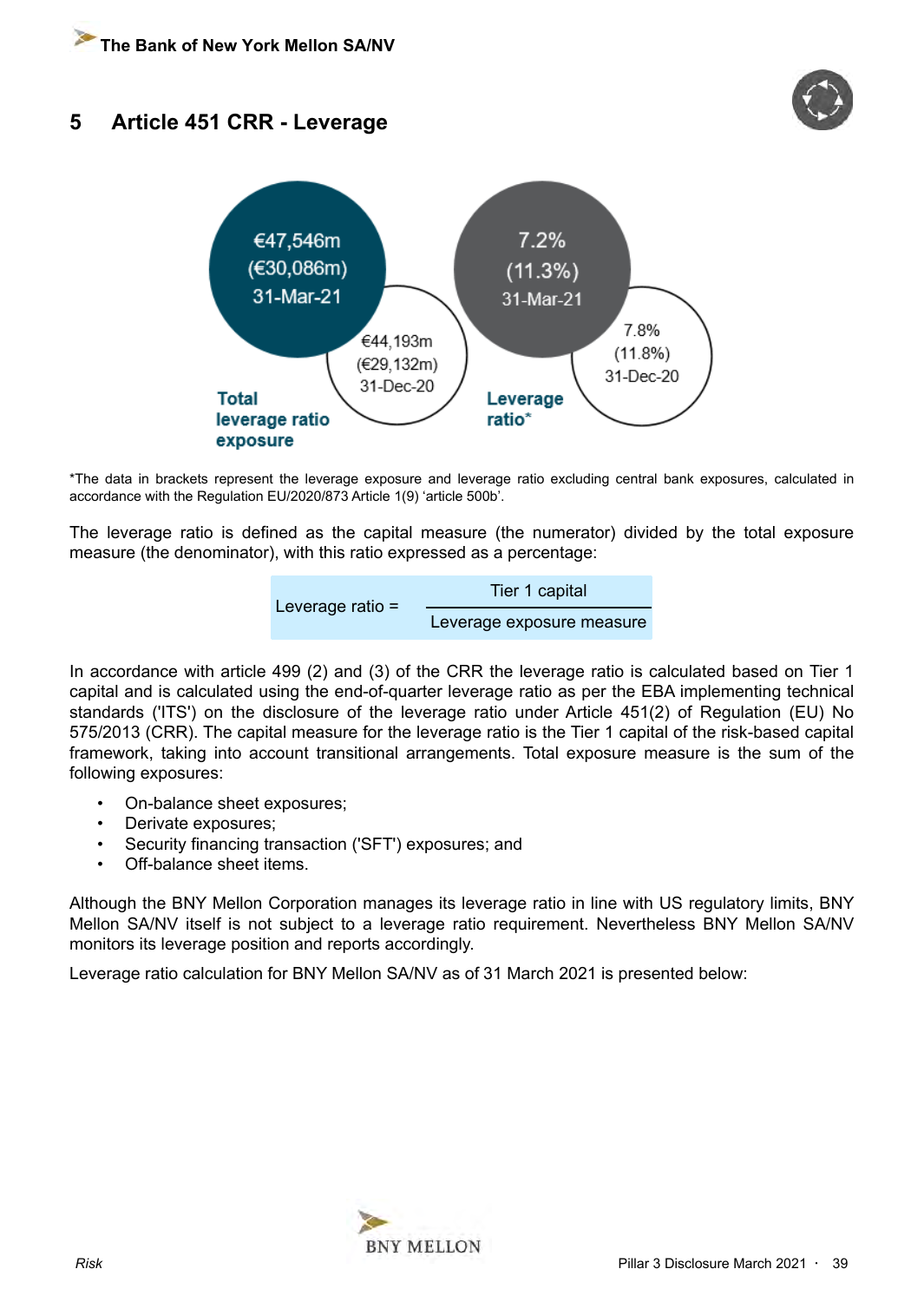# <span id="page-39-0"></span> **Table 5: LR1 - Leverage ratio summary**

This table shows BNY Mellon SA/NV summary reconciliation of accounting assets and leverage ratio exposures.

| Leverage ratio summary at 31 March 2021<br>$(\epsilon m)$                                                                                          |           |
|----------------------------------------------------------------------------------------------------------------------------------------------------|-----------|
| Total assets                                                                                                                                       | 43.741    |
| Adjustments for derivative financial instruments                                                                                                   | 462       |
| Adjustment for off-balance sheet items (i.e. conversion to credit equivalent amounts of off-balance<br>sheet exposures)                            | 9         |
| (Adjustment for exposures excluded from the leverage ratio exposure measure in accordance with<br>Article 429 (14) of Regulation (EU) No 575/2013) | (17, 460) |
| Other adjustments                                                                                                                                  | 3,334     |
| Total leverage ratio exposure (excluding Central Bank exposures)*                                                                                  | 30,086    |
| Total leverage ratio exposure*                                                                                                                     | 47,546    |

\* Leverage ratio presented in accordance with and without the effect of Regulation EU/2020/873 Article 1(9) 'article 500b'.

# **Table 6: LR2 - Leverage ratio common disclosure**

| Regulatory leverage ratio exposures at 31 March 2021<br>$(\epsilon m)$                 |           |
|----------------------------------------------------------------------------------------|-----------|
| On-balance sheet exposures (excluding derivatives and SFTs)                            |           |
| On-balance sheet items (excluding derivatives and SFTs, but including collateral)      | 46,559    |
| Central Bank exposures according to Regulation EU/2020/873 Article 1(9) 'article 500b' | (17, 460) |
| Asset amounts deducted in determining Tier 1 capital                                   | (41)      |
| Total on-balance sheet exposures (excluding derivatives and SFTs)                      | 29,058    |
|                                                                                        |           |
| <b>Derivative exposures</b>                                                            |           |
| Replacement cost associated with derivatives transactions                              | 411       |
| Add-on amounts for potential future exposure associated with derivatives transactions  | 462       |
| <b>Total derivative exposures</b>                                                      | 873       |
|                                                                                        |           |
| <b>Securities financing transaction exposures</b>                                      |           |
| SFT exposure according to Article 220 of CRR                                           | 146       |
| SFT exposure according to Article 222 of CRR                                           |           |
| <b>Total securities financing transaction exposures</b>                                | 146       |
|                                                                                        |           |
| <b>Off-balance sheet exposures</b>                                                     |           |
| Off-balance sheet exposures at gross notional amount                                   | 46        |
| Adjustments for conversion to credit equivalent amounts                                | (37)      |
| <b>Total off-balance sheet exposures</b>                                               | 9         |
| $\sim$                                                                                 |           |

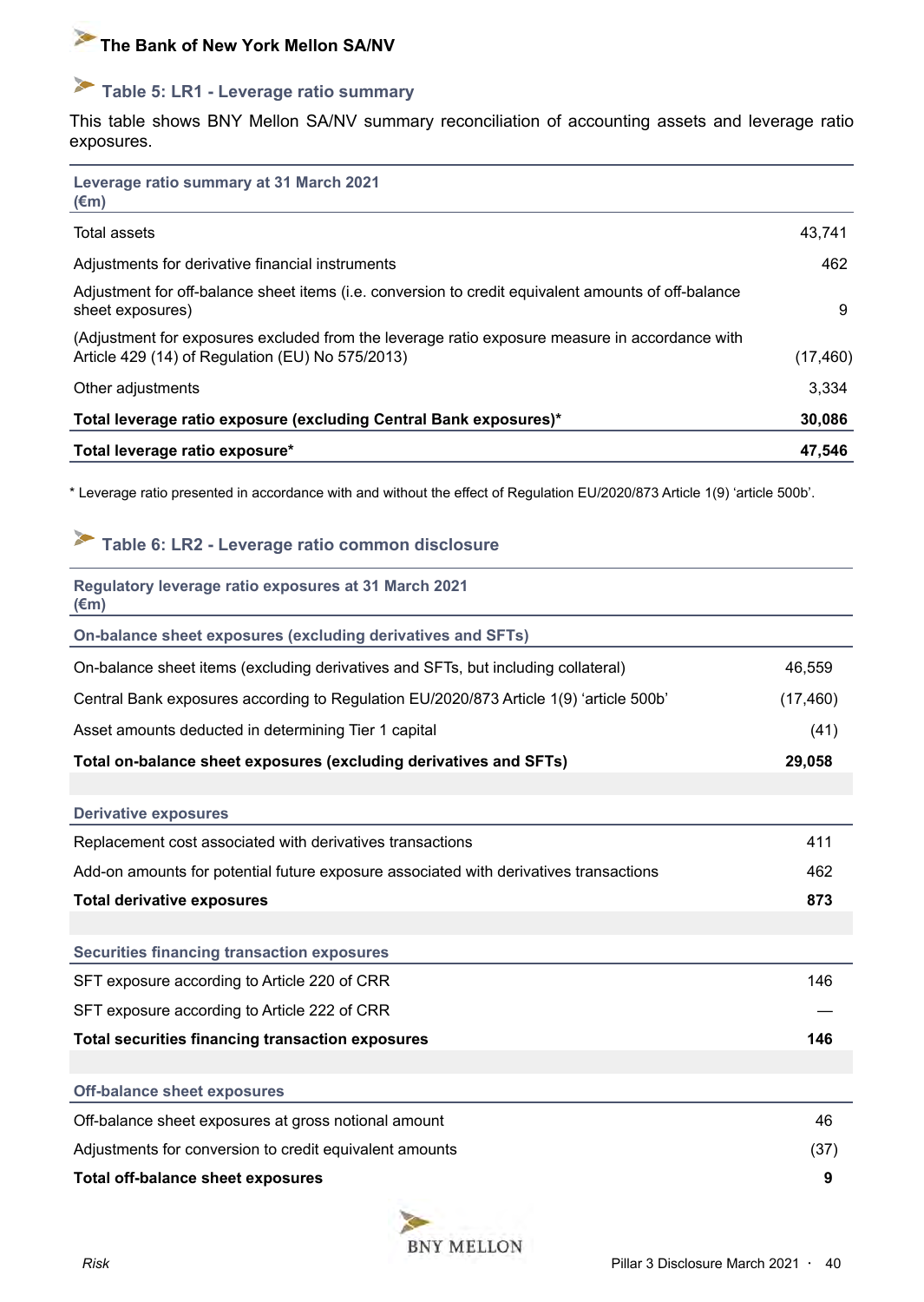| Regulatory leverage ratio exposures at 31 March 2021<br>$(\epsilon m)$         |           |
|--------------------------------------------------------------------------------|-----------|
|                                                                                |           |
| <b>Capital and Total Exposures</b>                                             |           |
| <b>Tier 1 capital</b>                                                          | 3,402     |
|                                                                                |           |
| Leverage Ratios*                                                               |           |
| <b>Total exposure (excluding Central Bank exposures)</b>                       | 30,086    |
| End of quarter leverage ratio (excluding Central Bank exposures)               | 11.3%     |
| <b>Total exposure</b>                                                          | 47,546    |
| End of quarter leverage ratio                                                  | 7.2%      |
|                                                                                |           |
| Choice on transitional arrangements and amount of derecognised fiduciary items |           |
|                                                                                | Fully     |
| Choice on transitional arrangements for the definition of the capital measure  | phased-in |

\* Leverage ratio presented in accordance with and without the effect of Regulation EU/2020/873 Article 1(9) 'article 500b'.

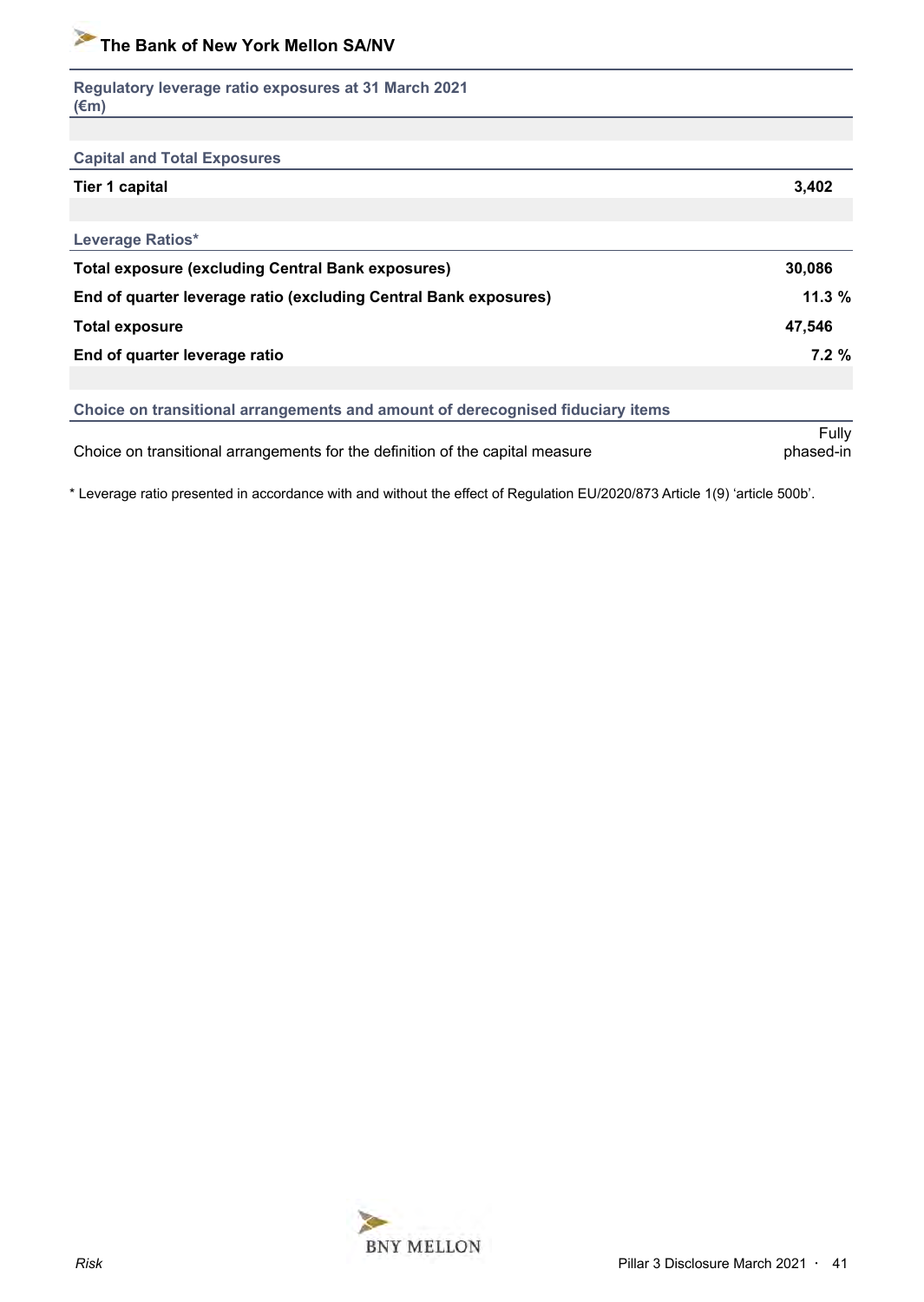# <span id="page-41-0"></span>**Appendix 1 - Other risks**

## **Liquidity risk**

BNY Mellon SA/NV defines liquidity risk as the risk arising from an inability to access funding, convert assets to cash quickly and efficiently, or to roll over or issue new debt, especially during periods of market stress. Liquidity risk includes the inability to access funding sources or manage fluctuations in funding levels.

BNY Mellon SA/NV's overall approach to liquidity management is to ensure that sources of liquidity are sufficient in amount and diversity such that changes in funding requirements can be accommodated routinely without material adverse impact on earnings, capital, daily operations, or the financial condition of the Firm.

BNY Mellon SA/NV seeks to ensure that the overall liquidity risk that it undertakes stays within its risk appetite. In managing the balance sheet, appropriate consideration is given to balancing the competing needs of maintaining sufficient levels of liquidity and complying with applicable regulations and supervisory expectations while optimizing the balance sheet. The balance sheet is characterized by strong liquidity, superior asset quality, ready access to external funding sources at competitive rates and a strong capital structure that supports our risk-taking activities and is adequate to absorb potential losses.

BNY Mellon SA/NV has a strong liquidity risk management culture and liquidity risk management is demonstrably embedded in its policies and processes.

The goal of BNY Mellon SA/NV's liquidity management is to ensure that all liquidity risks are defined, understood, and effectively managed through well-designed policies and controls. In this context, BNY Mellon SA/NV has established a robust liquidity risk management framework that is fully integrated into its risk management processes.

The liquidity risk management framework, is prepared in accordance with the guidelines set forth by the regulators, corporate standards, and encompasses the unique structure and characteristics of BNY Mellon SA/NV.

#### **Restitution risk**

Restitution risk is the risk of loss related to the restitution requirements as defined in the **AIFMD** and **UCITS V** directives.

Restitution risk is the risk that we are willing to take because it is directly related to the business we want to offer to our clients. The risk is governed by limits through exclusion of some sub-custodians. There is room to move beyond this where there is a parental guarantee for the sub-custodian to provide for insolvency at the sub-custodian.

**AIFMD** is an EU directive ensuring that investors in alternative structures / products will have proper recourse to their assets. The AIFMD was published in the Official Journal of the European Union on July 1, 2011 and transposed into national law on July 22, 2013.

**UCITS V** came into effect on March 18, 2016. The directive amended the regulatory framework for UCITS including changes to depositary function, which brought the standards in line with AIFMD. UCITS V however, provides for a strict liability in the context of financial instruments held in custody.

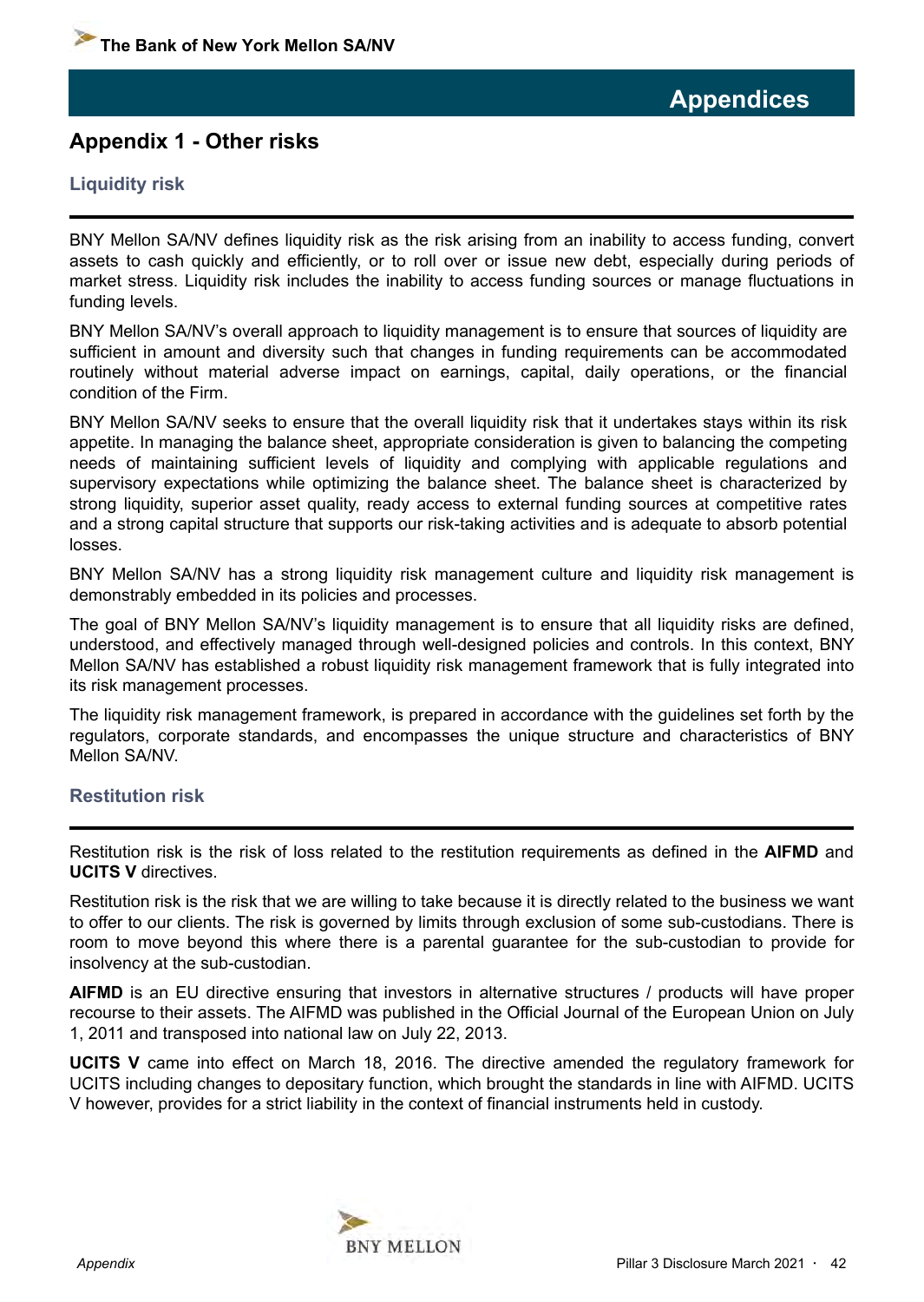# <span id="page-42-0"></span>**Strategic risk The Bank of New York Mellon SA/NV**

Strategic risk is defined as the risk arising from adverse business decisions, poor implementation of business decisions, or lack of responsiveness to changes in the financial industry and operating environment. Strategic and/or business risks may also arise from the acceptance of new businesses, the introduction or modification of products, strategic finance and risk management decisions, business process changes, complex transactions, acquisitions/ divestitures/ joint ventures and major capital expenditures/ investments.

BNY Mellon SA/NV has a moderate appetite for Strategic risk. By its nature, our business model creates client concentration within the financial services industry and exposure to capital markets performance, globally. We understand and have an appetite to assume these risks. However, we seek to ensure that our industry concentration and capital markets exposure is prudent and directly relates to supporting our business activity and strategy.

The Board is committed to ensuring that strategic initiatives giving rise to significant change in the business organization or operations must be effectively managed, using corporate standard project management methodology.

#### **Group risk**

Group risk is the risk that the financial position of BNY Mellon SA/NV may be adversely affected by its relationships (financial and non-financial) with other entities within BNY Mellon or by risks that may affect the whole of BNY Mellon.

BNY Mellon SA/NV, as a member of the BNY Mellon Group, operates in alignment with the Group´s business interests, while at the same time maintaining its independence, particularly with respect to operating within a governance framework which protects the interests of the entity's clients.

BNY Mellon SA/NV management has considered several possible scenarios where these services may be affected, these include IT services outage and other business continuity issues. Although these will cause operational issues they are not expected to have a significant cost impact and are therefore not modelled, but are included in the scenarios as part of operational risk assessment and in the liquidity stress testing.

#### **Model risk**

Model risk refers to the possibility of unintended business outcomes arising from the design, implementation or use of models. Model risk includes the potential risk that management makes incorrect decisions based either upon incorrect model results, or incorrect understanding and use of model results.

Model risk can result in material financial loss, inaccurate financial or regulatory reporting, misaligned business strategies or damage to the reputation of BNY Mellon SA/NV or BNY Mellon as a whole.

BNY Mellon SA/NV uses models in its risk management framework. All models have been assessed in line with the relevant corporate policies and model risk management framework wherein the individual model is categorised into one of three tiers based on materiality, complexity, and level of reliance. The tiers determine the controls applicable to the model classes. The Enterprise Model Risk Committee oversees model risk management at the enterprise level and approves the overall framework and standards, which are applicable across the organisation. The Model Risk Management Group, based in the US, retain ultimate responsibility for overall model governance.

Model Risk Management Governance has responsibility for the governance of inventory and provides a mechanism to report on models to key stakeholders.

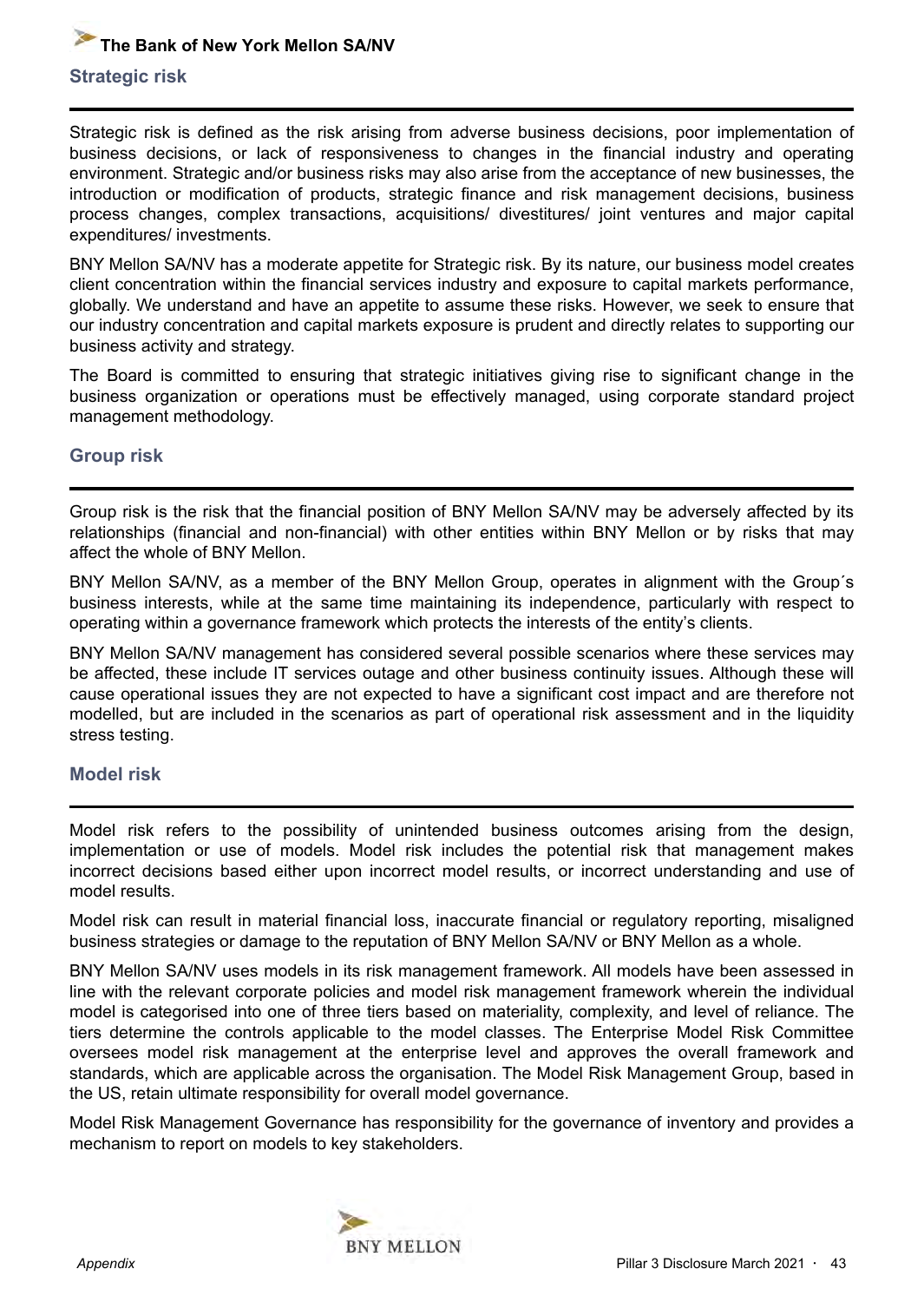Models that impact the capital assessment process are categorised as Tier 1 models and the execution of the validation of Tier 1 models is done by a designated independent model validation function. Tier 1 models are required to be validated or reviewed, as per the validation standards, at least annually.

BNY Mellon internal audit provides independent reviews of compliance with the corporate model validation policy.

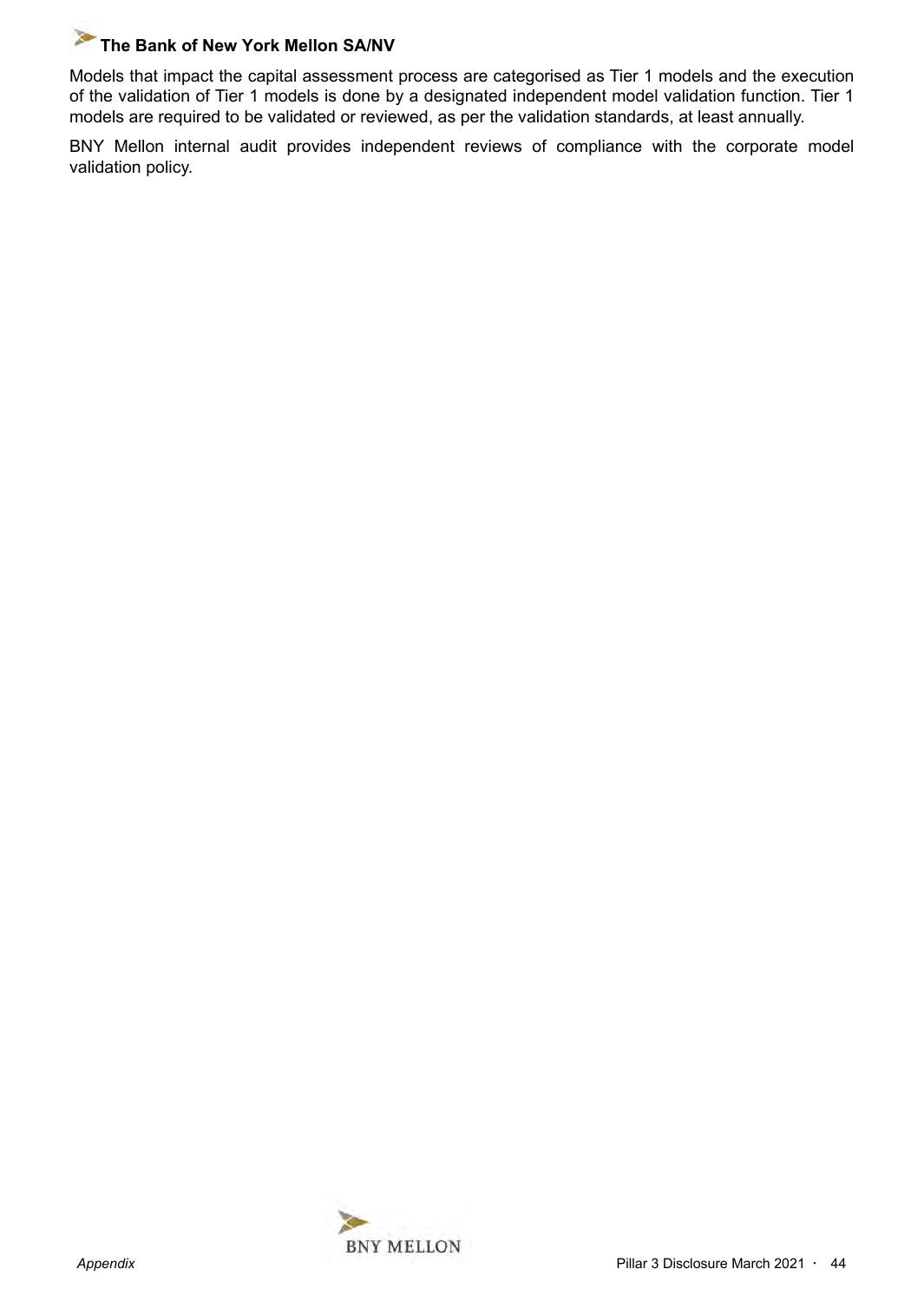# <span id="page-44-0"></span>**Appendix 2 - Glossary of terms**

The following acronyms may be used in this document:

| Acronym           | <b>Description</b>                                             | Acronym                  | <b>Description</b>                                                           |
|-------------------|----------------------------------------------------------------|--------------------------|------------------------------------------------------------------------------|
| <b>ABS</b>        | <b>Asset-Backed Securities</b>                                 | CET <sub>1</sub>         | <b>Common Equity Tier 1</b>                                                  |
| <b>ACPR</b>       | Autorite de Controle Prudentiel et<br>de Resolution            | <b>CGB</b><br><b>CIS</b> | <b>CASS Governance Body</b><br><b>Collective Investment Scheme</b>           |
| <b>AFR</b>        | <b>Available Financial Resources</b>                           | COC                      |                                                                              |
| <b>AIF</b>        | <b>Alternative Investment Fund</b>                             | COOC                     | <b>Compensation Oversight Committee</b><br><b>CASS Operational Oversight</b> |
| <b>ALCO</b>       | <b>Asset and Liability Committee</b>                           |                          | Committee                                                                    |
| <b>AML</b>        | Anti-Money Laundering                                          | <b>COREP</b>             | <b>Common Reporting</b>                                                      |
| AS                | <b>Asset Servicing</b>                                         | CQS                      | <b>Credit Quality Steps</b>                                                  |
| AT <sub>1</sub>   | <b>Additional Tier 1</b>                                       | <b>CRD</b>               | <b>Capital Requirements Directive</b>                                        |
| <b>AUC</b>        | <b>Assets Under Custody</b>                                    | <b>CRM</b>               | <b>Credit Risk Mitigation</b>                                                |
| <b>BAC</b>        | <b>Business Acceptance Committee</b>                           | <b>CROC</b>              | <b>Credit Risk Oversight Committee</b>                                       |
| <b>BAU</b>        | Business as usual                                              | <b>CRR</b>               | <b>Capital Requirements Regulation</b>                                       |
| <b>BaFin</b>      | <b>Federal Financial Supervisory</b>                           | <b>CSD</b>               | <b>Client Service Delivery</b>                                               |
|                   | Authority / Bundesanstalt fur<br>Finanzdienstleistungsaufsicht | <b>CSRSFI</b>            | Committee for Systemic Risks and<br>System-relevant Financial Institutions   |
| <b>BDAS</b>       | <b>Broker-Dealer and Advisory</b><br><b>Services</b>           | <b>CSSF</b>              | Commission de Surveillance du<br><b>Secteur Financier</b>                    |
| <b>BDF</b>        | <b>Banque De France</b>                                        | <b>CSTC</b>              | Capital and Stress Testing Committee                                         |
| <b>BEMCO</b>      | <b>Belgium Management Council</b>                              | <b>CT</b>                | <b>Corporate Trust</b>                                                       |
| BI                | Banca D'Italia                                                 | <b>CTS</b>               | <b>Client Technology Solutions</b>                                           |
| <b>BNY Mellon</b> | The Bank of New York Mellon                                    | DB                       | Deutsche Bank                                                                |
| <b>BNY Mellon</b> | Corporation<br>The Bank of New York Mellon                     | <b>DNB</b>               | De Nederlandsche Bank                                                        |
| <b>SA/NV</b>      | <b>SA/NV</b>                                                   | <b>DVP</b>               | Delivery versus Payment                                                      |
| <b>BNY Mellon</b> | <b>BNY Mellon Trust &amp; Depositary</b>                       | <b>EAD</b>               | Exposure at default                                                          |
| <b>TDUKL</b>      | (UK) Limited                                                   | EC                       | <b>European Commission</b>                                                   |
| <b>BNYIFC</b>     | <b>BNY International Financing</b>                             | <b>ECL</b>               | <b>Expected Credit Losses</b>                                                |
| <b>BNY Mellon</b> | Corporation<br><b>BNY Mellon Service</b>                       | <b>ECAP</b>              | <b>Economic Capital</b>                                                      |
| KG                | Kapitalanlage-Gesellschaft mbH                                 | <b>ECB</b>               | European Central Bank                                                        |
| <b>BRC</b>        | <b>Business Risk Committee</b>                                 | <b>ECM</b>               | <b>Embedded Control Management</b>                                           |
| <b>CASS</b>       | <b>Client Asset Sourcebook Rules</b>                           | <b>EEC</b>               | <b>EMEA Executive Committee</b>                                              |
| <b>CBI</b>        | <b>Central Bank of Ireland</b>                                 | <b>EHQLA</b>             | <b>Extremely High Quality Liquid Assets</b>                                  |
| <b>CCF</b>        | <b>Credit Conversion Factor</b>                                | <b>EMEA</b>              | Europe, Middle East and Africa                                               |
| <b>CEO</b>        | <b>Chief Executive Officer</b>                                 | <b>ERGC</b>              | <b>EMEA Remuneration Governance</b>                                          |
| <b>CEF</b>        | <b>Critical Economic Function</b>                              |                          | Committee                                                                    |

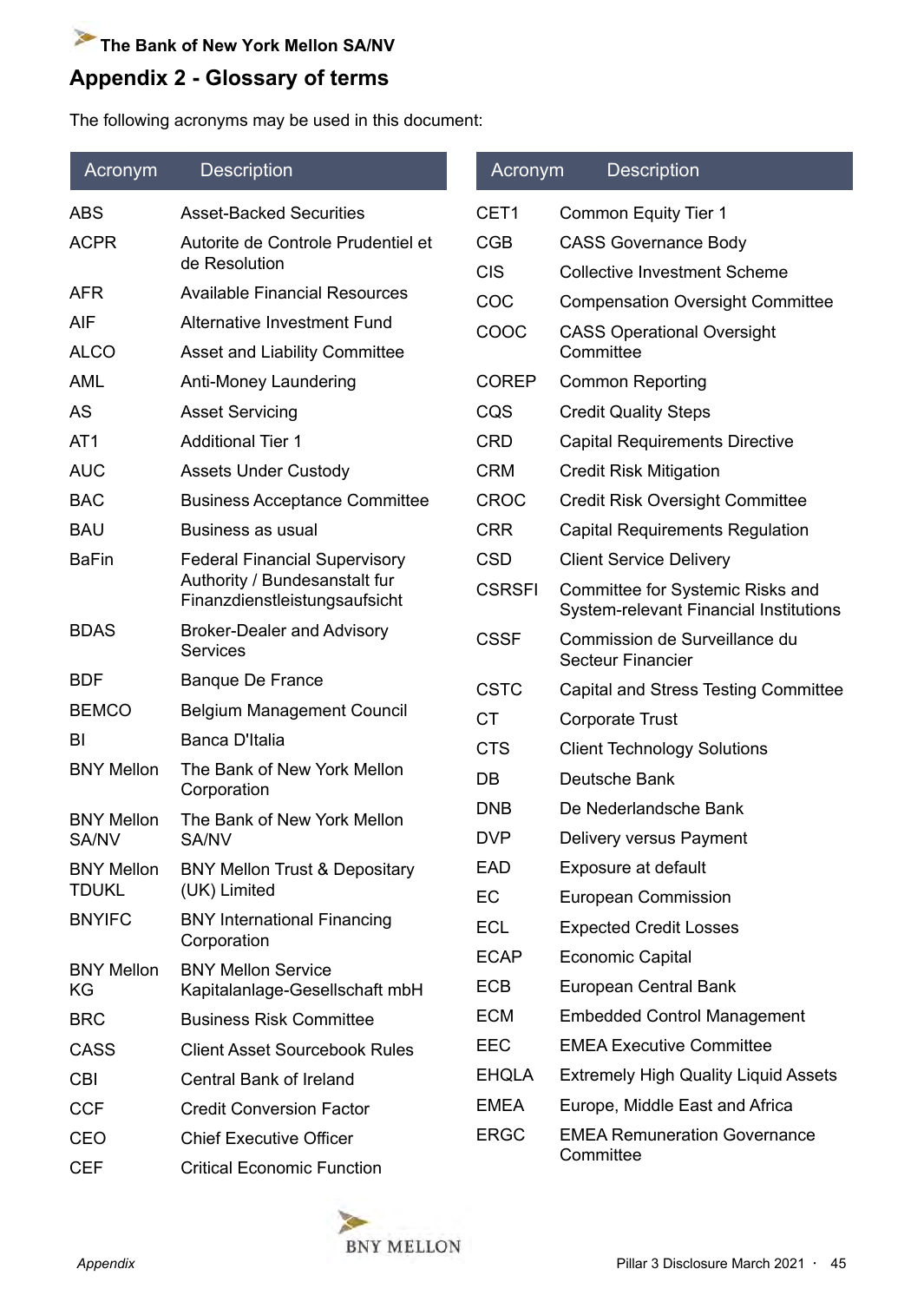| Acronym      | <b>Description</b>                                           | Acronym                   | <b>Description</b>                                                     |
|--------------|--------------------------------------------------------------|---------------------------|------------------------------------------------------------------------|
| <b>ESRMC</b> | <b>EMEA Senior Risk Management</b>                           | IT                        | Information Technology                                                 |
|              | Committee                                                    | <b>KRI</b>                | Key Risk Indicator                                                     |
| EU           | European Union                                               | <b>KYC</b>                | Know your customer                                                     |
| <b>EUR</b>   | Euro                                                         | <b>LCR</b>                | <b>Liquidity Coverage Ratio</b>                                        |
| EWI          | Early Warning Indicators                                     | <b>LERO</b>               | <b>Legal Entity Risk Officer</b>                                       |
| <b>ExCo</b>  | <b>Executive Committee</b>                                   | <b>LOB</b>                | Line of Business                                                       |
| <b>FCA</b>   | <b>Financial Conduct Authority</b>                           | <b>LOD</b>                | Line of Defense                                                        |
| <b>FMUs</b>  | <b>Financial market utilities</b>                            | MiFID II                  | Markets in Financial Instruments                                       |
| <b>FRS</b>   | <b>Financial Reporting Standard</b>                          |                           | Directive II                                                           |
| <b>FSMA</b>  | <b>Financial Services and Markets</b><br>Authority           | <b>MNA</b><br><b>MRMG</b> | <b>Master Netting Agreements</b><br><b>Model Risk Management Group</b> |
| FX           | Foreign Exchange                                             | <b>MRT</b>                | <b>Material Risk Taker</b>                                             |
| G-SIFI       | <b>Global Systemically Important</b>                         | <b>NAV</b>                | <b>Net Asset Value</b>                                                 |
|              | <b>Financial Institution</b>                                 | <b>NBB</b>                | National Bank of Belgium                                               |
| <b>GCA</b>   | <b>Global Custody Agreement</b>                              | <b>NoCo</b>               | <b>Nomination Committee</b>                                            |
| <b>GSP</b>   | <b>Global Securities Processing</b>                          | <b>NSFR</b>               | Net Stable Funding Ratio                                               |
| <b>HLA</b>   | <b>High-level Assessment</b>                                 | O-SII                     | Other systemically important institution                               |
| <b>HQLA</b>  | <b>High Quality Liquid Assets</b>                            | OCI                       | Other Comprehensive Income                                             |
| <b>HRCC</b>  | Human Resources Compensation<br>Committee                    | <b>OEICs</b>              | Open-ended Investment Companies                                        |
| <b>IAS</b>   | <b>International Accounting Standards</b>                    | <b>ORMF</b>               | <b>Operational Risk Management</b>                                     |
| <b>IASB</b>  | <b>International Accounting Standards</b>                    |                           | Framework                                                              |
|              | <b>Board</b>                                                 | <b>ORSA</b>               | <b>Operational Risk Scenario Analysis</b>                              |
| <b>ICA</b>   | <b>Internal Capital Assessment</b>                           | P/L                       | Profit and Loss                                                        |
| <b>ICAAP</b> | <b>Internal Capital Adequacy Assessment</b><br>Process       | <b>PFE</b>                | <b>Potential Future Exposure</b>                                       |
| <b>ICRC</b>  | <b>Incentive Compensation Review</b>                         | <b>PRA</b>                | <b>Prudential Regulatory Authority</b>                                 |
|              | Committee                                                    | <b>RCoB</b>               | <b>Risk Committee of the Board</b>                                     |
| <b>IFRS</b>  | <b>International Financial Reporting</b><br><b>Standards</b> | <b>RCSA</b><br><b>RM</b>  | <b>Risk and Control Self-Assessment</b><br><b>Risk Manager</b>         |
| <b>ILAAP</b> | <b>Internal Liquidity Adequacy</b>                           | <b>RMC</b>                | <b>Risk Management Committee</b>                                       |
|              | <b>Assessment Process</b>                                    | <b>RMP</b>                | <b>Risk Management Platform</b>                                        |
| ILG          | <b>Individual Liquidity Guidance</b>                         | <b>RRP</b>                | Recovery and Resolution Planning                                       |
| <b>IRRBB</b> | Interest Rate Risk on Banking Book                           | <b>RW</b>                 | Risk-weight                                                            |
| <b>IMMS</b>  | <b>International Money Management</b><br>System              | <b>RWA</b>                | <b>Risk Weighted Assets</b>                                            |
| <b>ISDA</b>  | <b>International Swaps and Derivatives</b><br>Association    | <b>SA</b><br><b>SFT</b>   | <b>Standardised Approach</b><br><b>Security Financing Transaction</b>  |
| <b>ISM</b>   | <b>Investment Services and Markets</b>                       | <b>SLD</b>                | <b>Service Level Description</b>                                       |
|              |                                                              |                           |                                                                        |

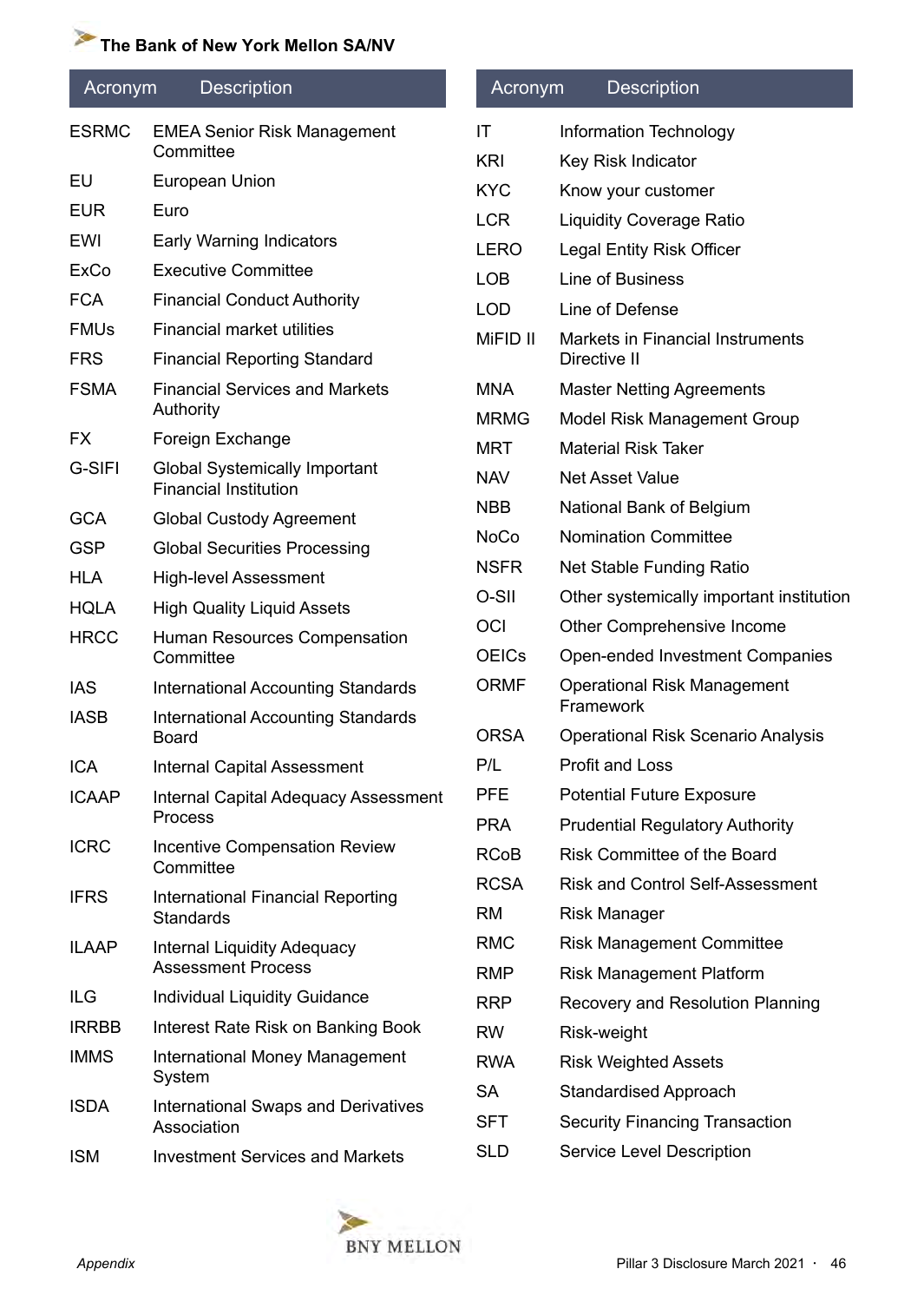| Acronym     | <b>Description</b>                           |
|-------------|----------------------------------------------|
| <b>SREP</b> | Supervisory review and evaluation<br>process |
| <b>SRO</b>  | Senior Risk Officer                          |
| T&D         | <b>Trust &amp; Depositary</b>                |
| T1/12       | Tier 1 / Tier 2                              |
| TCR         | <b>Total Capital Requirements</b>            |

The following terms may be used in this document:

Ad valorem: Method for charging fees according to the value of goods and services, instead of by a fixed rate, or by weight or quantity. Latin for, [according] to the value

**Basel III:** The capital reforms and introduction of a global liquidity standard proposed by the Basel Committee on Banking Supervision ('BCBS') in 2010

**BIPRU:** Prudential sourcebook for banks, building societies and investment firms

**Brexit:** The United Kingdom's referendum decision to leave the EU

**CRD IV:** On 27 June 2013, the European Commission published, through the Official Journal of the European Union, its legislation for a Capital Requirements Directive ('CRD') and Capital Requirements Regulation ('CRR'), which together form the CRD IV package. Amendments published on 30 November 2013 were made to the Regulation. The package implements the Basel III reforms in addition to the inclusion of new proposals on sanctions for non-compliance with prudential rules, corporate governance and remuneration. CRD IV rules apply from 1 January 2014 onwards, with certain requirements set to be phased in

**Capital Requirements Directive ('CRD'):** A capital adequacy legislative package issued by the European Commission and adopted by EU member states

**Capital Requirements Regulation ('CRR'):** Regulation that is directly applicable to anyone in the European Union and is not transposed into national law

**Common Equity Tier 1 capital:** The highest quality form of regulatory capital under Basel III comprising common shares issued and related share premium, retained earnings and other

| Acronym      | <b>Description</b>                                                   |
|--------------|----------------------------------------------------------------------|
| <b>TIRC</b>  | Technology and Information Risk<br>Council                           |
| <b>TLAC</b>  | <b>Total Loss-Absorbing Capacity</b>                                 |
| <b>UCITS</b> | Undertakings for Collective Investment<br>in Transferable Securities |
| VaR          | Value-at-Risk                                                        |

reserves excluding the cash flow hedging reserve, less specified regulatory adjustments

**Core Tier 1 capital:** Called-up share capital and eligible reserves plus equity non-controlling interests, less intangible assets and other regulatory deductions

**Credit risk mitigation ('CRM'):** A technique to reduce the credit risk associated with an exposure by application of credit risk mitigants such as collateral, guarantees and credit protection

**Derivatives:** A derivative is a financial instrument that derives its value from one or more underlying assets, for example bonds or currencies

**Exposure:** A claim, contingent claim or position which carries a risk of financial loss

**Exposure at default ('EAD'):** The amount expected to be outstanding, after any credit risk mitigation, if and when a counterparty defaults. EAD reflects drawn balances as well as allowance for undrawn amounts of commitments and contingent exposures over a one-year time horizon

**Financial Conduct Authority ('FCA'):** The Financial Conduct Authority regulates the conduct of financial firms and, for certain firms, prudential standards in the UK. It has a strategic objective to ensure that the relevant markets function well

**High-level Assessment ('HLA'):** An assessment of the quality of controls in place to mitigate risk and residual risk. Residual risk is assessed as high, moderate to high, moderate, moderate to low and low with direction anticipated

**Institutions:** Under the Standardised Approach, institutions are classified as credit institutions or investment firms

**Internal Capital Adequacy Assessment Process ('ICAAP'):** The group's own assessment

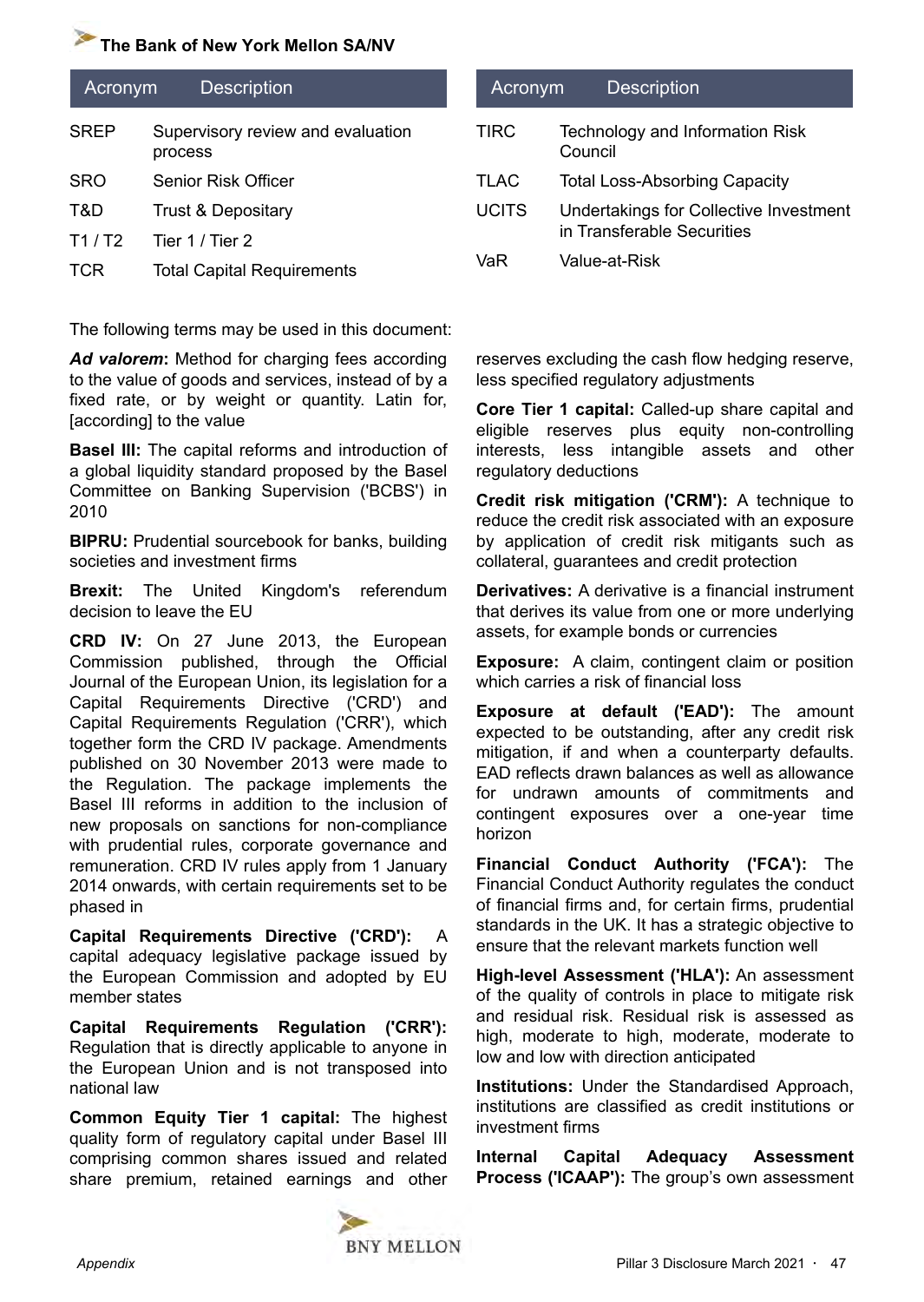of the levels of capital that it needs to hold through an examination of its risk profile from regulatory and economic capital viewpoints

**ISDA Master Agreement:** A document that outlines the terms applied to a derivatives transaction between two parties. Once the two parties have agreed to the standard terms, they do not have to renegotiate each time a new transaction is entered into

**Key Risk Indicator ('KRI'):** Key Risk Indicators are used by business lines to evaluate control effectiveness and residual risk within a business process

**Master Netting Agreement:** An agreement between two counterparties that have multiple contracts with each other that provides for the net settlement of all contracts through a single payment in the event of default or termination of any one contract

**Pillar 3:** The part of Basel III that sets out information banks must disclose about their risks, the amount of capital required to absorb them and their approach to risk management. The aim is to encourage market discipline and improve the information made available to the market

**Prudential Regulation Authority ('PRA'):** The statutory body responsible for the prudential supervision of banks, building societies, credit unions, insurers and major investment firms in the UK. The PRA is a subsidiary of the Bank of England

**Residual maturity:** The period outstanding from the reporting date to the maturity or end date of an exposure

**Risk appetite:** A definition of the types and quantum of risks to which the firm wishes to be exposed

**Risk and Control Self-Assessment ('RCSA'):**  Risk and Control Self-Assessment is used by business lines to identify risks associated with their key business processes and to complete a detailed assessment of the risk and associated controls

**Risk Governance Framework:** The risk governance framework has been developed in conjunction with BNY Mellon requirements. Key elements of the framework are:

• Formal governance committees, with mandates and defined attendees

- Clearly defined escalation processes, both informally (management lines) and formally (governance committees, board, etc.)
- A clear business as usual process for identification, management and control of risks
- Regular reporting of risk issues

**Risk Management Committee ('RMC'):** A committee which meets monthly to provide governance on risk related items arising from the business of the group

**Risk-weighted Assets ('RWA'):** Assets that are adjusted for their associated risks using weightings established in accordance with CRD IV requirements

**Standardised Approach ('SA'):** Method used to calculate credit risk capital requirements using the Basel III, CRD IV, CRR model supplied by the BCBS. The SA model uses external credit assessment institution ratings and supervisory risk weights supplied by external credit assessment agencies

**Tier 2 capital:** A component of regulatory capital under Basel III, mainly comprising qualifying subordinated loan capital, related non-controlling interests and eligible collective impairment allowances

**Value-at-Risk ('VaR'):** A measure of the potential loss at a specified confidence level from adverse market movements in an ordinary market environment

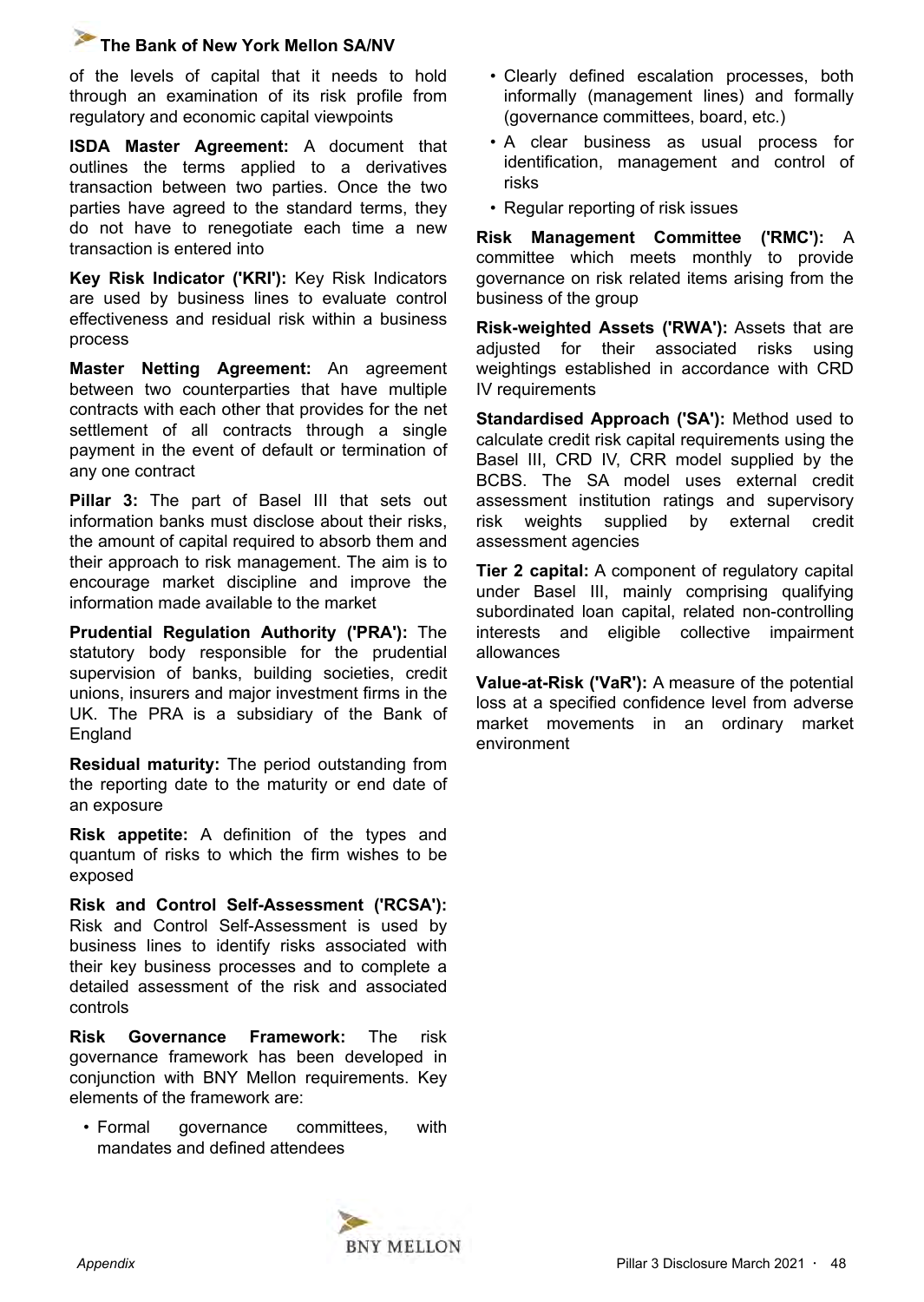# <span id="page-48-0"></span>**Appendix 3 - CRD IV reference**

| <b>CRR</b> ref. | <b>Requirement summary</b>       | Compliance ref. | Page<br>ret. |
|-----------------|----------------------------------|-----------------|--------------|
|                 | Scope of disclosure requirements |                 |              |

|        | <u>OCODE OF GISCIOSULE TEQUIFICITIO</u>                                                                                      |                                                     |     |
|--------|------------------------------------------------------------------------------------------------------------------------------|-----------------------------------------------------|-----|
| 431(1) | Institutions shall publish Pillar 3 disclosures.                                                                             | BNY Mellon SA/NV publishes<br>Pillar 3 disclosures  | N/A |
| 431(2) | Firms with permission to use specific operational risk   N/A<br>methodologies must disclose operational risk<br>Information. |                                                     | N/A |
| 431(3) | Institution shall adopt a formal policy to comply with<br>the disclosure requirements.                                       | BNY Mellon SA/NV has a<br>dedicated Pillar 3 policy | N/A |
| 431(4) | Explanation of ratings decision upon request.                                                                                | N/A                                                 | N/A |

#### *Non-material, proprietary or confidential information*

| 432(1)  | Institutions may omit disclosures if the information is<br>not regarded as material (except Articles 435(2)(c),<br>437 and 450).       | Refer to Pillar 3 policy | N/A |
|---------|----------------------------------------------------------------------------------------------------------------------------------------|--------------------------|-----|
| 432(2)  | Institutions may omit information that is proprietary or Refer to Pillar 3 policy<br>confidential if certain conditions are respected. |                          | N/A |
| 432(3)  | Where 432 (1) and (2) apply this must be stated in<br>the disclosures, and more general information must<br>be disclosed.              | N/A                      | N/A |
| 432 (4) | Paragraphs 1, 2 & 3 are without prejudice to the<br>scope of the liability for failure to disclosure material<br>information.          | N/A                      | N/A |

#### *Frequency of disclosure*

| 433 | Institutions shall publish the disclosures required at $\Box$ Refer to Pillar 3 policy<br>least on an annual basis, in conjunction with the date<br>of the publication of the financial statements. | N/A |
|-----|-----------------------------------------------------------------------------------------------------------------------------------------------------------------------------------------------------|-----|
|     |                                                                                                                                                                                                     |     |

#### *Means of disclosure*

| 434(1) | Institutions may determine the appropriate medium,<br>location and means of verification to comply<br>⊺effectivelv. | Single Pillar 3 disclosure                                                                                  | N/A |
|--------|---------------------------------------------------------------------------------------------------------------------|-------------------------------------------------------------------------------------------------------------|-----|
| 434(2) | Disclosures made under other requirements (e.g.<br>accounting) can be used to satisfy Pillar 3 if<br>lappropriate.  | ∣Any cross-references to<br>accounting or other disclosures<br>are clearly signposted in this<br>l document | N/A |

#### *Risk management objectives and policies*

| 435(1)          | Institutions shall disclose their risk management<br>objectives and policies.                     | 4<br>Article 435 CRR - Risk<br>management objectives and<br>policies | 23 |
|-----------------|---------------------------------------------------------------------------------------------------|----------------------------------------------------------------------|----|
| 435(1)(a)       | Strategies and processes to manage those risks.                                                   | <b>Risk objectives</b><br>4.1                                        | 25 |
| 435(1)(b)       | Structure and organisation of the risk management<br>function.                                    | 4.2<br>Risk governance                                               | 26 |
| 435 $(1)(c)$    | Scope and nature of risk reporting and measurement $ 4.1 - 4.8 $<br>systems.                      |                                                                      | 25 |
| 435(1)(d)       | Policies for hedging and mitigating risk.                                                         | $4.3 - 4.8$                                                          | 32 |
| 435(1)(e)       | Approved declaration on the adequacy of risk<br>management arrangements.                          | Article 435 CRR - Risk<br>4                                          | 23 |
|                 |                                                                                                   | management objectives and                                            |    |
| 435 $(1)$ $(f)$ | Approved risk statement describing the overall risk<br>profile associated with business strategy. | Article 435 CRR - Risk<br>4                                          | 23 |
|                 |                                                                                                   | management objectives and                                            |    |
| 435(2)(a)       | Number of directorships held by directors.                                                        | <b>Board of Directors</b><br>4.2.1                                   | 26 |

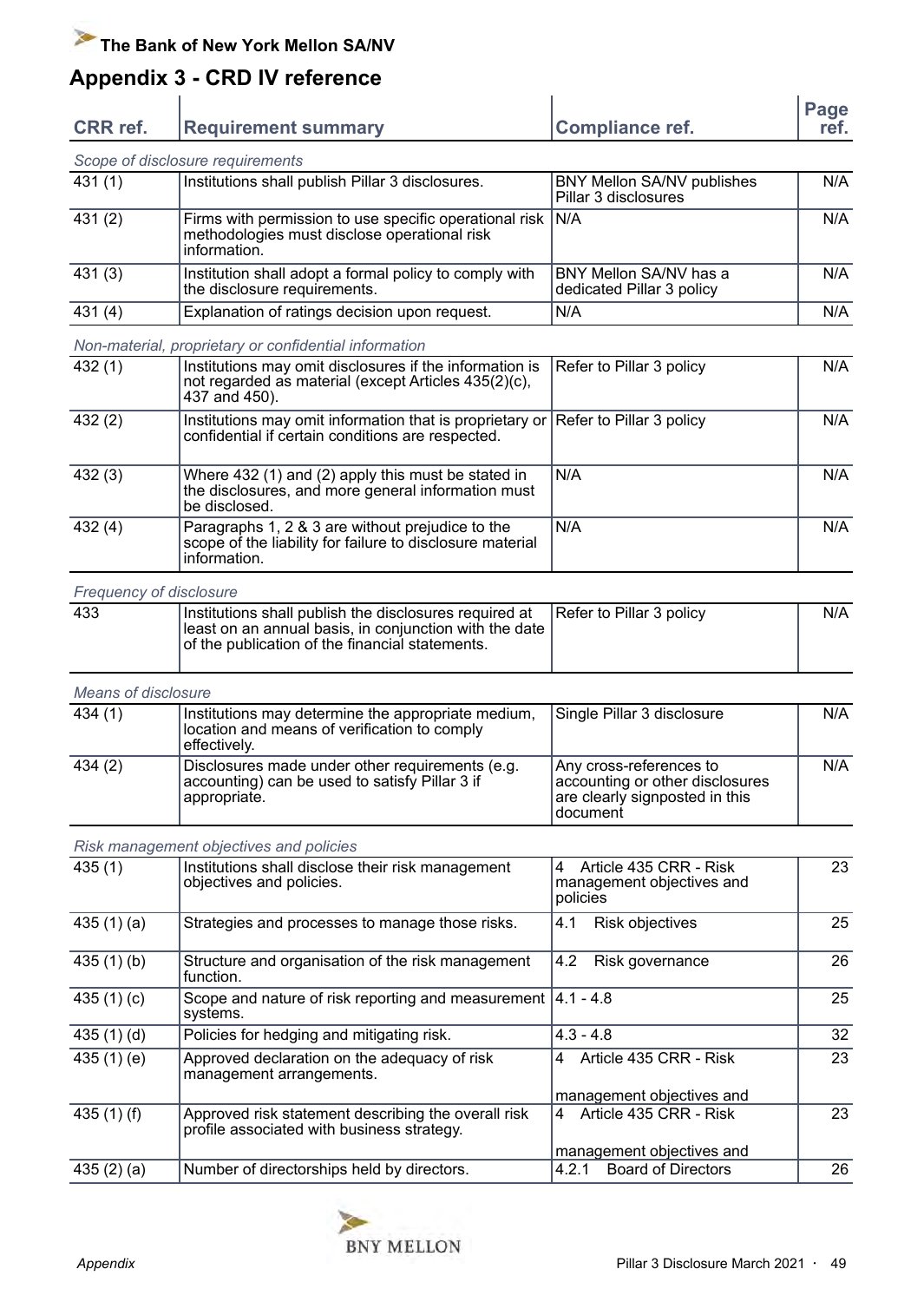| 435(2)(b)       | Recruitment policy of Board members, their<br>experience and expertise.                              | <b>Board of Directors</b><br>4.2.1  | 26 |
|-----------------|------------------------------------------------------------------------------------------------------|-------------------------------------|----|
| 435 $(2)$ $(c)$ | Policy on diversity of Board membership and results<br>against targets.                              | 14.2.1<br><b>Board of Directors</b> | 26 |
| 435(2)(d)       | Disclosure of whether a dedicated risk committee is<br>in place, and number of meetings in the year. | $14.2.2 - 4.2.4$                    | 29 |
| 435 (2) (e)     | Description of information flow on risk to Board.                                                    | $14.2.2 - 4.2.4$                    | 29 |

#### *Scope of application*

| oopo or appno                                                                |                                                                                                                                                                                                                                                                                                                   |                                                                                       |     |
|------------------------------------------------------------------------------|-------------------------------------------------------------------------------------------------------------------------------------------------------------------------------------------------------------------------------------------------------------------------------------------------------------------|---------------------------------------------------------------------------------------|-----|
| 436(a)                                                                       | The name of the institution to which the requirements  <br>of this Regulation apply.                                                                                                                                                                                                                              | Article 431 CRR - Scope of<br>disclosure requirements                                 | 4   |
| 436(b)<br>436 (b) (i)<br>436 $(b)$ (ii)<br>436 (b) (iii)<br>436 $(b)$ $(iv)$ | Outline the differences in the basis of consolidation<br>for accounting and prudential purposes, with a brief<br>description of the entities therein, explaining whether<br>they are:<br>fully consolidated;<br>proportionally consolidated;<br>deducted from own funds; or<br>neither consolidated nor deducted. | Article 431 CRR - Scope of<br>disclosure requirements                                 | 4   |
| 436(c)                                                                       | Current or foreseen material practical or legal<br>impediment to the prompt transfer of Own Funds or<br>repayment of liabilities among the parent undertaking<br>and its subsidiaries.                                                                                                                            | N/A                                                                                   | N/A |
| $436$ (d)                                                                    | Aggregate amount by which the actual Own Funds<br>are less than required in all subsidiaries not included<br>in the consolidation, and the name or names of such<br>subsidiaries.                                                                                                                                 | N/A - Entities outside the scope of<br>consolidation are appropriately<br>capitalised | N/A |
| 436(e)                                                                       | If applicable, the circumstance of making use of the<br>provisions laid down in Articles 7 & 9.                                                                                                                                                                                                                   | N/A                                                                                   | N/A |

#### *Own funds*

| 437(1)                                                   | Requirements regarding capital resources table.                                               | Article 437 CRR - Own funds<br>$\overline{2}$                             | 16  |
|----------------------------------------------------------|-----------------------------------------------------------------------------------------------|---------------------------------------------------------------------------|-----|
| 437 $(1)(a)$                                             | Full reconciliation of Common Equity Tier 1 (CET1)<br>items.                                  | Table 2: CC2 - Reconciliation of<br>regulatory capital                    | N/A |
| $437(1)$ (b)                                             | Description of the main features of the CET1 and<br>Additional Tier 1 and Tier 2 instruments. | Table 5: CC1 - Composition of<br>regulatory capital                       | 17  |
| 437 $(1)(c)$                                             | Full terms and conditions of all CET1, Additional Tier<br>1 and Tier 2 instruments.           | Table 5: CC1 - Composition of<br>regulatory capital                       | 17  |
| 437 (1) (d) (i)<br>437 (1) (d) (ii)<br>437 $(1)(d)(iii)$ | Each prudent filter applied.<br>Each deduction made.<br>Items not deduction.                  | Table 2: CC2 - Reconciliation of<br>regulatory capital                    | N/A |
| 437 (1) (e)                                              | Description of all restrictions applied to the<br>calculation of Own Funds.                   | N/A - no restrictions apply                                               | N/A |
| 437 $(1)$ $(f)$                                          | Explanation of the basis of calculating capital ratios<br>using elements of Own Funds.        | N/A - Capital ratios calculated on<br>basis stipulated in the regulations | N/A |
| 437(2)                                                   | EBA to publish implementation standards for points<br>above.                                  | BNY Mellon SA/NV follows the<br>implementation standards                  | N/A |

#### *Capital requirements*

| 438 (a)            | Summary of institution's approach to assessing<br>adequacy of capital levels.                 | Article 438 CRR - Capital<br>reauirements                        | <b>20</b> |
|--------------------|-----------------------------------------------------------------------------------------------|------------------------------------------------------------------|-----------|
| 438(b)             | Result of ICAAP on demand from authorities.                                                   | N/A                                                              | N/A       |
| 438 <sub>(c)</sub> | Capital requirement amounts for credit risk for each<br>Standardised Approach exposure class. | Table 9: EU CRB-B - Total and<br>average net amount of exposures | N/A       |

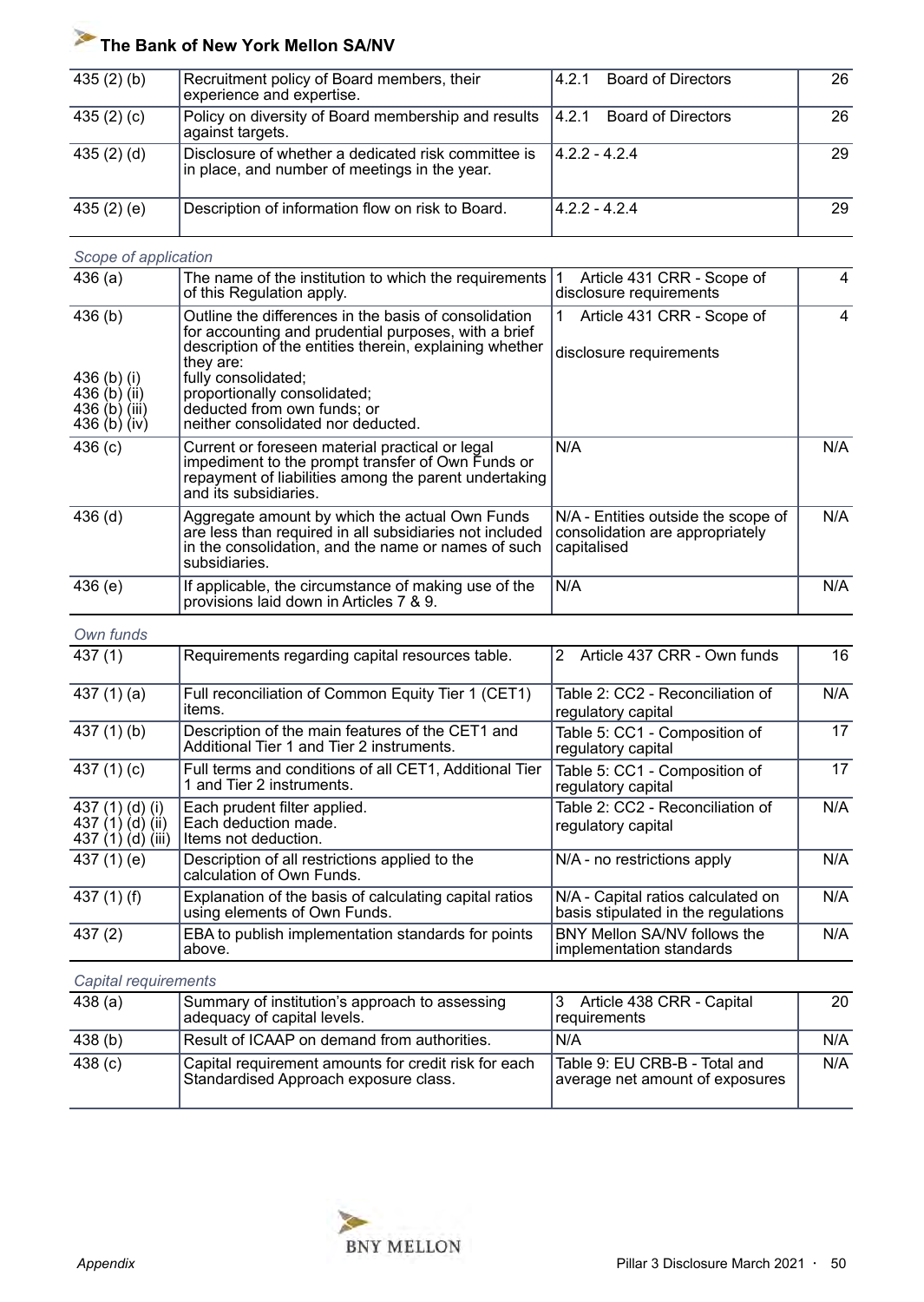| 438 <sub>(d)</sub><br>438 (d) (i)<br>438 $(d)$ $(ii)$<br>438 $(d)$ (iii)<br>438 (d) (iv) | Capital requirements amounts for credit risk for each<br>Internal Ratings Based Approach exposure class.                                                                        | N/A - internal ratings based<br>approach is not used                                                    | N/A |
|------------------------------------------------------------------------------------------|---------------------------------------------------------------------------------------------------------------------------------------------------------------------------------|---------------------------------------------------------------------------------------------------------|-----|
| 438(e)                                                                                   | Own funds requirements for market risk or settlement<br>risk, or large exposures where they exceed limits.                                                                      | Table 8: EU OV1 - Overview of<br>RWAs and Section 10: Article 445<br><b>CRR Exposure to market risk</b> | 21  |
| 438 $(f)$                                                                                | Own funds amounts for operational risk, separately<br>for the basic indicator approach, the standardised<br>approach, and the advanced measurement<br>approaches as applicable. | Table 8: EU OV1 - Overview of<br>RWAs and Section 12: Article 446<br>Operational risk                   | 21  |
| 438 (endnote)                                                                            | Requirement to disclose specialised lending<br>exposures and equity exposures in the banking book<br>falling under the simple risk weight approach.                             | Table 8: EU OV1 - Overview of<br><b>RWAs</b>                                                            | 21  |

*Exposure to counterparty credit risk (CCR)*

| 439(a)    | Description of process to assign internal capital and<br>credit limits to CCR exposures.                                   | Article 439 CRR - Exposure to<br>8<br>counterparty credit risk                 | N/A |
|-----------|----------------------------------------------------------------------------------------------------------------------------|--------------------------------------------------------------------------------|-----|
| 439(b)    | Discussion of process to secure collateral and<br>establishing reserves.                                                   | Article 439 CRR - Exposure to<br>8<br>counterparty credit risk                 | N/A |
| 439(c)    | Discussion of management of wrong-way exposures.                                                                           | Article 439 CRR - Exposure to<br>8<br>counterparty credit risk                 | N/A |
| 439(d)    | Disclosure of collateral to be provided (outflows) in<br>the event of a ratings downgrade.                                 | N/A - a credit ratings downgrade is<br>managed at the BNY Mellon Corp<br>level | N/A |
| 439(e)    | Derivation of net derivative credit exposure.                                                                              | Article 439 CRR - Exposure to<br>8<br>counterparty credit risk                 | N/A |
| 439 $(f)$ | Exposure values for mark-to-market, original<br>exposure, standardised and internal model methods.                         | Article 439 CRR - Exposure to<br>8<br>counterparty credit risk                 | N/A |
| 439(g)    | Notional value of credit derivative hedges and<br>current credit exposure by type of exposure.                             | N/A - BNY Mellon SA/NV does not<br>have credit derivative transactions         | N/A |
| 439(h)    | Notional amounts of credit derivative transactions for<br>own credit, intermediation, bought and sold, by<br>product type. | N/A - BNY Mellon SA/NV does not<br>have credit derivative transactions         | N/A |
| 439 (i)   | Estimate of alpha, if applicable.                                                                                          | N/A                                                                            | N/A |
|           |                                                                                                                            |                                                                                |     |

*Capital buffers*

| 440 (1) (a)     | Geographical distribution of relevant credit<br>exposures.               | N/A  | N/A |
|-----------------|--------------------------------------------------------------------------|------|-----|
| 440 $(1)$ $(b)$ | Amount of the institution specific countercyclical<br>capital buffer.    | IN/A | N/A |
| 440 (2)         | EBA will issue technical implementation standards<br>related to 440 (1). | N/A  | N/A |

*Indicators of global systemic importance*

| 441 (1  | Disclosure of the indicators of global systemic<br>I importance.                | 'N/A | N/A |
|---------|---------------------------------------------------------------------------------|------|-----|
| 441 (2) | <b>EBA will issue technical implementation standards</b><br>related to 441 (1). | 'N/A | N/A |

*Credit risk adjustments*

| 442 (a) | Disclosure of bank's definitions of past due and<br>limpaired. | 5.7 Analysis of past due and<br>impaired exposures               | N/A |
|---------|----------------------------------------------------------------|------------------------------------------------------------------|-----|
| 442(b)  | Approaches for calculating credit risk adjustments.            | 5.7 Analysis of past due and<br>impaired exposures               | N/A |
| 442 (c) | Disclosure of pre-CRM EAD by exposure class.                   | Table 9: EU CRB-B - Total and<br>average net amount of exposures | N/A |

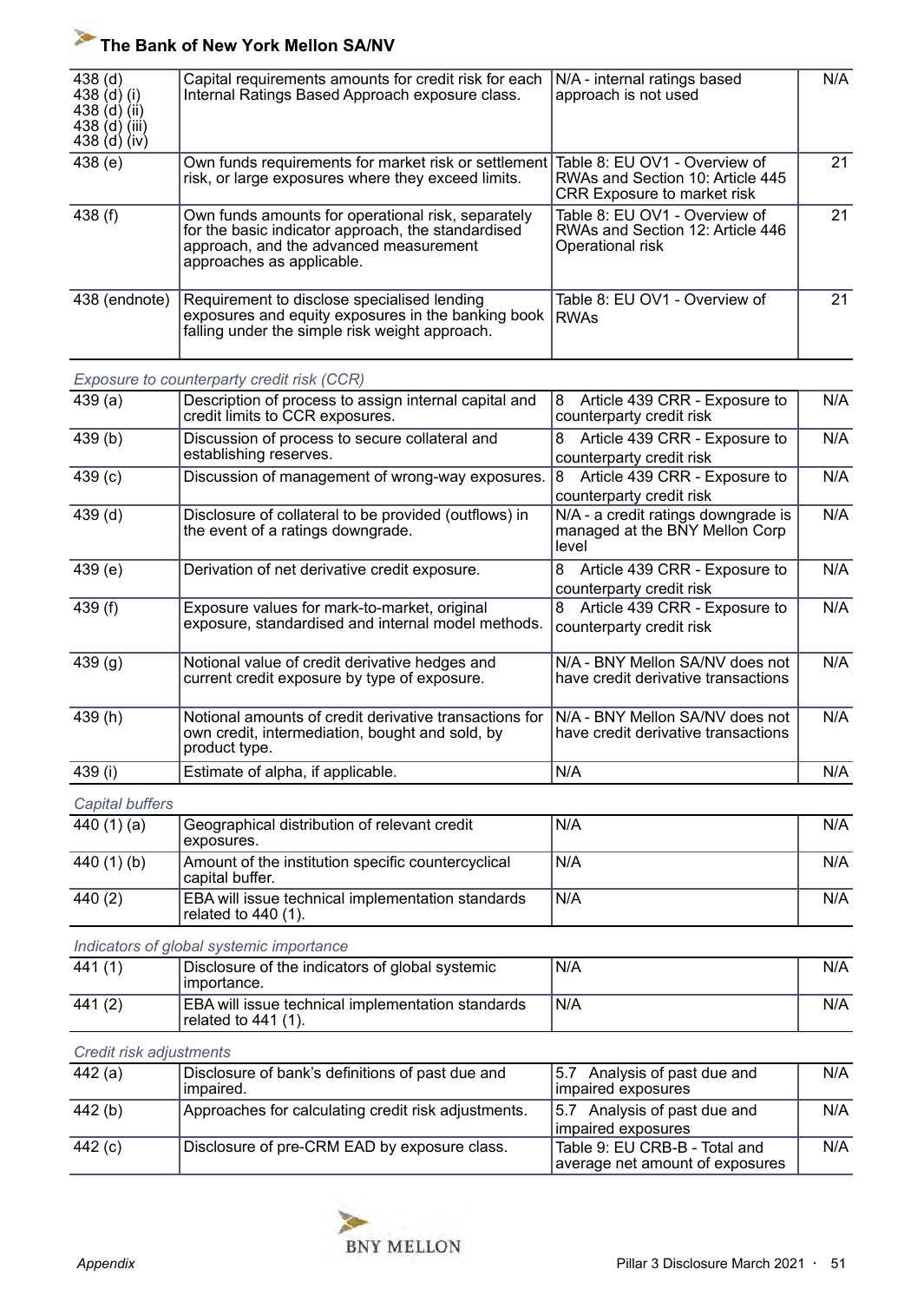| 442 (d)                                                                                | Disclosures of pre-CRM EAD by geography and<br>exposure class.                                                                                                    | Table 10: EU CRB-C -<br>Geographical breakdown of                                        | N/A |
|----------------------------------------------------------------------------------------|-------------------------------------------------------------------------------------------------------------------------------------------------------------------|------------------------------------------------------------------------------------------|-----|
| 442 (e)                                                                                | Disclosures of pre-CRM EAD by industry and<br>exposure class.                                                                                                     | exposures<br>Table 11: EU CRB-D -<br>Concentration of exposures by<br>counterparty types | N/A |
| 442 (f)                                                                                | Disclosures of pre-CRM EAD by residual maturity<br>and exposure class.                                                                                            | Table 12: EU CRB-E - Maturity of<br>exposures                                            | N/A |
| 442 <sub>(g)</sub><br>442 $(g)$ (i)<br>442 (g) (ii)<br>442 (g) (iii)                   | Breakdown of impaired, past due, specific and<br>general credit adjustments, and impairment charges<br>for the period, by exposure class or counterparty<br>type. | Table 13:EU CR1-A - Credit quality<br>of exposures by exposure class<br>and instrument   | N/A |
| 442 (h)                                                                                | Impaired, past due exposures, by geographical area,<br>and amounts of specific and general impairment for<br>each geography.                                      | Table 15: EU CR1-C - Credit<br>quality of exposures by geography                         | N/A |
| 442 (i)<br>442 (i) (i)<br>442 (i) (ii)<br>442 (i) (iii)<br>442 (i) (iv)<br>442 (i) (v) | Reconciliation of changes in specific and general<br>credit risk adjustments.                                                                                     | 5.7 Analysis of past due and<br>impaired exposures                                       | N/A |
| 442 endnote                                                                            | Specific credit risk adjustments recorded to income<br>statement are disclosed separately.                                                                        | 5.7 Analysis of past due and<br>impaired exposures                                       | N/A |

#### *Unencumbered assets*

|     | .                                     |                                 |     |
|-----|---------------------------------------|---------------------------------|-----|
| 443 | I Disclosures on unencumbered assets. | a<br>Article 443 CRR<br>Asset - | N/A |
|     |                                       | l encumbrance                   |     |

# *Use of ECAIs*

| 444(a)  | Names of the ECAIs used in the calculation of<br>Standardised Approach RWAs, and reasons for any<br>changes. | Article 444 CRR - External<br>credit                                                     | N/A |
|---------|--------------------------------------------------------------------------------------------------------------|------------------------------------------------------------------------------------------|-----|
| 444 (b) | Exposure classes associated with each ECAI.                                                                  | Table 19: Credit quality steps and<br>risk weights                                       | N/A |
| 444 (c) | Explanation of the process for translating external<br>ratings into credit quality steps.                    | Table 19: Credit quality steps and<br>risk weights                                       | N/A |
| 444 (d) | Mapping of external rating to credit quality steps.                                                          | Article 444 CRR - External<br>credit                                                     | N/A |
| 444(e)  | Exposure value pre and post-credit risk mitigation, by<br>credit quality step.                               | Table 20: EU CR4 - Credit risk<br>exposure and credit risk mitigation<br>('CRM') effects | N/A |

#### *Exposure to market risk*

| N/A<br>445<br>Disclosure of position risk, large exposures<br>10<br>Exposure to market risk<br>exceeding limits, FX, settlement and commodities<br>risk. |
|----------------------------------------------------------------------------------------------------------------------------------------------------------|
|----------------------------------------------------------------------------------------------------------------------------------------------------------|

#### *Operational risk*

| 446 | Disclosure of the scope of approaches used to                                                        | Operational risk | N/A |
|-----|------------------------------------------------------------------------------------------------------|------------------|-----|
|     | calculate operational risk, discussion of advanced<br>I methodology and external factors considered. |                  |     |

#### *Exposure in equities not included in the trading book*

| 447 (a) | Differentiation of exposures based on objectives.                                                            | Appendix 1 Other risks: no non-<br>trading book exposure in equities | 42  |
|---------|--------------------------------------------------------------------------------------------------------------|----------------------------------------------------------------------|-----|
| 447 (b) | Recorded and fair value, and actual prices of<br>exchange traded equity where it differs from fair<br>value. | No non-trading book exposure in<br>equities                          | N/A |
| 447 (c) | Types, nature and amounts of the relevant classes of No non-trading book exposure in<br>equity exposures.    | equities                                                             | N/A |
| 447 (d) | Realised cumulative gains and losses on sales over<br>the period.                                            | No non-trading book exposure in<br>equities                          | N/A |

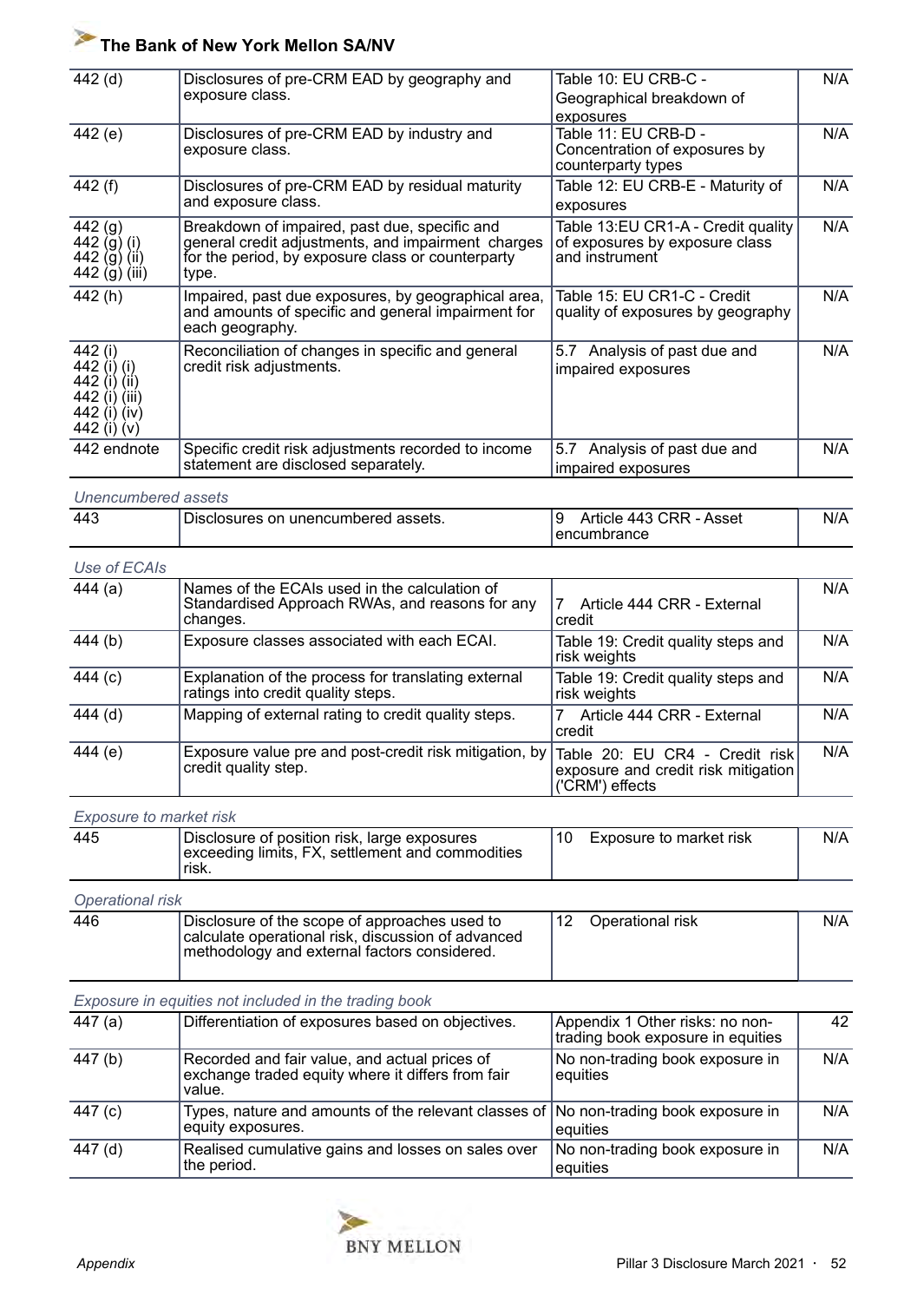| 447 (e)<br>Total unrealised gains/losses, latent revaluation<br>gains/losses, and amounts included within Tier 1<br>capital. | No non-trading book exposure in<br>eauities | N/A |
|------------------------------------------------------------------------------------------------------------------------------|---------------------------------------------|-----|
|------------------------------------------------------------------------------------------------------------------------------|---------------------------------------------|-----|

|         | Exposure to interest rate risk on positions not included in the trading book |                                                                                                                                                                                                                                                                                                                              |
|---------|------------------------------------------------------------------------------|------------------------------------------------------------------------------------------------------------------------------------------------------------------------------------------------------------------------------------------------------------------------------------------------------------------------------|
| 448 (a) | Nature of risk and key assumptions in measurement<br>models.                 | Article 448 CRR - Interest<br>rate risk in the banking book. The<br>Bank has no significant balance<br>sheet interest rate risk because no<br>maturity mismatch exists between<br>client cash deposits and Bank's<br>cash holdings. In addition, interest<br>rates applicable to clients' cash<br>deposits are market driven |
| 448 (b) | Variation in earnings or economic value, or other                            | Table 30: Net interest income                                                                                                                                                                                                                                                                                                |

measures used by the bank from upward and downward shocks to interest rates, by currency.

*Exposure to securitisation positions*

| 449 | Exposure to securitisations positions. | Article 449 CRR - Exposure<br>to securitisation positions | N/A |
|-----|----------------------------------------|-----------------------------------------------------------|-----|
|     |                                        |                                                           |     |

sensitivity by currency

| <b>Remuneration disclosures</b>                                                                                                                  |                                                                                                                                                                                                                                         |                                                                                |     |
|--------------------------------------------------------------------------------------------------------------------------------------------------|-----------------------------------------------------------------------------------------------------------------------------------------------------------------------------------------------------------------------------------------|--------------------------------------------------------------------------------|-----|
| 450                                                                                                                                              | Remuneration disclosure regarding remuneration<br>policy and practices.                                                                                                                                                                 | 15 Article 450 CRR -<br>Remuneration policy                                    | N/A |
| 450 $(1)(a)$                                                                                                                                     | Information concerning the decision-making process<br>used for determining the remuneration policy.                                                                                                                                     | Section 15.1 Governance                                                        | N/A |
| 450 $(1)(b)$                                                                                                                                     | Information on link between pay and performance.                                                                                                                                                                                        | Section 15.2 Aligning pay with<br>performance                                  | N/A |
| 450 $(1)(c)$                                                                                                                                     | Important design characteristics of the remuneration<br>system.                                                                                                                                                                         | 15 Article 450 CRR -<br>Remuneration policy                                    | N/A |
| 450 $(1)(d)$                                                                                                                                     | Ratios between fixed and variable remuneration.                                                                                                                                                                                         | Section 15.5 Ratio between fixed<br>and variable pay                           | N/A |
| 450 $(1)(e)$                                                                                                                                     | Information on the performance criteria on which the<br>entitlement to shares, options and variable<br>components of remuneration is based.                                                                                             | Section 15.6 Deferral policy and<br>vesting criteria                           | N/A |
| 450 $(1)$ $(f)$                                                                                                                                  | Main parameters and rationale for any variable<br>component scheme and any other non-cash<br>benefits.                                                                                                                                  | Section 15.7 Variable<br>Remuneration of control function<br>staff             | N/A |
| 450 $(1)(g)$                                                                                                                                     | Aggregate quantitative information on remuneration<br>by business area.                                                                                                                                                                 | Table 36: REM1 - Aggregate<br>remuneration expenditure by<br>business          | N/A |
| $450(1)$ (h)<br>$450(1)$ (h) (i)<br>450 $(1)$ $(h)$ $(ii)$<br>450 (1) (h) (iii)<br>450 $(1)(h)(iv)$<br>450 $(1)$ $(h)$ $(v)$<br>450 $(1)(h)(vi)$ | Aggregate quantitative information on remuneration,<br>broken down by senior staff management and<br>members of staff whose actions have a material<br>impact on the risk profile.                                                      | Table 37: REM2 - Aggregate<br>remuneration expenditure by<br>remuneration type | N/A |
| 450 (1) (i)                                                                                                                                      | Number of individuals being remunerated EUR 1<br>million or more per financial year.                                                                                                                                                    | Remuneration (EUR 1 million or<br>more)                                        | N/A |
| 450 $(1)(j)$                                                                                                                                     | Total remuneration for each member of the<br>management body upon demand from the Member<br>State or competent authority.                                                                                                               | N/A                                                                            | N/A |
| 450(2)                                                                                                                                           | For institutions that are significant in terms of their<br>size, internal organisation and the nature, scope and<br>the complexity of their activities, the quantitative<br>information above shall be made available to the<br>public. | N/A                                                                            | N/A |

| $AVAY = A$<br>$\sim$ or due |                    |         |                |          |
|-----------------------------|--------------------|---------|----------------|----------|
| 45<br>ø<br>$\sqrt{2}$<br>ιa | ratio.<br>Leverage | Section | Leverage<br>ାତ | ົດ<br>აყ |



 $N/A$ 

 $N/A$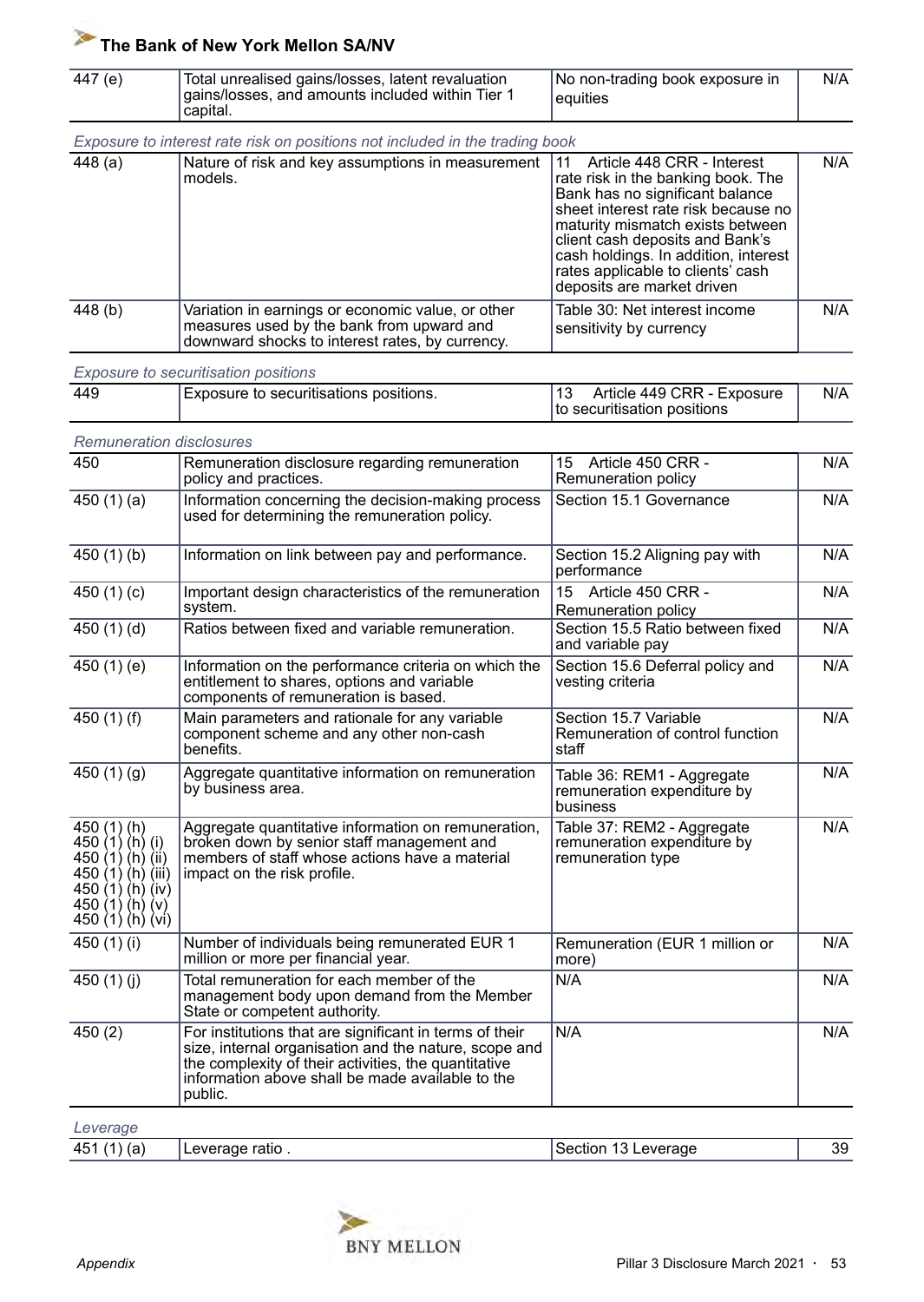| 451 $(1)$ $(b)$ | Breakdown of total exposure measure.                                         | Table 32: LR2 - Leverage ratio<br>common disclosure | 40  |
|-----------------|------------------------------------------------------------------------------|-----------------------------------------------------|-----|
| 451 $(1)(c)$    | Derecognised fiduciary items.                                                | N/A                                                 | N/A |
| 451 (1) (d)     | Description of the process used to manage the risk<br>of excessive leverage. | N/A                                                 | N/A |
| 451 (1) (e)     | Description of the factors that had an impact on the<br>leverage ratio.      | Section 13 Leverage                                 | 39  |
| 451(2)          | EBA to publish implementation standards for points<br>above.                 | BNY Mellon follows the<br>implementation standards  | N/A |

*Use of the IRB approach to credit risk*

| 452 | NRB approach.<br>exposure<br>under the<br>≺ısk<br>alantea -<br>–Wf | N/f |  |
|-----|--------------------------------------------------------------------|-----|--|

| 453(a)    | Use of on- and off-balance sheet netting.                                                                                                 | Section 6.1 Netting                                                                     | N/A |
|-----------|-------------------------------------------------------------------------------------------------------------------------------------------|-----------------------------------------------------------------------------------------|-----|
| 453(b)    | How collateral valuation is managed.                                                                                                      | Section 6.2 Collateral valuation<br>and management                                      | N/A |
| 453(c)    | Description of types of collateral used.                                                                                                  | Section 6.3 Collateral types                                                            | N/A |
| $453$ (d) | Types of guarantor and credit derivative<br>counterparty, and their creditworthiness.                                                     | N/A - BNY Mellon's EMEA entities<br>do not enter into credit derivative<br>transactions | N/A |
| 453(e)    | Disclosure of market or credit risk concentrations<br>within risk mitigation exposures.                                                   | Section 6.6 Credit concentration<br>risk                                                | N/A |
| 453(f)    | For exposures under either the Standardised or<br>Foundation IRB approach, disclose the exposure<br>value covered by eligible collateral. | N/A                                                                                     | N/A |
| 453(g)    | Exposures covered by guarantees or credit<br>derivatives.                                                                                 | Table 17: EU CR3 - Credit risk<br>mitigation techniques - overview                      | N/A |

#### *Use of the Advanced Measurement Approaches to operational risk*

| 454 | Description of the use of insurance or other risk<br>transfer mechanisms to mitigate operational risk. | N/A - Pillar 1 : standardized<br>approach, Pillar 2 : self- | N/A |
|-----|--------------------------------------------------------------------------------------------------------|-------------------------------------------------------------|-----|
|     |                                                                                                        | assessment approach                                         |     |

#### *Use of internal market risk models*

| オペド<br>⊧their capital<br>⊺Institutions<br>calculating<br>∵models.<br>⊧internal market risk<br>usina | N/A<br>' reauïrements | N <sub>L</sub> |
|-----------------------------------------------------------------------------------------------------|-----------------------|----------------|
|-----------------------------------------------------------------------------------------------------|-----------------------|----------------|

#### *Commission Implementing Regulation (EU) No 1423/2013*

| Article 1 | Specifies uniform templates for the purposes of<br>disclosure.                                                       | N/A                                                               | N/A |
|-----------|----------------------------------------------------------------------------------------------------------------------|-------------------------------------------------------------------|-----|
| Article 2 | Full reconciliation of own funds items to audited<br>financial statements.                                           | Section 2 Own funds                                               | 16  |
| Article 3 | Description of the main features of CET1, AT1 and<br>Tier 2 instruments issued (Annex II and III).                   | Table 7: CCA - Main features of<br>regulatory capital instruments | N/A |
| Article 4 | Disclosure of nature and amounts of specific items<br>on own funds (Annex IV and V).                                 | Table 6: TLAC1 - Transitional own<br>funds                        | 18  |
| Article 5 | Disclosure of nature and amounts of specific items<br>on own funds during transitional period (Annex VI<br>and VII). | Table 6: TLAC1 - Transitional own<br>funds                        | 18  |
| Article 6 | Entry into force from 31 March 2014.                                                                                 | N/A                                                               | N/A |